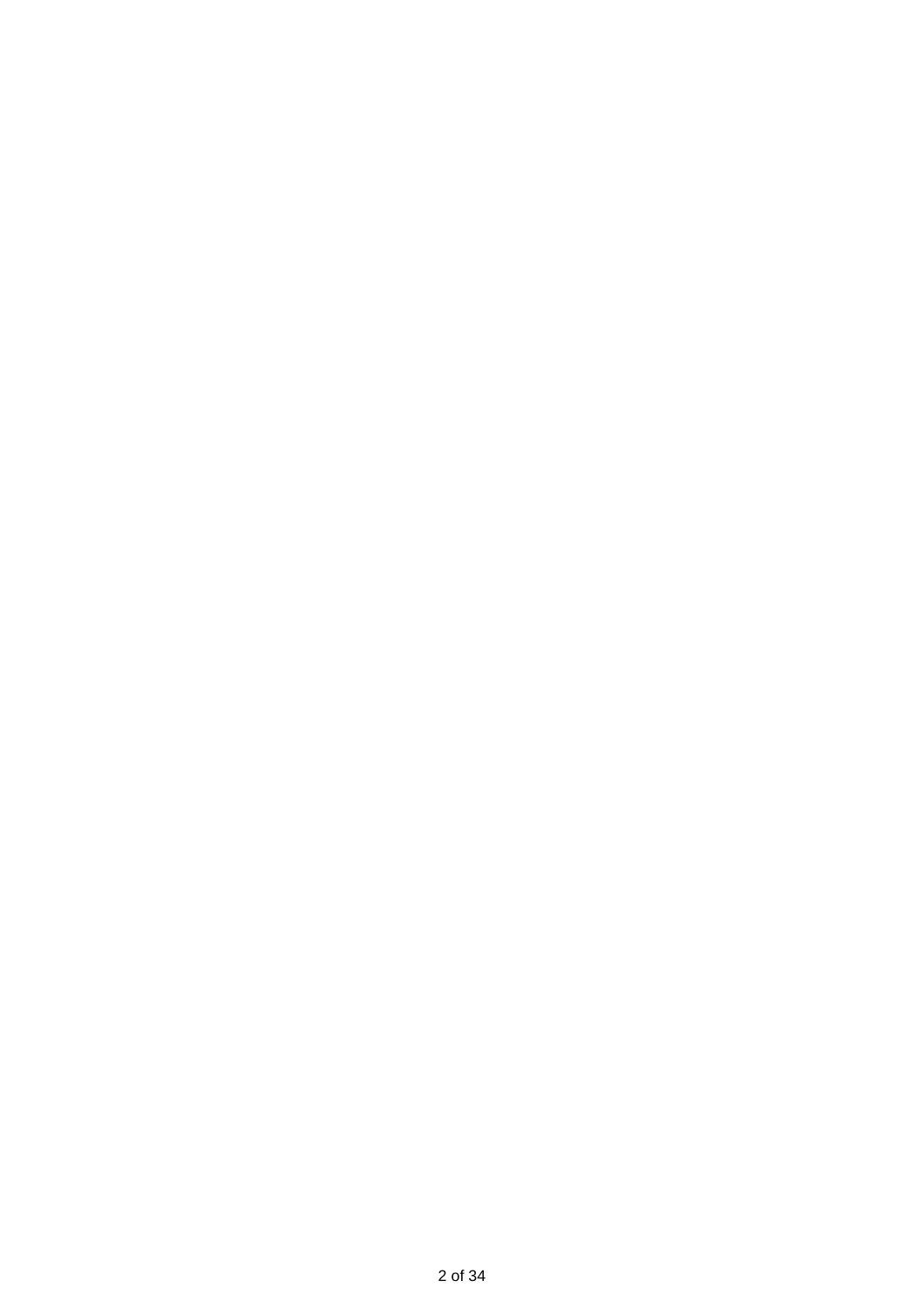| Page 29, Q1. Do you think the church's teaching on sex tends to deter people making or staying with their<br><b>Christian commitment?</b> |                                                                                                                                                                                                                                                                                                                                                                                                                                                              |                       |  |
|-------------------------------------------------------------------------------------------------------------------------------------------|--------------------------------------------------------------------------------------------------------------------------------------------------------------------------------------------------------------------------------------------------------------------------------------------------------------------------------------------------------------------------------------------------------------------------------------------------------------|-----------------------|--|
| $\mathbf{1}$                                                                                                                              | Churches should not condemn people. However the Church (with a capital C<br>e.g. the Anglican church) should stand up for sexual values it believe in. The<br>problem at the moment is often churches turn a blind eye to all heterosexual<br>immorality but condemn homosexual immorality which is a homophobic<br>double standard.                                                                                                                         | Nov 3, 2012 3:33 PM   |  |
| 2                                                                                                                                         | Ambiguous question. Strong teaching on sexual ethics does seem to put<br>some off, but I'm not convinced it would be the sole reason for someone<br>rejecting Christ. On the other hand, I think neglect of teaching on sexual<br>ethics has caused others to stray away.                                                                                                                                                                                    | Oct 18, 2012 12:21 PM |  |
| 3                                                                                                                                         | The pastors comments and teachings actually gave me positive<br>encouragement to be married before sex. I've had sex before I became<br>christian but I feel fine with no sex as if the person is like minded then the<br>focus is on getting to know each other, not sexual desire                                                                                                                                                                          | Sep 26, 2012 7:32 PM  |  |
| 4                                                                                                                                         | If the church teaches it. Often it is not taught.                                                                                                                                                                                                                                                                                                                                                                                                            | Sep 24, 2012 2:04 PM  |  |
| 5                                                                                                                                         | I think because it is often a very strict view in the church community, people<br>that do have sex and/or pregnancies outside marriage often feel condemned<br>by the church. For that reason, some people who meet non-Christians or<br>are in relationships where they are having sex, move away from God and<br>from the church.                                                                                                                          | Sep 23, 2012 11:17 AM |  |
| 6                                                                                                                                         | The church is right you can rebel against it but Christ is correct both men and<br>woman have passions but we do not have to act upon them. It messes<br>things up                                                                                                                                                                                                                                                                                           | Sep 22, 2012 2:40 AM  |  |
| $\overline{7}$                                                                                                                            | Most churches now seem to diplomatically avoid the issue. If they didn't, and<br>made it clear that the alternatives are: 1) Sex within a Biblical marriage; or 2)<br>Abstinence / Celibacy, they wouldn't be so open to often justified accusations<br>of homophobia.                                                                                                                                                                                       | Sep 21, 2012 8:18 AM  |  |
| 8                                                                                                                                         | the real problem is man's sinfulness.                                                                                                                                                                                                                                                                                                                                                                                                                        | Sep 21, 2012 5:14 AM  |  |
| 9                                                                                                                                         | It was one of the reasons I took many years before deciding to be baptised. I<br>also find it very difficult when I'm dating as I know it has put lads off me and<br>that is with me telling them I would want to wait till I was in relationship<br>before having sex.                                                                                                                                                                                      | Sep 20, 2012 9:02 AM  |  |
| 10                                                                                                                                        | I think sometimes the teaching about sex and marriage focuses on holiness<br>and tends to "rule keeping", whereas it is more helpful to make the positive<br>case for choosing to wait, even though we have complete freedom in Christ.                                                                                                                                                                                                                      | Sep 17, 2012 1:27 PM  |  |
| 11                                                                                                                                        | What is the definition of sex before marriage ? Is it full intercourse ? Is it<br>fondling and kissing ? Is it any kind of physical contact ? I have read relevant<br>Bible passages time and time again and I am still not sure !!!! I was totally<br>faithful to my wife for 43 years and now I am in a position where I just don't<br>know !!!! what is wrong what is right. It's easy for none singles to condemn<br>but what does God really expect ??? | Sep 17, 2012 8:05 AM  |  |
| 12                                                                                                                                        | I have friends who have left the church altogether because of the hostility the<br>got towards getting a new non Christian partner. I have seen friendships end<br>because of disagreements about whether they should be living with their<br>partner. It seems like I am condemned to celibacy against my will because<br>the church is not able to offer any solution to this.                                                                             | Sep 16, 2012 11:20 AM |  |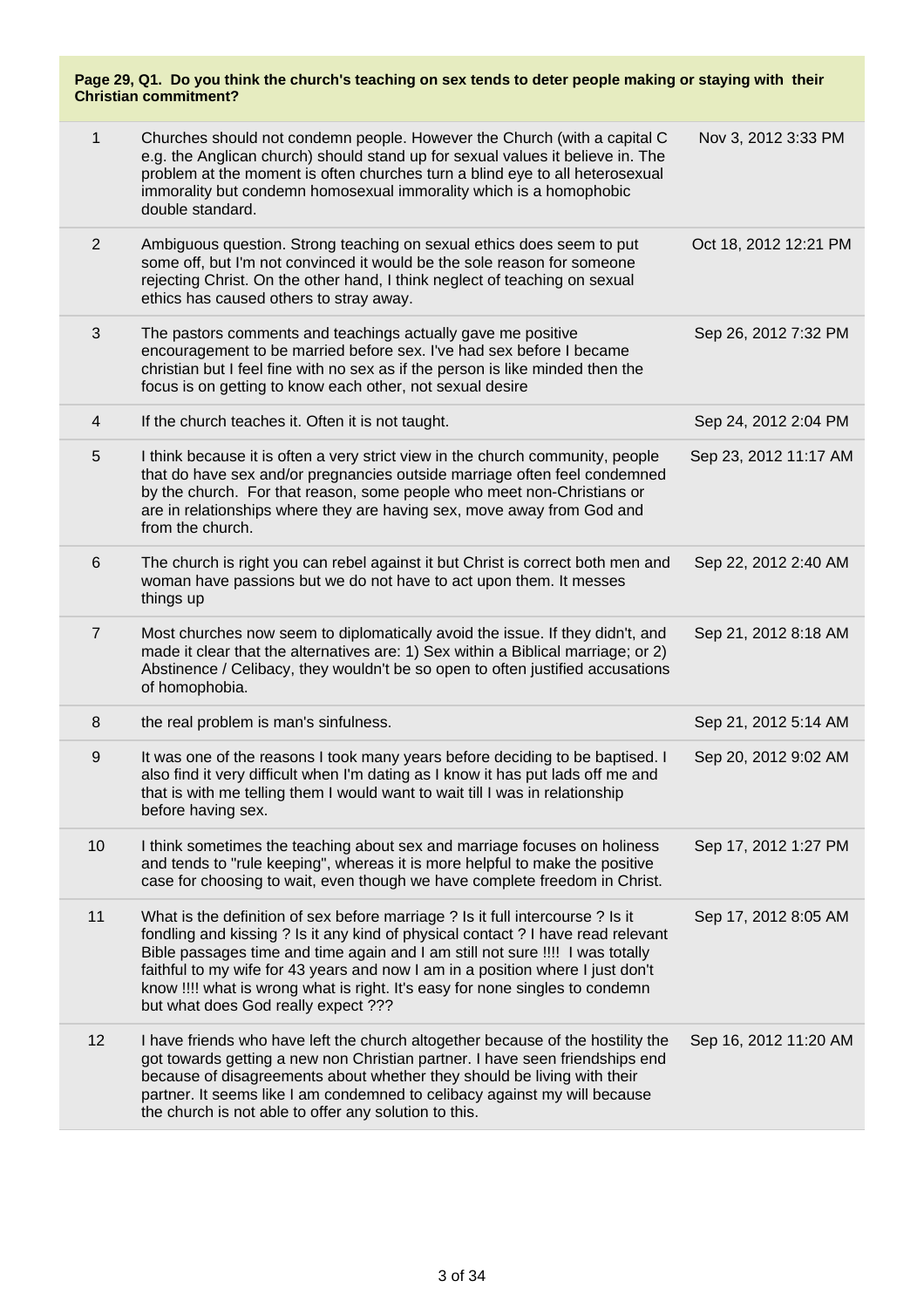| 13 | If the church says that sex belongs in marriage, and people let this deter<br>them from their commitment to Christ, this is not the church's fault, but an<br>issue of the individual, since sex *does* belong in marriage. However, the<br>church should primarily be a place of love and welcome to all comers. The<br>church does not, I believe, have a right to condemn or shun people that do<br>not live as the bible teaches in regard to sex. We are all sinners in one way<br>or another. The church should not give us cause to feel unwelcome,<br>whatever the sin is, but is right to speak out against sinful behaviour, within<br>the acknowledgement that the church is a group of sinners preaching to<br>other sinners. | Sep 14, 2012 11:33 AM |
|----|-------------------------------------------------------------------------------------------------------------------------------------------------------------------------------------------------------------------------------------------------------------------------------------------------------------------------------------------------------------------------------------------------------------------------------------------------------------------------------------------------------------------------------------------------------------------------------------------------------------------------------------------------------------------------------------------------------------------------------------------|-----------------------|
| 14 | No big deal if the church deters people this way, since it is up to God to<br>convict those people of their sin, and if they wish to remain unrepentant of<br>sin that's their choice. Church shouldn't be about popularity or attracting<br>people, but for people who sincerely want to worship God.                                                                                                                                                                                                                                                                                                                                                                                                                                    | Sep 13, 2012 6:37 PM  |
| 15 | unable to comment                                                                                                                                                                                                                                                                                                                                                                                                                                                                                                                                                                                                                                                                                                                         | Sep 13, 2012 1:42 PM  |
| 16 | it is soooo difficult, when my parents found out I had slept with someone I<br>basically had to marry him : (bit more grace would be great                                                                                                                                                                                                                                                                                                                                                                                                                                                                                                                                                                                                | Sep 12, 2012 2:36 PM  |
| 17 | I think it is very hard if you have been married before to not have sex before<br>you are married.                                                                                                                                                                                                                                                                                                                                                                                                                                                                                                                                                                                                                                        | Sep 12, 2012 2:01 PM  |
| 18 | I think the church is right to take a strong line for sex within marriage and not<br>outside of marriage but to be compassionate and gracious in the preaching<br>of this message. I believe in speaking about the positive rather than<br>speaking out 'against' stuff. I believe the church should preach on why sex is<br>for within marriage alone and speak on the positives of this. All the good<br>reasons why this is the right way. The church needs to display love as it's<br>main characteristic before anything else. I will disagree with sex outside of<br>marriage but I won't dwell on it and preach fire and damnation about it. I will<br>say the truth about it as it says in the bible in love.                     | Sep 10, 2012 2:57 PM  |
| 19 | I think the Church needs to say what the Bible says, but acknowledge how<br>difficult it is to follow and not force people to choose. We need to allow God<br>to convict and change people, but to support them where they are so that<br>they get stronger in their faith and more able to give every area of their life to<br>God, rather than condemn them and have them leave the Church and faith<br>because we expect too much from them. It's very very hard in this culture,<br>we need to help people with that and not push them away.                                                                                                                                                                                          | Sep 8, 2012 5:52 PM   |
| 20 | I married my husband due to having sex before marriage and I was ashamed<br>and didn't know where to turn for advice. We knew sex before marriage was<br>wrong so we had sex then decided to get married but continued sleeping<br>together until the wedding. Our sex life was always something I felt guilty<br>about and I feel this is partly what lead to our separation. He stopped going<br>to church altogether and I went about once every two months until the night<br>he left me, since then I've gone every week.                                                                                                                                                                                                            | Sep 8, 2012 12:39 PM  |
| 21 | I think this happen to baby Christians who are still drinking milk and do not<br>have the fear of God within them.                                                                                                                                                                                                                                                                                                                                                                                                                                                                                                                                                                                                                        | Sep 7, 2012 3:39 PM   |
| 22 | Tends to be an exuse. If the church said sex before marriage was ok then<br>they would find another reason                                                                                                                                                                                                                                                                                                                                                                                                                                                                                                                                                                                                                                | Sep 7, 2012 8:46 AM   |
| 23 | we often see 'sexual sin' as the worst sin when any sin is as important but it's                                                                                                                                                                                                                                                                                                                                                                                                                                                                                                                                                                                                                                                          | Sep 5, 2012 9:47 AM   |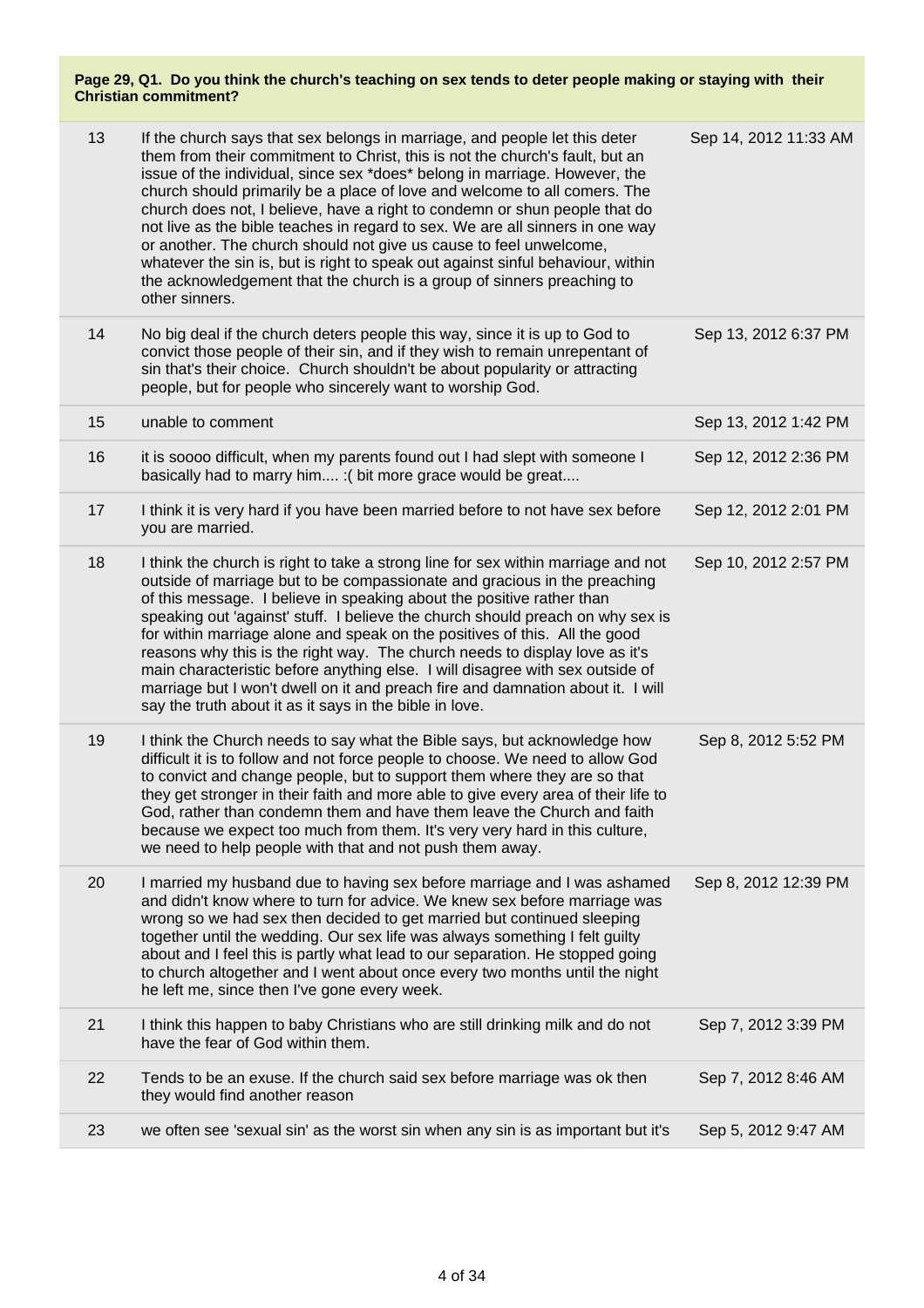| Page 29, Q1. Do you think the church's teaching on sex tends to deter people making or staying with their<br><b>Christian commitment?</b> |                                                                                                                                                                                                                                                                                                                                                                                            |                       |
|-------------------------------------------------------------------------------------------------------------------------------------------|--------------------------------------------------------------------------------------------------------------------------------------------------------------------------------------------------------------------------------------------------------------------------------------------------------------------------------------------------------------------------------------------|-----------------------|
|                                                                                                                                           | easier to condemn about sexual sin and for a lot of people in the church to<br>say its wrong, but who knows what sort of life they lead.                                                                                                                                                                                                                                                   |                       |
| 24                                                                                                                                        | The church should always teach the truth and in this matter it is that sex is to<br>be kept within marriage between a man and a woman. Those who truly want<br>to follow Jesus will accept this teaching. However, we are all human and for<br>a believer who stumbles and repents in this way the church should give<br>absolution and forgiveness and the person will be fully redeemed. | Sep 4, 2012 2:58 PM   |
| 25                                                                                                                                        | Think it puts alot of people off the idea of church and God cos they think it is<br>all rules based. But if sex before marriage is a sin, and lying, and gossiping<br>and being unkind is - then we all need forgiveness. Someone who is or has<br>had sex outside marriage has a heart that is as messed up as a squeaky<br>clean christian!                                              | Sep 4, 2012 6:19 AM   |
| 26                                                                                                                                        | The hard bits always will                                                                                                                                                                                                                                                                                                                                                                  | Sep 3, 2012 7:06 AM   |
| 27                                                                                                                                        | Don' think it should stop teaching it though. However our church seems most<br>worked up and against homosexuality                                                                                                                                                                                                                                                                         | Sep 2, 2012 2:09 PM   |
| 28                                                                                                                                        | The church could speak more on this subject, in particular as society is<br>becoming so permissive. People don't hear the truth enough.                                                                                                                                                                                                                                                    | Sep 2, 2012 11:14 AM  |
| 29                                                                                                                                        | I think I have attended some fairly liberal churches where the issue has not<br>been raised, so I have not really come across it. I would not attend a church<br>that made a big deal about it or looked down upon unmarried, cohabiting<br>couples.                                                                                                                                       | Sep 1, 2012 12:15 PM  |
| 30                                                                                                                                        | It's non of my business! It's how I behave with God!                                                                                                                                                                                                                                                                                                                                       | Aug 30, 2012 1:26 PM  |
| 31                                                                                                                                        | Its the guilt factor. Spiritual v nature!                                                                                                                                                                                                                                                                                                                                                  | Aug 30, 2012 11:21 AM |
| 32                                                                                                                                        | People need boundaries, today more than ever. We need self respect, not<br>just respect of others. We need to talk about it and not pretend that it is all<br>out there and all ok without boundaries or pretend that Christians do not<br>struggle with sexual issues. Teenagers today must have an even harder<br>time dealing with it.                                                  | Aug 29, 2012 11:25 AM |
| 33                                                                                                                                        | Yes it is a big thing these days with the ever permissive society.                                                                                                                                                                                                                                                                                                                         | Aug 29, 2012 7:54 AM  |
| 34                                                                                                                                        | It makes people feel like they are terrible sinners when most times the<br>person preaching is also doing something wrong. Sex before marriage<br>becomes a scapegoat and the rest of the congregation are quick to condemn<br>when they need to look closely at themselves and how unchristian they are<br>living as well.                                                                | Aug 29, 2012 1:28 AM  |
| 35                                                                                                                                        | I don't think people care too , much about what the church teaches - but it will<br>say a lot about their personal commitment to the Lord!                                                                                                                                                                                                                                                 | Aug 28, 2012 9:16 AM  |
| 36                                                                                                                                        | We should concentrate less on sex and marriage and concentrate more on<br>monogamy and fidelity within meaningful relationships.                                                                                                                                                                                                                                                           | Aug 28, 2012 3:10 AM  |
| 37                                                                                                                                        | Can't see what the fuss is about                                                                                                                                                                                                                                                                                                                                                           | Aug 27, 2012 12:47 PM |
| 38                                                                                                                                        | I feel that approperiate teaching on why sex is a gift, what God intended for it<br>and how it should be used is more important. Hearing why sex was a good<br>thing and what marriages that protect it and fight for it with all the emotions                                                                                                                                             | Aug 24, 2012 4:15 PM  |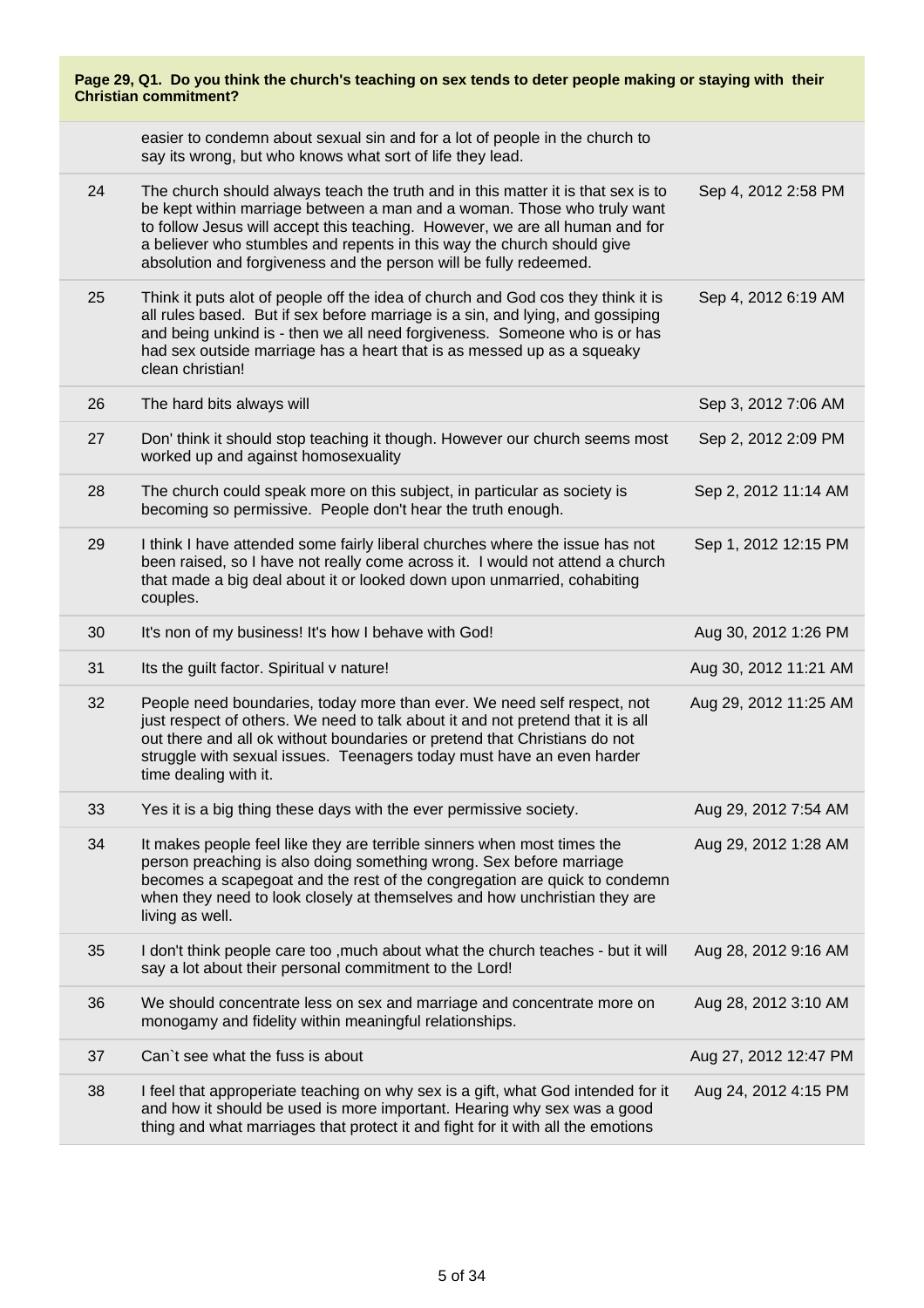| Page 29, Q1. Do you think the church's teaching on sex tends to deter people making or staying with their<br><b>Christian commitment?</b> |                                                                                                                                                                                                                                                                                                                                                                                                                                                                                                                                                                                                                                                                                                                                                                                                                                                                                           |                       |
|-------------------------------------------------------------------------------------------------------------------------------------------|-------------------------------------------------------------------------------------------------------------------------------------------------------------------------------------------------------------------------------------------------------------------------------------------------------------------------------------------------------------------------------------------------------------------------------------------------------------------------------------------------------------------------------------------------------------------------------------------------------------------------------------------------------------------------------------------------------------------------------------------------------------------------------------------------------------------------------------------------------------------------------------------|-----------------------|
|                                                                                                                                           | etc attached is really important. It changed my view from just knowing not to<br>have sex to undertstanding why and wanting to protect that                                                                                                                                                                                                                                                                                                                                                                                                                                                                                                                                                                                                                                                                                                                                               |                       |
| 39                                                                                                                                        | I think it's the first question people often ask you when you say you are a<br>Christian- it seems to be all about the sex and nothing about what the rest of<br>being a Christian is all about                                                                                                                                                                                                                                                                                                                                                                                                                                                                                                                                                                                                                                                                                           | Aug 24, 2012 10:46 AM |
| 40                                                                                                                                        | I think it does affect many people's decisions, but this is a test of how much<br>they really care about God's commands. I do not think it is a case of the<br>Church overpreaching on it, although I think things have changed since I was<br>younger when older people in the church seemed to have a fear that young<br>people would have sex outside of marriage but weren't prepared to talk<br>about the legitimate issues around relationships that they had, like whether<br>or not teenagers should date. I worked at a camp this summer. There were 9<br>girls in my dorm, 11-12 year olds. For 3 of them, sex is clearly going to be a<br>big issue for them in the next couple of years, but for the other 6 the big<br>issue will just be relating at all to the opposite sex. We need to cater for both<br>groupls, and help them find common ground as believers in Jesus. | Aug 23, 2012 9:09 PM  |
| 41                                                                                                                                        | just because people don't like the teachign doesn't make the teaching wrong.<br>Sometimes the way the teaching is done is way out of line and there are<br>many things to also teach about to those who are married.                                                                                                                                                                                                                                                                                                                                                                                                                                                                                                                                                                                                                                                                      | Aug 23, 2012 2:13 PM  |
| 42                                                                                                                                        | Sex is ubiquitous in our society. This makes celibacy a real challenge, I think<br>that if a church has a very closed and condemnatory attitude to sex it can<br>drive sexual sin and struggle underground rather than singles and young<br>couples being supported and openly discussing these issues.                                                                                                                                                                                                                                                                                                                                                                                                                                                                                                                                                                                   | Aug 23, 2012 7:37 AM  |
| 43                                                                                                                                        | I don't think in this day and age that people in a committed relationship will<br>refrain from sex unless they are strong evangelical Christians.                                                                                                                                                                                                                                                                                                                                                                                                                                                                                                                                                                                                                                                                                                                                         | Aug 22, 2012 2:28 PM  |
| 44                                                                                                                                        | Church leaders must have the courage to speak out against this without fear                                                                                                                                                                                                                                                                                                                                                                                                                                                                                                                                                                                                                                                                                                                                                                                                               | Aug 21, 2012 4:30 AM  |
| 45                                                                                                                                        | ı                                                                                                                                                                                                                                                                                                                                                                                                                                                                                                                                                                                                                                                                                                                                                                                                                                                                                         | Aug 20, 2012 10:39 AM |
| 46                                                                                                                                        | Easy for married couples to preach they go home and do it!!!!!!                                                                                                                                                                                                                                                                                                                                                                                                                                                                                                                                                                                                                                                                                                                                                                                                                           | Aug 17, 2012 2:09 PM  |
| 47                                                                                                                                        | If people fall because of anything its because they arn't committed to God<br>not because of a church                                                                                                                                                                                                                                                                                                                                                                                                                                                                                                                                                                                                                                                                                                                                                                                     | Aug 17, 2012 4:36 AM  |
| 48                                                                                                                                        | I think it is more important to focus on a loving and equal relationships which<br>some marriages are not and never will and this applies to those who attend<br>church as well as our minister.pastor etc I have witness some terrible<br>behaviour towards woman from a Pastor and think if that is how they treat<br>their wife in public what goes on behing closed doors.                                                                                                                                                                                                                                                                                                                                                                                                                                                                                                            | Aug 13, 2012 9:54 AM  |
| 49                                                                                                                                        | The bible is controversial, but true. We need to stick to it's teachings                                                                                                                                                                                                                                                                                                                                                                                                                                                                                                                                                                                                                                                                                                                                                                                                                  | Aug 12, 2012 12:45 PM |
| 50                                                                                                                                        | So what? Jesus told us to count the cost. The Biblical teaching is meant to<br>protect everyone's chances of marriage by making everyone equal at the bar<br>of monogamy. Otherwise, what we get is what happens in western society<br>now - fornication, promiscuity, 'friends with benefits', serial dating, serial<br>cohabitation, etc. with women's self-esteem and self-confidence spiralling,<br>and then women and men hating each other. We need far more healing<br>ministries to deal with this problem!!!                                                                                                                                                                                                                                                                                                                                                                     | Aug 12, 2012 9:44 AM  |
| 51                                                                                                                                        | I think everyone is fine when it's the teaching, but when it really becomes                                                                                                                                                                                                                                                                                                                                                                                                                                                                                                                                                                                                                                                                                                                                                                                                               | Aug 10, 2012 1:25 PM  |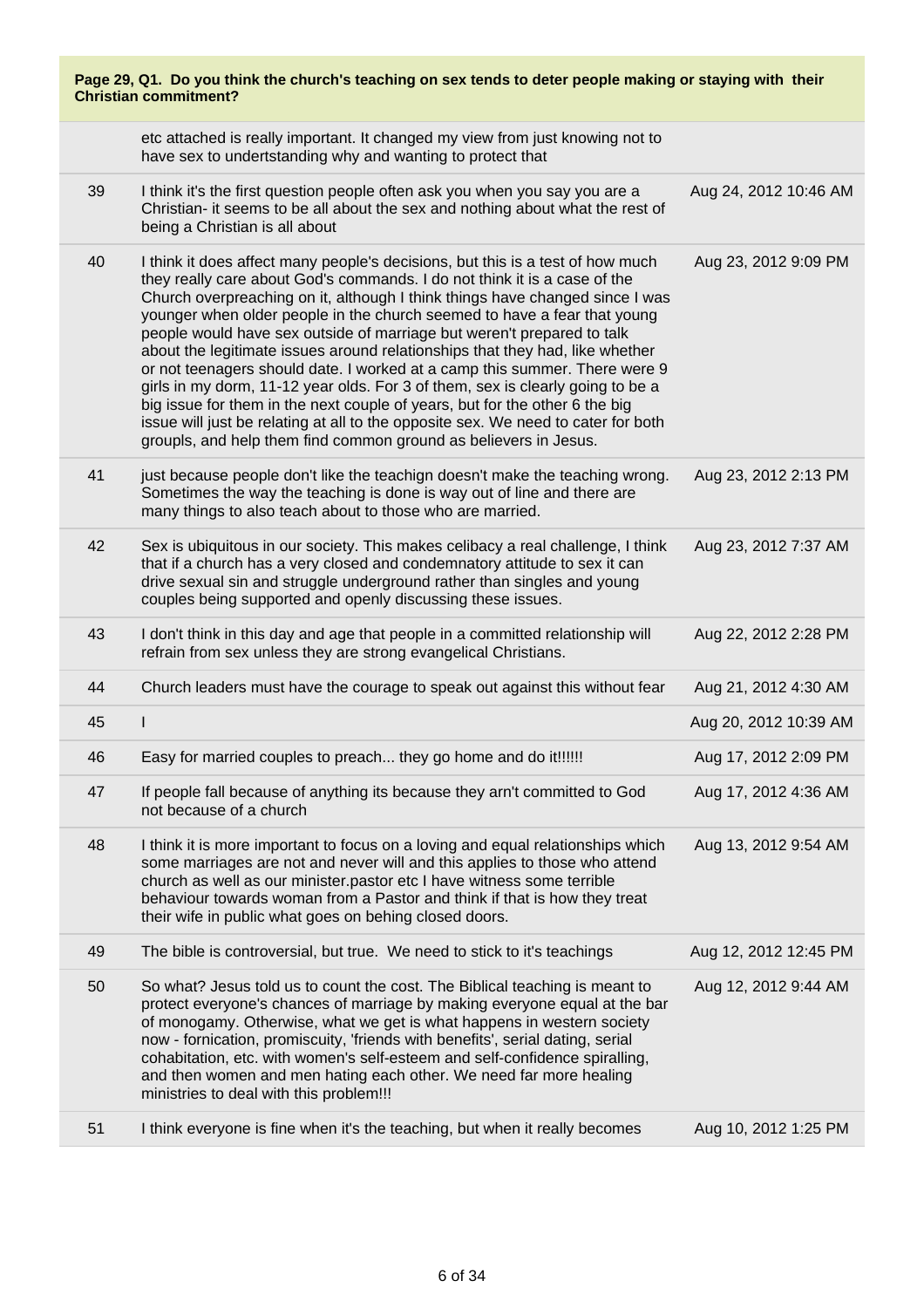| Page 29, Q1. Do you think the church's teaching on sex tends to deter people making or staying with their<br><b>Christian commitment?</b> |                                                                                                                                                                                                                                                                                                              |                       |
|-------------------------------------------------------------------------------------------------------------------------------------------|--------------------------------------------------------------------------------------------------------------------------------------------------------------------------------------------------------------------------------------------------------------------------------------------------------------|-----------------------|
|                                                                                                                                           | real and it's a choice, is when staying with the faith is tested.                                                                                                                                                                                                                                            |                       |
| 52                                                                                                                                        | It can give a negative view of sex and no sex before marriage can seem an<br>impossibility and a prudish stance.                                                                                                                                                                                             | Aug 9, 2012 8:55 AM   |
| 53                                                                                                                                        | i would never want to tell another person how to live there live. maybe the<br>church should try to inspire rather to control or regulate                                                                                                                                                                    | Aug 8, 2012 6:55 AM   |
| 54                                                                                                                                        | the church isn't as vocal in it's beliefs or in upholding them as it used to be<br>and it is interesting to her muslim converts says that one of the reasons they<br>converted was islams strict teachings on sex outside marriage and modesty<br>of dress. both which should be being taught bt the church. | Aug 7, 2012 7:49 PM   |
| 55                                                                                                                                        | The Church holds on to this issue because they think it is very black and<br>white. This automatically condemns people and they feel that if they have/do<br>have sex outside of marriage then they can't be a Christian or go to Church -<br>that is NOT Biblical                                           | Aug 7, 2012 4:46 PM   |
| 56                                                                                                                                        | Let's be honest, churches dont have a good reputation on teaching<br>singleness or sex. Those subjects get little attention and shallow discussion.<br>I don't think pastors are generally good at handling these subjects.                                                                                  | Aug 7, 2012 2:16 PM   |
| 57                                                                                                                                        | Once I understood marriage and sex through Gods teaching after two<br>divorces I fully appreciated just why sex should only happen once married. it<br>was never created to be had outside of marriage - that just causes damage<br>to society and individuals.                                              | Aug 6, 2012 9:35 AM   |
| 58                                                                                                                                        | There's so much pressure on young people to explore intimacy, and once<br>you start I think it's very difficult to stop. I expect a lot of people think the<br>church will condemn them for their past or for mistakes they've made.                                                                         | Aug 5, 2012 2:14 PM   |
| 59                                                                                                                                        | i've not really heard much teaching on sex before marriage to be honest<br>people tend to avoid it.                                                                                                                                                                                                          | Aug 5, 2012 12:15 PM  |
| 60                                                                                                                                        | I think it depends on the teaching and the person making the assumption. In<br>my church and recently I guess, I hope the church has become more<br>understanding and stopped condemning others, and started accepting<br>instead                                                                            | Aug 4, 2012 2:07 PM   |
| 61                                                                                                                                        | Whether this question is true or not, I think it's important to stick to what the<br>Bible says, even if it's unpopular.                                                                                                                                                                                     | Aug 4, 2012 11:14 AM  |
| 62                                                                                                                                        | The church's duty is to preach what the word of God says, how people<br>choose to take that word is up to them.                                                                                                                                                                                              | Aug 4, 2012 1:12 AM   |
| 63                                                                                                                                        | I actually think the church shies away from teaching people about sex before<br>marriage and it should be emphasised more - so many christians I know are<br>living together or sleeping together and the church needs to do more about it                                                                   | Aug 1, 2012 3:23 PM   |
| 64                                                                                                                                        | It's a matter of revelation in Christians' hearts, not about church<br>condemnation. But the Bible clearly states no sex outside of marriage.                                                                                                                                                                | Aug 1, 2012 12:29 PM  |
| 65                                                                                                                                        | It is also the way you are brought up in your family, later on you make your<br>own decisions as an adult I feel.                                                                                                                                                                                            | Jul 31, 2012 9:06 AM  |
| 66                                                                                                                                        | I think people feel judged about sex outside of marriage. A kinder message,<br>but no less valid is the emphasis is about God's best interest for us, that we                                                                                                                                                | Jul 30, 2012 12:49 PM |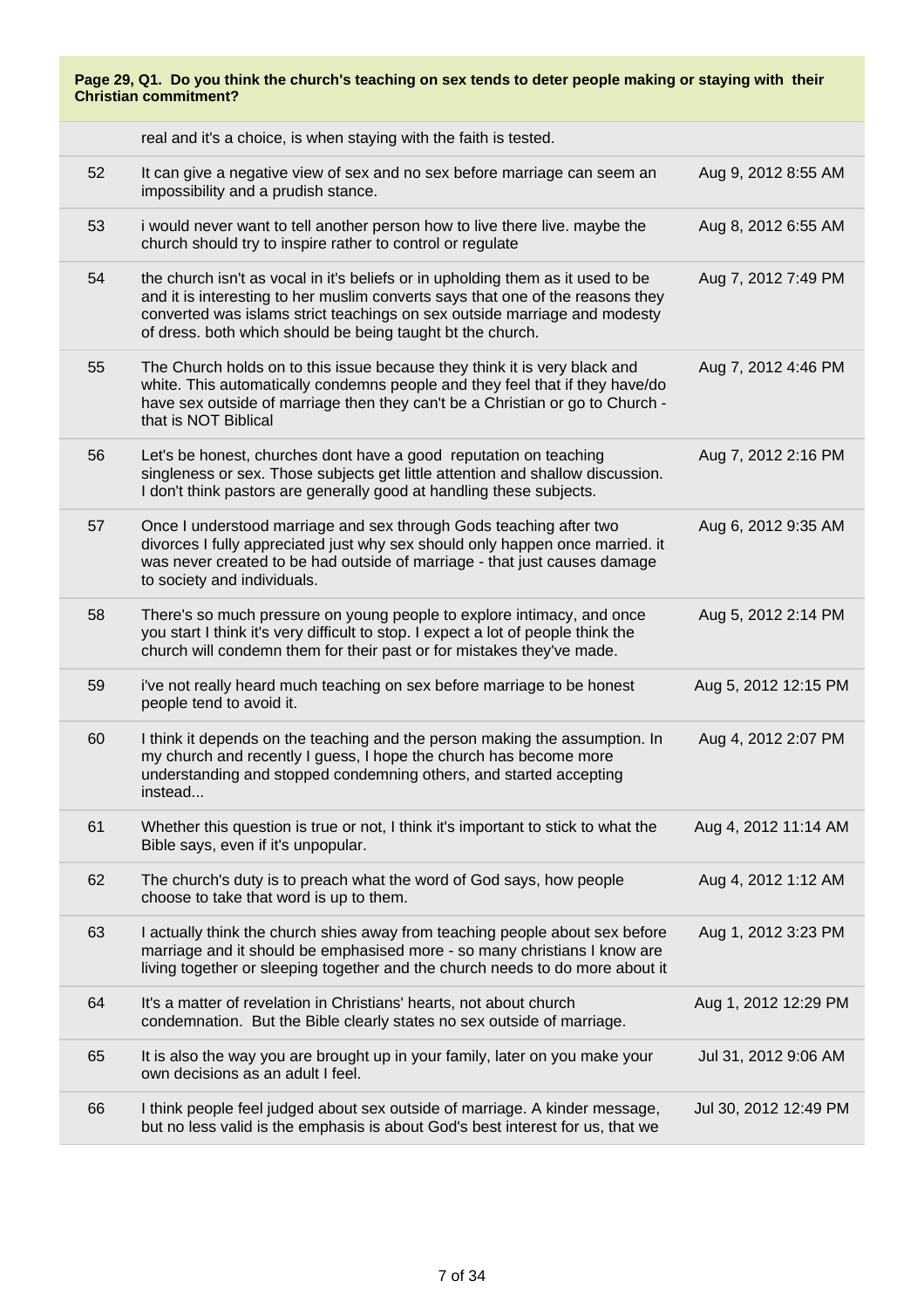| Page 29, Q1. Do you think the church's teaching on sex tends to deter people making or staying with their<br><b>Christian commitment?</b> |                                                                                                                                                                                                                                                                                                                                                                                                                                   |                       |
|-------------------------------------------------------------------------------------------------------------------------------------------|-----------------------------------------------------------------------------------------------------------------------------------------------------------------------------------------------------------------------------------------------------------------------------------------------------------------------------------------------------------------------------------------------------------------------------------|-----------------------|
|                                                                                                                                           | are special and not to be mis used by anyone for their own gratification.                                                                                                                                                                                                                                                                                                                                                         |                       |
| 67                                                                                                                                        | contraception makes this arguement different, I do not believe it is wrong but<br>prgnancy is. Quite different.                                                                                                                                                                                                                                                                                                                   | Jul 29, 2012 12:07 PM |
| 68                                                                                                                                        | I think churchs should get more involved in the lives of single members and<br>sort out ways to encourage then on their walk,, if they teach about sex before<br>marrige teach about relationships and singleness, lonliness and so on they<br>do exist                                                                                                                                                                           | Jul 29, 2012 9:15 AM  |
| 69                                                                                                                                        | Would be much better if the church emphasised LOVE rather than sex -<br>Love before sex and loving relationships and love-filled marriages and love<br>based churches and loving Christianity and a God called Love - We have<br>allowed our church to become shaped by the world obsessed with SEX -<br>rather than by all the myriad other expressions of LOVE which are sidelined<br>and minimised and forgotten               | Jul 29, 2012 8:38 AM  |
| 70                                                                                                                                        | I think with the media and such bad influence these days, it's quite difficult to<br>find christian who save sex for marriage. I really want a spouse who is a<br>virgin but then I realised that this is considered too high expectations and so<br>I've decided that if the person is changed and understand sex the way God<br>intends, then the past can be forgiven.                                                         | Jul 27, 2012 12:03 PM |
| 71                                                                                                                                        | Sex is a natural desire given by God, but very hard to control. Just because<br>someone is single, does not mean they will not have that desire. It is a very<br>difficult subject to discuss, because of the shame and stigma attached to<br>sexual sin. So people often engage in sexual activity and keep it to<br>themselves, because of how Christians respond to those type of needs when<br>it is in reference to singles. | Jul 27, 2012 5:36 AM  |
| 72                                                                                                                                        | She does need a firm position, and try to make it clear that holding a moral<br>position is not the same as judgement.                                                                                                                                                                                                                                                                                                            | Jul 26, 2012 1:18 AM  |
| 73                                                                                                                                        | Typing error on question 35, option 2.                                                                                                                                                                                                                                                                                                                                                                                            | Jul 25, 2012 8:43 AM  |
| 74                                                                                                                                        | If Jesus calls someone to live by His truth and His commands, He is more<br>than capable and willing to change their hearts and attitudes towards sex.<br>Sex should not be the be all and end all of a relationship.                                                                                                                                                                                                             | Jul 22, 2012 1:42 AM  |
| 75                                                                                                                                        | The church must teach biblical truths. If that deters people then they are not<br>ready to make a commitment or theor commitment is half-hearted. There are<br>however ways and ways to do this. telling the truth in love being important                                                                                                                                                                                        | Jul 20, 2012 2:42 PM  |
| 76                                                                                                                                        | The church tends to focus on the legalistic 'don't have sex before marriage'<br>rather than exploring the reasons why people get into a situation where that<br>might occur and warning them why they need to be careful (broken<br>relationships following sex before marriage seems far too common in the<br>church)                                                                                                            | Jul 20, 2012 1:11 PM  |
| 77                                                                                                                                        | there is no choice on this issue: the bible says sex outside marriage is wrong<br>regardless of whether is convenient or not or difficult or not                                                                                                                                                                                                                                                                                  | Jul 19, 2012 5:00 AM  |
| 78                                                                                                                                        | Some peple do not wish to spot the strengthening of God's Spirit.                                                                                                                                                                                                                                                                                                                                                                 | Jul 17, 2012 3:05 PM  |
| 79                                                                                                                                        | I believe i am still single because of my views towards sex before marriage                                                                                                                                                                                                                                                                                                                                                       | Jul 17, 2012 2:34 PM  |
| 80                                                                                                                                        | It is hugly important to get this right because often the church takes the                                                                                                                                                                                                                                                                                                                                                        | Jul 17, 2012 1:09 PM  |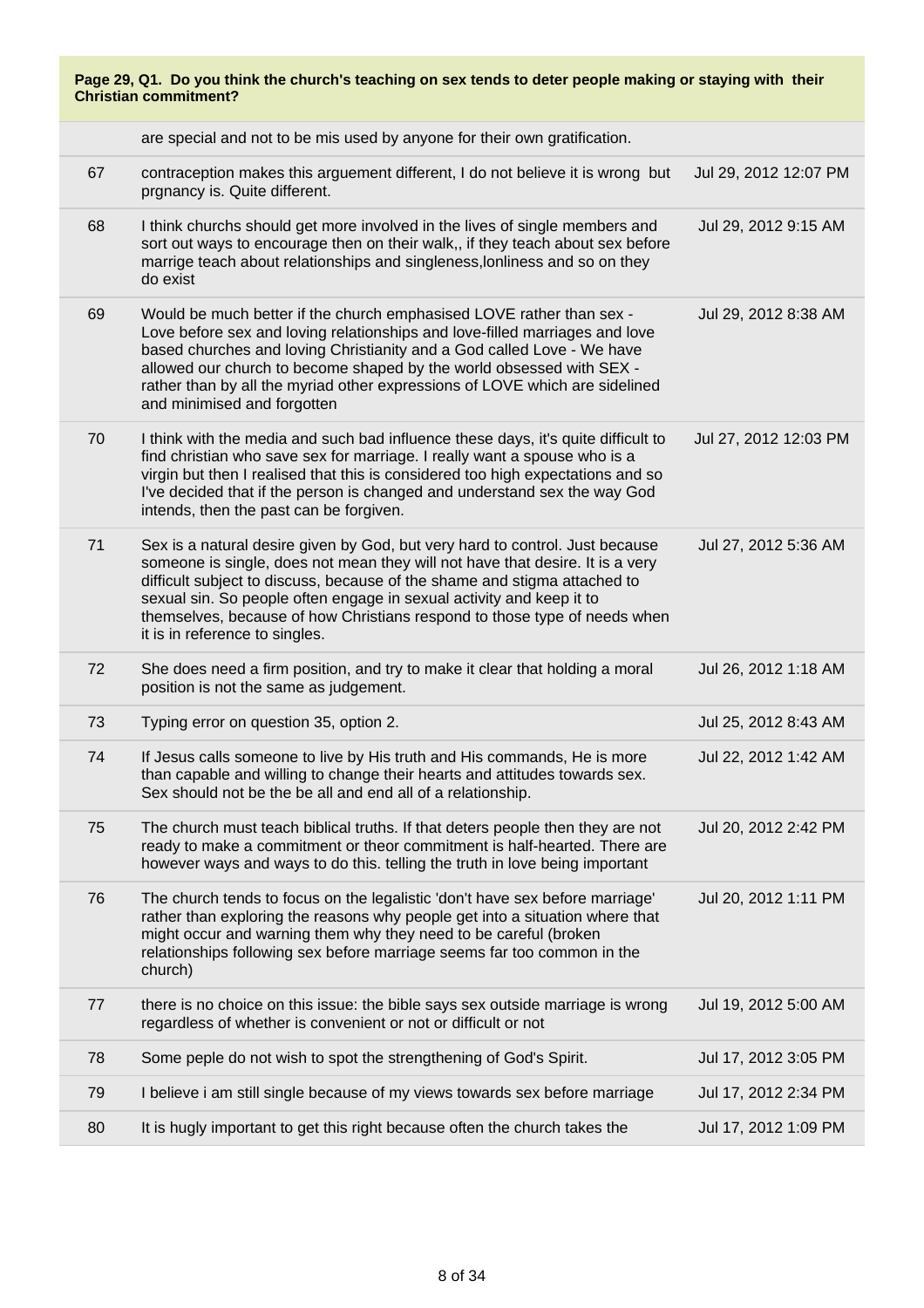moral highground which is wrong. If you have sex outside of or before marriage it can really confuse things for later on in life when you meet someone you want to commit to, so thats one reeason its best to hold off but we make a bigger deal of sex outside of marriage being WRONG than we should.

| 81 | I dont think it affects peoples christian faith but it does put pressure on<br>people to get married when they are not ready.                                                                                                                                                                                                                                                                                                                                                                                                                                                                                                                                                                                      | Jul 17, 2012 9:24 AM  |
|----|--------------------------------------------------------------------------------------------------------------------------------------------------------------------------------------------------------------------------------------------------------------------------------------------------------------------------------------------------------------------------------------------------------------------------------------------------------------------------------------------------------------------------------------------------------------------------------------------------------------------------------------------------------------------------------------------------------------------|-----------------------|
| 82 | Unfortunately, the Christian church at large does not help and encourage, in<br>my opinion, opportunities for healthy, warm, respectful, fun and gentle ways<br>for single Christians to socialise with other single Christians. Therefore in my<br>experience, it does not demonstrate that Christians have a much happier,<br>healthier and more fulfilling social life with the opposite sex. Rather it seems<br>to rely on condemning sex before marriage and just encouraging young and<br>often inexperienced and immature Christians to get married as soon as<br>possible, not for the benefit of their future marriage, but just to prevent them<br>from committing the taboo sin of sex before marriage. | Jul 16, 2012 4:23 PM  |
| 83 | my choice to stick to it was a promise between me and god as a thankyou for<br>all hes done. i beleive this is a personal think between you and god and altho<br>we should follow in this day and age we cant make people do things                                                                                                                                                                                                                                                                                                                                                                                                                                                                                | Jul 16, 2012 10:27 AM |
| 84 | churches I have been in haven't taught on sex but they should. Perhaps if the<br>church had consistently taught about sex in the past there would not be so<br>much promiscuity and adultery now                                                                                                                                                                                                                                                                                                                                                                                                                                                                                                                   | Jul 16, 2012 9:30 AM  |
| 85 | People make up their own mind                                                                                                                                                                                                                                                                                                                                                                                                                                                                                                                                                                                                                                                                                      | Jul 16, 2012 12:24 AM |
| 86 | I think its irrelevant if it deters people. The bible should be preached<br>whatever the outcome.                                                                                                                                                                                                                                                                                                                                                                                                                                                                                                                                                                                                                  | Jul 14, 2012 9:48 AM  |
| 87 | It is easier for people who have a partner for years to preach against sex<br>outside marriage, but steps are not taken to look at the challenges the single<br>people are facing daily in their personal lives, rather they are condemned as<br>sinners even for thinking about sex                                                                                                                                                                                                                                                                                                                                                                                                                               | Jul 14, 2012 8:16 AM  |
| 88 | the church is not there to make people happy with what they want to hear.!,<br>(we are in the world but not of the world,) But to teach the ways of God<br>through the Lord Jesus Christ. Woe to those churches who refuse to have<br>the courage to preach the truth and encourage Christians to trust and obey<br>our Saviour.                                                                                                                                                                                                                                                                                                                                                                                   | Jul 13, 2012 11:52 AM |
| 89 | In today's culture where there are divorces and people marrying later it is so<br>hard to live this out, particularly if you have been used to having sex in a<br>marriage. The thought that as s Christian woman who is a bit older that you<br>nay never remarry and therefore be celibate for the rest of your life is v<br>depressing!!!                                                                                                                                                                                                                                                                                                                                                                       | Jul 13, 2012 6:21 AM  |
| 90 | It can seem self-righteous coming from happily married people                                                                                                                                                                                                                                                                                                                                                                                                                                                                                                                                                                                                                                                      | Jul 12, 2012 11:39 PM |
| 91 | I don't think the church takes a strong stand on this issue and therefore does<br>not influence.                                                                                                                                                                                                                                                                                                                                                                                                                                                                                                                                                                                                                   | Jul 12, 2012 8:35 PM  |
| 92 | It annoys me that some churches are more concerned about no sex before<br>marriage than anything else.                                                                                                                                                                                                                                                                                                                                                                                                                                                                                                                                                                                                             | Jul 12, 2012 12:39 PM |
|    |                                                                                                                                                                                                                                                                                                                                                                                                                                                                                                                                                                                                                                                                                                                    |                       |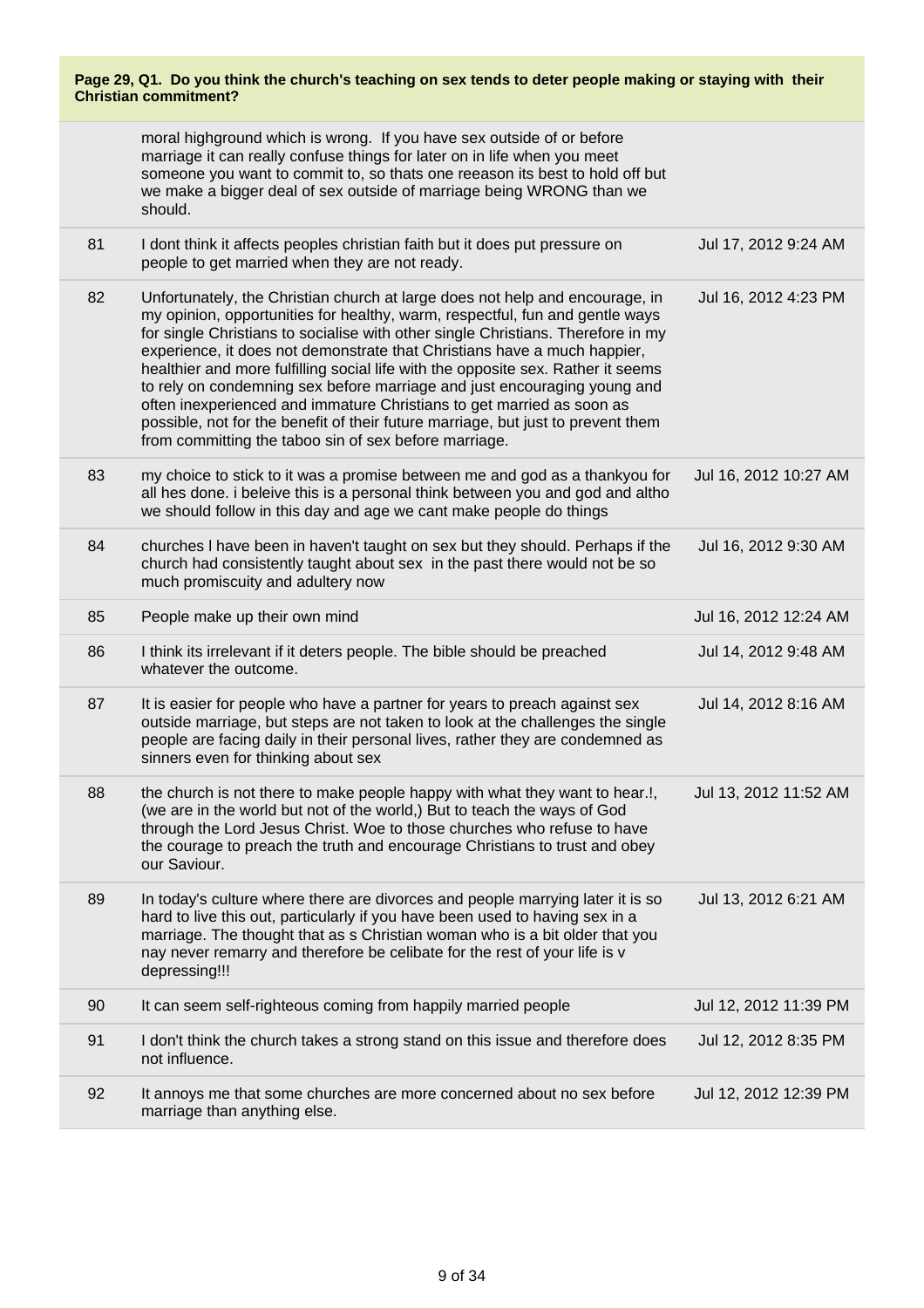| 93  | However, since when is faith defined by its ease. Do we redefine doctrine<br>because it's uncomfortable or discipleship because it calls for dying to self -<br>personally I think we continue to walk the narrow path even when it's not the<br>easiest                                                                                                                                                                                                                                                                                                                                                                                                                                                                                                                                                                                                                                                                                                                                                                                                                                                                                                                                                                                                                                                                                                                                                                                                                                                                                                | Jul 11, 2012 10:20 AM |
|-----|---------------------------------------------------------------------------------------------------------------------------------------------------------------------------------------------------------------------------------------------------------------------------------------------------------------------------------------------------------------------------------------------------------------------------------------------------------------------------------------------------------------------------------------------------------------------------------------------------------------------------------------------------------------------------------------------------------------------------------------------------------------------------------------------------------------------------------------------------------------------------------------------------------------------------------------------------------------------------------------------------------------------------------------------------------------------------------------------------------------------------------------------------------------------------------------------------------------------------------------------------------------------------------------------------------------------------------------------------------------------------------------------------------------------------------------------------------------------------------------------------------------------------------------------------------|-----------------------|
| 94  | No idea                                                                                                                                                                                                                                                                                                                                                                                                                                                                                                                                                                                                                                                                                                                                                                                                                                                                                                                                                                                                                                                                                                                                                                                                                                                                                                                                                                                                                                                                                                                                                 | Jul 10, 2012 3:53 AM  |
| 95  | Unfortunately people will always do what they want to regardless of teaching<br>or expectations.                                                                                                                                                                                                                                                                                                                                                                                                                                                                                                                                                                                                                                                                                                                                                                                                                                                                                                                                                                                                                                                                                                                                                                                                                                                                                                                                                                                                                                                        | Jul 10, 2012 2:48 AM  |
| 96  | there aren't many Christian men                                                                                                                                                                                                                                                                                                                                                                                                                                                                                                                                                                                                                                                                                                                                                                                                                                                                                                                                                                                                                                                                                                                                                                                                                                                                                                                                                                                                                                                                                                                         | Jul 9, 2012 1:52 PM   |
| 97  | A question you should have asked is: does the church leadersip act<br>Pharacetically? i.e. by preaching abstinence without offering any practical<br>help in finding one a life partner, as would have been the Jewish custom.                                                                                                                                                                                                                                                                                                                                                                                                                                                                                                                                                                                                                                                                                                                                                                                                                                                                                                                                                                                                                                                                                                                                                                                                                                                                                                                          | Jul 9, 2012 2:55 AM   |
| 98  | People like me don't go to church as we're fed up of being told by MARRIED<br>people what to do or not do!!                                                                                                                                                                                                                                                                                                                                                                                                                                                                                                                                                                                                                                                                                                                                                                                                                                                                                                                                                                                                                                                                                                                                                                                                                                                                                                                                                                                                                                             | Jul 8, 2012 8:51 AM   |
| 99  | People feel the church is dictating how they should act and therefore don't<br>like it. I think this is partly due to the 'mantra' we should do what we want<br>when we want it and not worry about the consequences                                                                                                                                                                                                                                                                                                                                                                                                                                                                                                                                                                                                                                                                                                                                                                                                                                                                                                                                                                                                                                                                                                                                                                                                                                                                                                                                    | Jul 4, 2012 11:20 AM  |
| 100 | Sadly the Church in general often tells people what not to do but forgets to<br>tell them why. Unless people know that they have a loving God on their side<br>who wants the best for them (and who will have grace for them if they do<br>"fall") why should anyone listen? God's grace and plan is about so much<br>more than whether you sleep with someone but we easily reduce Christianity<br>to a list of don'ts rather than John 10 10                                                                                                                                                                                                                                                                                                                                                                                                                                                                                                                                                                                                                                                                                                                                                                                                                                                                                                                                                                                                                                                                                                          | Jul 3, 2012 3:40 PM   |
| 101 | Particularly as those outside can see the hypocrisy of those within the<br>church. Faithful to his wife, a man has incest with his daughters. Sex before<br>marriage is put on a par with people who just have sex for fun with multiple<br>partners, or with adultery. The first is natural, the second should not be<br>encouraged at all on a par with hurting others by throwing bricks in their<br>windows and tricking folk, the third is awful as destroys the lives of so many<br>innocent people particularly children. Adultery is still punished by stoning in<br>some countries yet in England it is not even an offence any more. So in a<br>world where multiple partner sex for fun antics and adultery maim and hurt<br>so many, and carry on regardless as most who practice them are not in the<br>church, to target loving couples in the church and tell them they are<br>committing deadly sins is a bit much. And very neatly keeps all other loving<br>nice couples outside the church. Why would they want to come in to such a<br>nest of hypocrisy or dogmatism. And Jesus didn't focus on all this either. His<br>one commandment, his beatitudes - what are we doing about those? With so<br>many single people, not much is the answer as we are all trying to struggle<br>to not feel too much guilt, and that is what jesus condemned - putting<br>burdens on people. Just focus on loving Jesus and others and oneself and<br>get married so that one can have children and be useful in society and in our<br>churches | Jul 3, 2012 2:46 PM   |
| 102 | Not sure about this; committed christians when dating do not talk about sex<br>or not having sex as the reason to continue a relationship                                                                                                                                                                                                                                                                                                                                                                                                                                                                                                                                                                                                                                                                                                                                                                                                                                                                                                                                                                                                                                                                                                                                                                                                                                                                                                                                                                                                               | Jul 3, 2012 1:51 PM   |
| 103 | It is important, but the gospel is more important, and will lead to changed<br>hearts.                                                                                                                                                                                                                                                                                                                                                                                                                                                                                                                                                                                                                                                                                                                                                                                                                                                                                                                                                                                                                                                                                                                                                                                                                                                                                                                                                                                                                                                                  | Jul 3, 2012 11:53 AM  |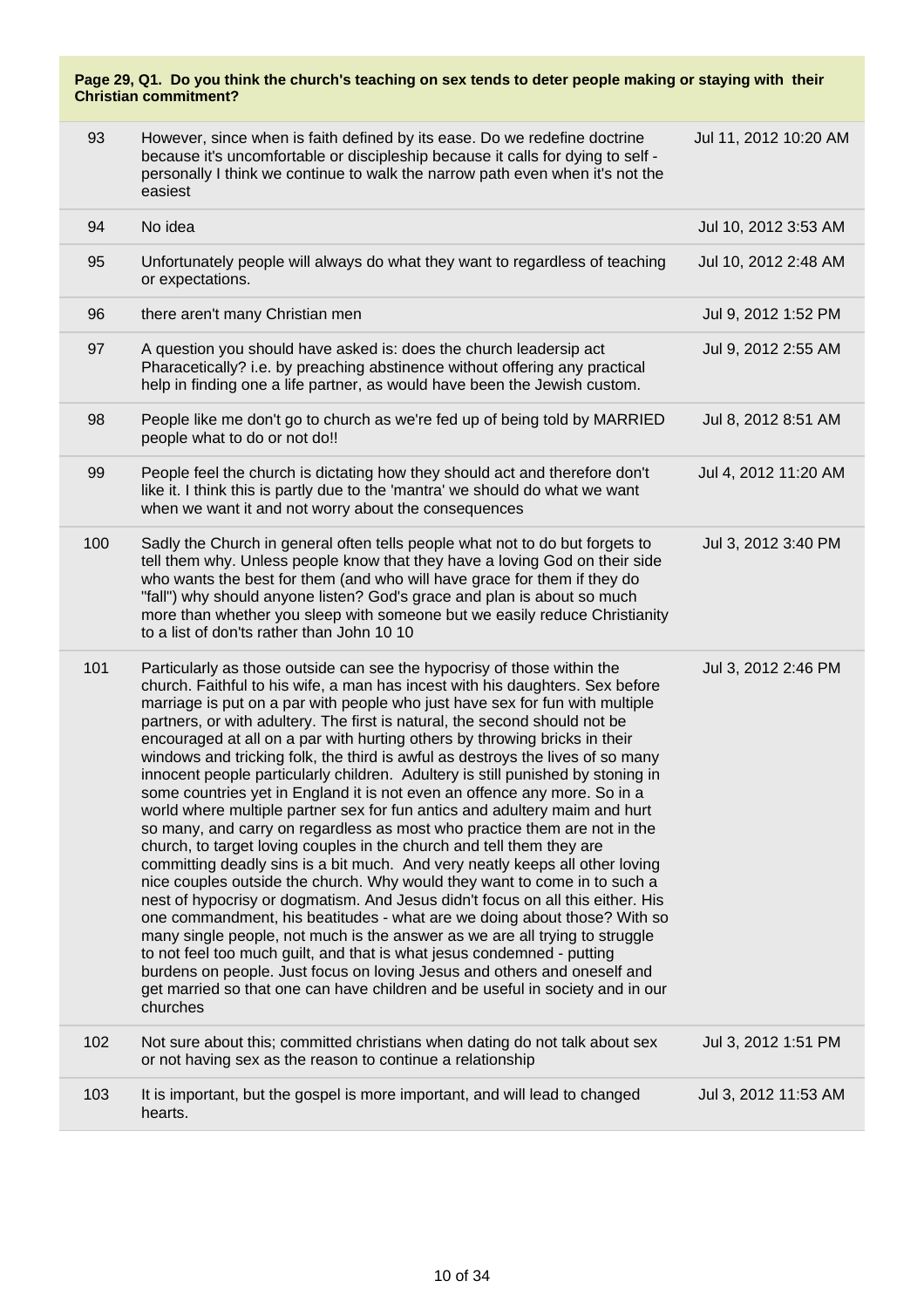| Page 29, Q1. Do you think the church's teaching on sex tends to deter people making or staying with their<br><b>Christian commitment?</b> |                                                                                                                                                                                                                                                                                                                                                                                                                                          |                      |
|-------------------------------------------------------------------------------------------------------------------------------------------|------------------------------------------------------------------------------------------------------------------------------------------------------------------------------------------------------------------------------------------------------------------------------------------------------------------------------------------------------------------------------------------------------------------------------------------|----------------------|
| 104                                                                                                                                       | I respect the church having the guts to stick with what God wants. People<br>are clear then.                                                                                                                                                                                                                                                                                                                                             | Jul 3, 2012 11:09 AM |
| 105                                                                                                                                       | The church shouldn't judge or condemn: that is something that the Lord will<br>handle.                                                                                                                                                                                                                                                                                                                                                   | Jul 3, 2012 9:43 AM  |
| 106                                                                                                                                       | sex is a natural expression between two people who love each other and I<br>think the church has been very quiet on this issue for far too long. I am not<br>advocating ' naming and shaming' but being open and honest with anointed<br>teaching.                                                                                                                                                                                       | Jul 3, 2012 8:30 AM  |
| 107                                                                                                                                       | It is a struggle and some christians I know are trapped in very unhappy<br>marriages.                                                                                                                                                                                                                                                                                                                                                    | Jul 3, 2012 6:35 AM  |
| 108                                                                                                                                       | A lot of people are influenced what those outside the church are doing and<br>I'm sad about that. I would not speak against those who choose differently to<br>me, but it's not easy to keep sex out of a relationship                                                                                                                                                                                                                   | Jul 3, 2012 3:50 AM  |
| 109                                                                                                                                       | The churches teaching should allow people to be. Lear about committment<br>and marriage, the sexual side should only be contemplated once the couple<br>are clear about their marriage plans and future if they find it impossible to<br>abstain.                                                                                                                                                                                        | Jul 3, 2012 12:58 AM |
| 110                                                                                                                                       | Despite what people want or think, I still believe it's best not to have sex<br>before marriage and I think the church should support this but in a loving and<br>gracious way with understanding of the challenges of staying celibate, not by<br>being condemning and controlling.                                                                                                                                                     | Jul 3, 2012 12:27 AM |
| 111                                                                                                                                       | I think that while the Church needs to be strong on what is the ideal, they<br>also ought to help and support those who are finding this hard to keep to<br>rather than just condemn. There should be more help and teaching for the<br>young and singles in general that it is not easy and help with practical advice<br>as well as the fact this is not the only sin - there are lots of hidden sins that<br>are just as destructive. | Jul 2, 2012 10:43 PM |
| 112                                                                                                                                       | The church should be clear about the Bible's teaching and not offer up any<br>compromise to Go's standard. However, I do not believe that ahering to the<br>Bible's teaching is the equivalent to condemening people. Q35 almost<br>implies this!                                                                                                                                                                                        | Jul 2, 2012 4:29 PM  |
| 113                                                                                                                                       | It's what the Word says - often people make other choices after co-habiting<br>that come before being in Church, e.g.making money, partying on Saturday<br>night / Sunday morning etc                                                                                                                                                                                                                                                    | Jul 2, 2012 2:14 PM  |
| 114                                                                                                                                       | The church should understand the postive intentions of sex and help people<br>have that need met in a healthy manner, for instance for some people sex<br>enables a connectiveness and intimacy. How can a person needs for<br>intimacy and connectiveness be met outside of sex? it mostly isn't just the<br>sex that people want, they are not animals, its the need behind it                                                         | Jul 2, 2012 1:35 PM  |
| 115                                                                                                                                       | See Q35 - but this needs to be balanced with clear teaching on forgiveness<br>for all sins including sexual                                                                                                                                                                                                                                                                                                                              | Jul 2, 2012 1:08 PM  |
| 116                                                                                                                                       | there seems to be a lot of views around but very little discipleship going on to<br>help people                                                                                                                                                                                                                                                                                                                                          | Jul 2, 2012 12:20 PM |
| 117                                                                                                                                       | I agree sex belongs inside marriage and should be taught as such, but there                                                                                                                                                                                                                                                                                                                                                              | Jul 2, 2012 12:01 PM |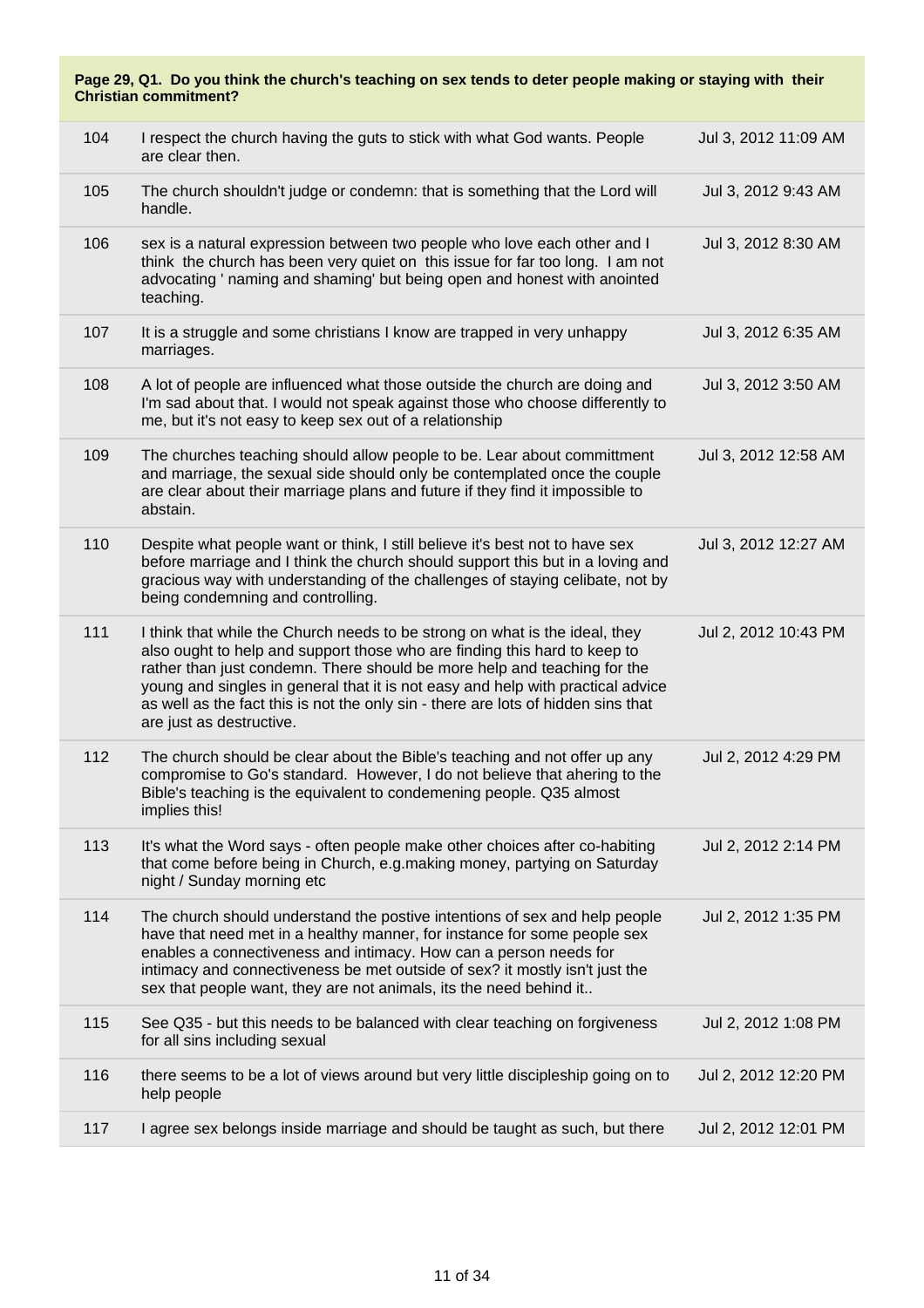| Page 29, Q1. Do you think the church's teaching on sex tends to deter people making or staying with their<br><b>Christian commitment?</b> |                                                                                                                                                                                                                                                                                                                                                                                                                                                                                                                                      |                       |
|-------------------------------------------------------------------------------------------------------------------------------------------|--------------------------------------------------------------------------------------------------------------------------------------------------------------------------------------------------------------------------------------------------------------------------------------------------------------------------------------------------------------------------------------------------------------------------------------------------------------------------------------------------------------------------------------|-----------------------|
|                                                                                                                                           | is not sliding scale of sin so there is no need to make people feel so bad if<br>they do not meet that. I don't think the teaching has as much impact on<br>whether people stay Christian, as put unhelpful pressures and expectations<br>on Christian relationships from an early stage (e.g. you've been dating 2<br>week so everyone asks with a grin if you've set a date for the wedding!!) It is<br>also difficult in the way it negatively affects male-female friendships.                                                   |                       |
| 118                                                                                                                                       | I believe the church has a responsibility to teach about sexuality from a<br>Scriptural perspective and not compromise to accommodate unbiblical<br>views. However, the church has done a poor job of teaching in a relevant,<br>balanced and healthy way, which has contributed to the problems that exist<br>in church (and the world) today.                                                                                                                                                                                      | Jul 2, 2012 11:59 AM  |
| 119                                                                                                                                       | I believe it is very clear what the Bible (ie God) has to say on the matter!<br>Through I personally have struggled in this area, as of course we long for<br>intimacy.                                                                                                                                                                                                                                                                                                                                                              | Jul 2, 2012 10:20 AM  |
| 120                                                                                                                                       | I actually think it cn attract some people - we shouldn't back down just<br>becaus society says so.                                                                                                                                                                                                                                                                                                                                                                                                                                  | Jul 2, 2012 10:16 AM  |
| 121                                                                                                                                       | It is a high calling and needs to be explained in many ways. I have met too<br>many people who believe that they can do what they like with their bodies<br>but it is not God's way. One should be above reproach from the non<br>believer.                                                                                                                                                                                                                                                                                          | Jul 2, 2012 10:02 AM  |
| 122                                                                                                                                       | this possibly does put quite a few people off, but the church needs to take a<br>strong stance against impurity, deep down people will respect the church<br>and christians for standing up for what they believe                                                                                                                                                                                                                                                                                                                    | Jul 1, 2012 3:23 PM   |
| 123                                                                                                                                       | The church has done too little and too late in recognising the singleness<br>situation we presently have. There has been an attitude of 'sweep the issue<br>under the carpet and pretend it doent exist but still take the strong line etc'<br>which has isolated and hurt so many single people across the UK church,<br>myself included.                                                                                                                                                                                           | Jul 1, 2012 1:49 PM   |
| 124                                                                                                                                       | I think that God's best should always be taught, but also his compassion .I<br>believe that a church leader should be faithful to his wife/her husband or be<br>celibate, either as homosexual or hetrosexual                                                                                                                                                                                                                                                                                                                        | Jun 29, 2012 11:47 AM |
| 125                                                                                                                                       | I think the church spends too much time and energy on telling people sex out<br>of marriage is wrong without telling them why and how it can affect people.<br>Also there should be more emphasis on sexual sin the context of other sin<br>Sometimes sexual sin is seen as more serious than others.                                                                                                                                                                                                                                | Jun 28, 2012 12:18 PM |
| 126                                                                                                                                       | Many churches are clear about their No Sex before Marriage teaching to<br>youth. However, I have yet to hear of a church direct this teaching to adults<br>30+. This seems to be an area that leaders wish to avoid. As the teaching<br>given to youth is often simplistic and lacks maturity it is no wonder that adults<br>remembering this teaching feel that the church is completely out of it's depth<br>and unable to sympathetically and helpfully consider or deal with the issue of<br>sex and the older single Christian. | Jun 28, 2012 7:17 AM  |
| 127                                                                                                                                       | My experience at my church is an immature teaching by leaders on sex,<br>usually limited to fornication and porn. There's no talk soul ties, spiritual<br>consequences, God's loving plan for us in this area, scripture such as Song<br>of Soloman                                                                                                                                                                                                                                                                                  | Jun 27, 2012 5:23 PM  |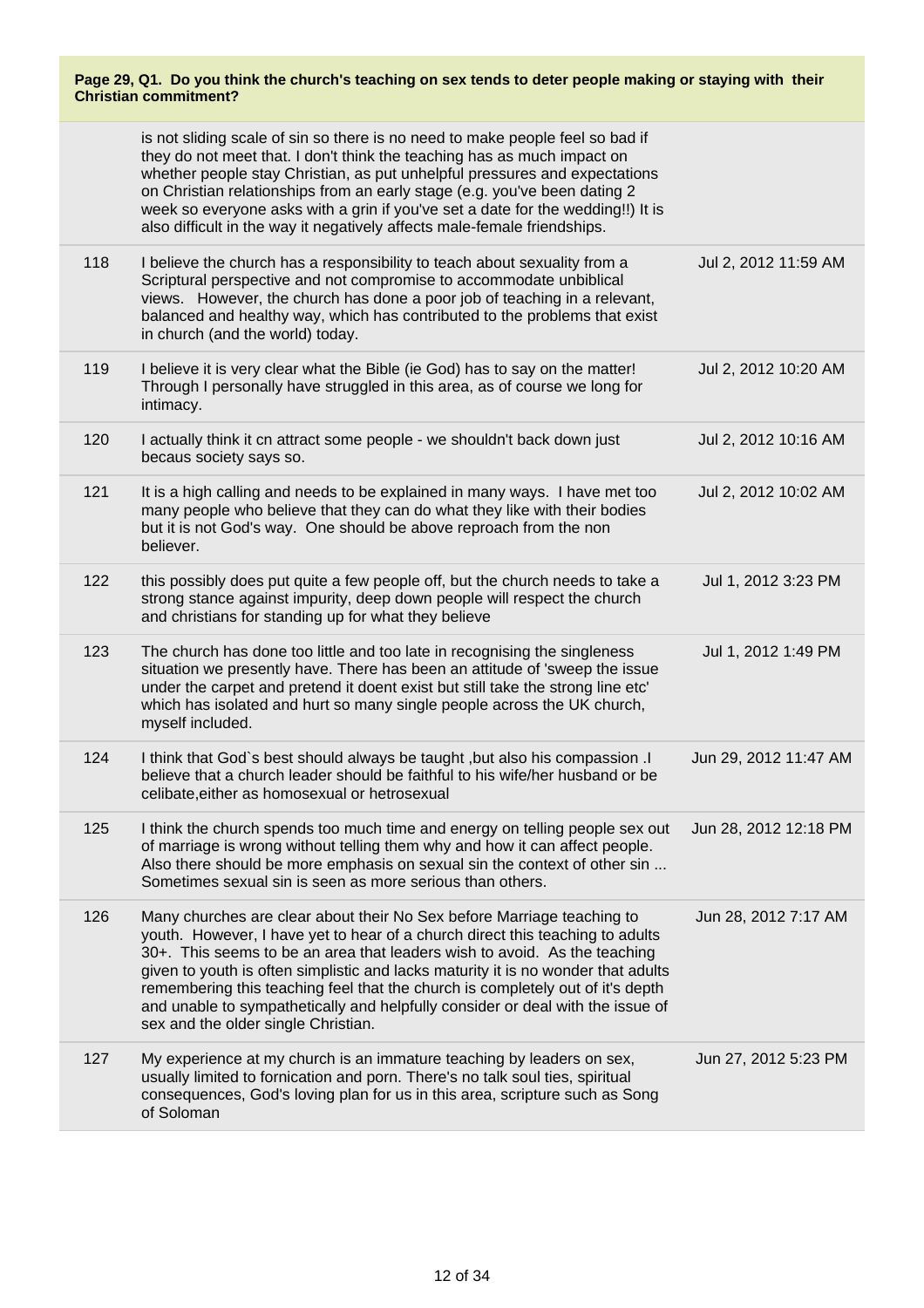| 128 | One's faith should not depend on what other's think. I think the church is<br>right to preach a strong and decisive message re pre- and extra-marital sex,<br>however they need to do this with significantly more humility and loads more<br>grace and acceptance if this was the case, people would be less inclined<br>to abandon their faith over this one issue, important as it is, there are other<br>sins that are not focused on like greed, pride.                                                                                                                                                                                                             | Jun 26, 2012 12:44 PM |
|-----|--------------------------------------------------------------------------------------------------------------------------------------------------------------------------------------------------------------------------------------------------------------------------------------------------------------------------------------------------------------------------------------------------------------------------------------------------------------------------------------------------------------------------------------------------------------------------------------------------------------------------------------------------------------------------|-----------------------|
| 129 | Re number 35 - I think a mix of option a) and c) - the church should portray<br>God's best for us, but at the same time support good marriage, good sex,<br>and show grace to those who for whatever reason have chosen to do it<br>differently in their past. I think the issue of sex is more likely to deter people<br>from a Christian comittment if they do not have a strong concept of God's<br>Grace. However, for some people who are considering coming to faith<br>having previously lived (like the majority of the non-Christian twenty-<br>something community) in relationships where they had sex outside marriage,<br>it is not an easy shift for them. | Jun 26, 2012 11:19 AM |
| 130 | WE ARE CHRISTIAN MEN AND WOMEN ------- BUT WE ARE MEN AND<br><b>WOMEN WITH EMOTIONS</b>                                                                                                                                                                                                                                                                                                                                                                                                                                                                                                                                                                                  | Jun 26, 2012 9:49 AM  |
| 131 | It can be difficult, physically and emotionally not to have sex. Since I have<br>become a Christian I have gained three stone in weight. I think that has a lot<br>to do with, well noone is going to see me nakedor I eat to compenstate for<br>the lack of companionship and intimacy in my life                                                                                                                                                                                                                                                                                                                                                                       | Jun 26, 2012 2:34 AM  |
| 132 | Peoples relationship are so different. I believe that the holy spirit guides and<br>to judge people is wrong. Let the holy spirit guide the person and that others<br>pray and show the couple love and commitment.                                                                                                                                                                                                                                                                                                                                                                                                                                                      | Jun 25, 2012 1:43 PM  |
| 133 | I believe that the Church should stand against sex b4 and outside marriage<br>but it is still hard to bear when single for 10 years                                                                                                                                                                                                                                                                                                                                                                                                                                                                                                                                      | Jun 25, 2012 12:49 PM |
| 134 | sex isnt the problem - it isnt the sin. breaking another person's heart through<br>a casual - uncaring attitude - ie casual sex - thats the sin.                                                                                                                                                                                                                                                                                                                                                                                                                                                                                                                         | Jun 24, 2012 3:43 PM  |
| 135 | The church should teach what the bibles says - then there is no area for<br>confusion                                                                                                                                                                                                                                                                                                                                                                                                                                                                                                                                                                                    | Jun 23, 2012 6:56 AM  |
| 136 | $==$                                                                                                                                                                                                                                                                                                                                                                                                                                                                                                                                                                                                                                                                     | Jun 22, 2012 3:21 PM  |
| 137 | Are you asking this in light of my response in Qu 35? I am in a church that<br>teaches and supports my reponse-loving (not condemning) people as much<br>as possible whatever their lifestyle but not condoning it                                                                                                                                                                                                                                                                                                                                                                                                                                                       | Jun 22, 2012 3:03 PM  |
| 138 | i think it is hard for young people to get there head around and understand,<br>in this day and age it is hard to do the right thing and go against the majority<br>of people. i feel there is a lot of peer pressure.                                                                                                                                                                                                                                                                                                                                                                                                                                                   | Jun 22, 2012 2:35 PM  |
| 139 | It is a difficult question, to what extent should we decry the morals and ethics<br>of the world. We should be firm and clear on the bibles teaching within the<br>church. Not so sure about outside the church in society.                                                                                                                                                                                                                                                                                                                                                                                                                                              | Jun 22, 2012 7:53 AM  |
| 140 | My friend made a commitment but then said she couldn't stick to the no sex<br>rule                                                                                                                                                                                                                                                                                                                                                                                                                                                                                                                                                                                       | Jun 22, 2012 5:45 AM  |
| 141 | I think the church had a very difficult job ensuring that people do not engage<br>in sexual activity outside marriage. It can only teachand model purity the rest                                                                                                                                                                                                                                                                                                                                                                                                                                                                                                        | Jun 22, 2012 5:22 AM  |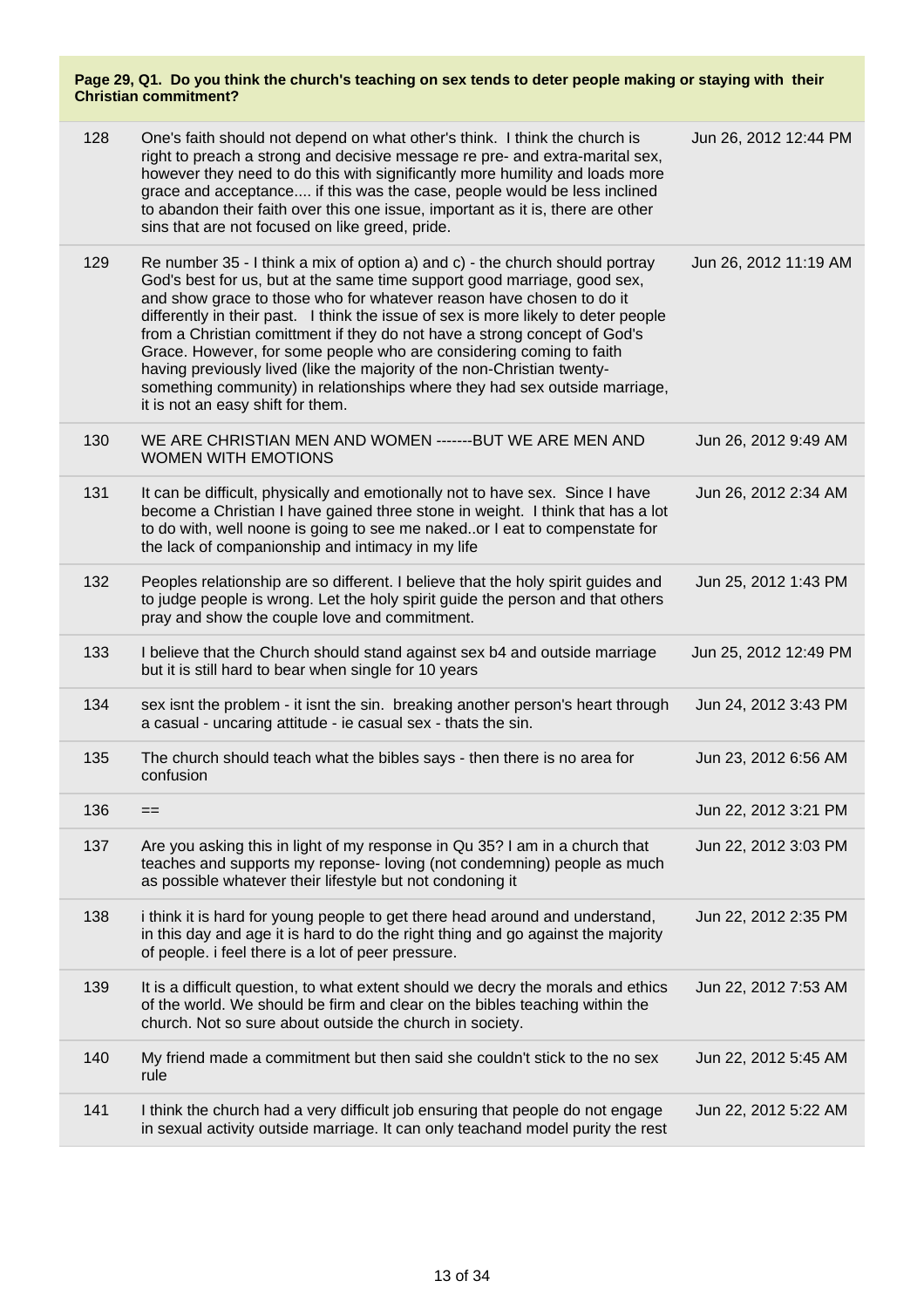| 142 | I know of Christians who have had such awful condemnation by church<br>members on their relationship that the consequences have been: the<br>relationship broke down, the non- Christian who had a sympathetic and<br>supportive stance on the partner's beliefs and might have eventually<br>developed a belief themselves became incredibly upset and vowed never to<br>go near another Christian and the Christian herself became so disillusioned<br>and hurt that she could no longer attend that church and found it hard to<br>become a member of the family of another church. | Jun 22, 2012 5:00 AM  |
|-----|----------------------------------------------------------------------------------------------------------------------------------------------------------------------------------------------------------------------------------------------------------------------------------------------------------------------------------------------------------------------------------------------------------------------------------------------------------------------------------------------------------------------------------------------------------------------------------------|-----------------------|
| 143 | I believe the teaching of the Church should hold to the Word of God<br>regardless of the time or people's views. The latter would always wane.                                                                                                                                                                                                                                                                                                                                                                                                                                         | Jun 22, 2012 4:16 AM  |
| 144 | I turned away as a teenager largely because of this.                                                                                                                                                                                                                                                                                                                                                                                                                                                                                                                                   | Jun 21, 2012 11:05 AM |
| 145 | I think that the church needs to speak up about the principles of the Christian<br>faith. There are many things which are now considered 'acceptable'<br>whereas 5 or 10 years ago, they would have been frowned on - this is partly<br>because Christians are being marginalised, and there is a greater focus on<br>'more tolerance' and Christian principles/morals are not being upheld outside<br>of the church.                                                                                                                                                                  | Jun 21, 2012 8:59 AM  |
| 146 | Self control is in short supply these days in the world but needs to be<br>practised in church                                                                                                                                                                                                                                                                                                                                                                                                                                                                                         | Jun 21, 2012 8:39 AM  |
| 147 | Actually, the practice of sex outside of marriage weakens Christian<br>discipleship, not the "teaching on sex".                                                                                                                                                                                                                                                                                                                                                                                                                                                                        | Jun 21, 2012 5:57 AM  |
| 148 | that doesn't make sex outside of marriage right - it's a biblical law                                                                                                                                                                                                                                                                                                                                                                                                                                                                                                                  | Jun 21, 2012 4:50 AM  |
| 149 | Friend will not consider Christianity as he is homosexual                                                                                                                                                                                                                                                                                                                                                                                                                                                                                                                              | Jun 21, 2012 4:00 AM  |
| 150 | The Church doesnt explain the resoning behind Gods intention and the<br>consequences if a person has sex before marriage which is sad as i think it<br>would equip Christians to avoid sex before marriage.                                                                                                                                                                                                                                                                                                                                                                            | Jun 21, 2012 3:28 AM  |
| 151 | I don't think its the church's teaching that deters people. It is just a heavy<br>cost amongst all those that make up following Christ to also have to deny<br>one's sexual expression and pleasure.                                                                                                                                                                                                                                                                                                                                                                                   | Jun 20, 2012 1:34 PM  |
| 152 | In some of the Christian circles I am in sex before marriage is seen as<br>acceptable when in a steady relationship which will probably lead to<br>marriage. I don't judge these relationships because most of them are strong.                                                                                                                                                                                                                                                                                                                                                        | Jun 20, 2012 12:43 PM |
| 153 | I think that most non-Christians see the sex issue as the biggest issue or sin<br>there is for Christians. They don't see all issues and sins being as important<br>as another.                                                                                                                                                                                                                                                                                                                                                                                                        | Jun 20, 2012 11:49 AM |
| 154 | Sex is neither the most important nor the most pressing issue for me as a<br>single person. I find married Christians are often over concerned with the<br>sex lives of singles, and not concerned enough about the real issues that<br>singles face, issues where they might be able to give some real help and<br>support.                                                                                                                                                                                                                                                           | Jun 20, 2012 7:40 AM  |
| 155 | It's a difficult one. I can't think of one verse talking clearly about what is<br>appropriate or not and it's more a matter of interpretation.                                                                                                                                                                                                                                                                                                                                                                                                                                         | Jun 20, 2012 7:29 AM  |
|     |                                                                                                                                                                                                                                                                                                                                                                                                                                                                                                                                                                                        |                       |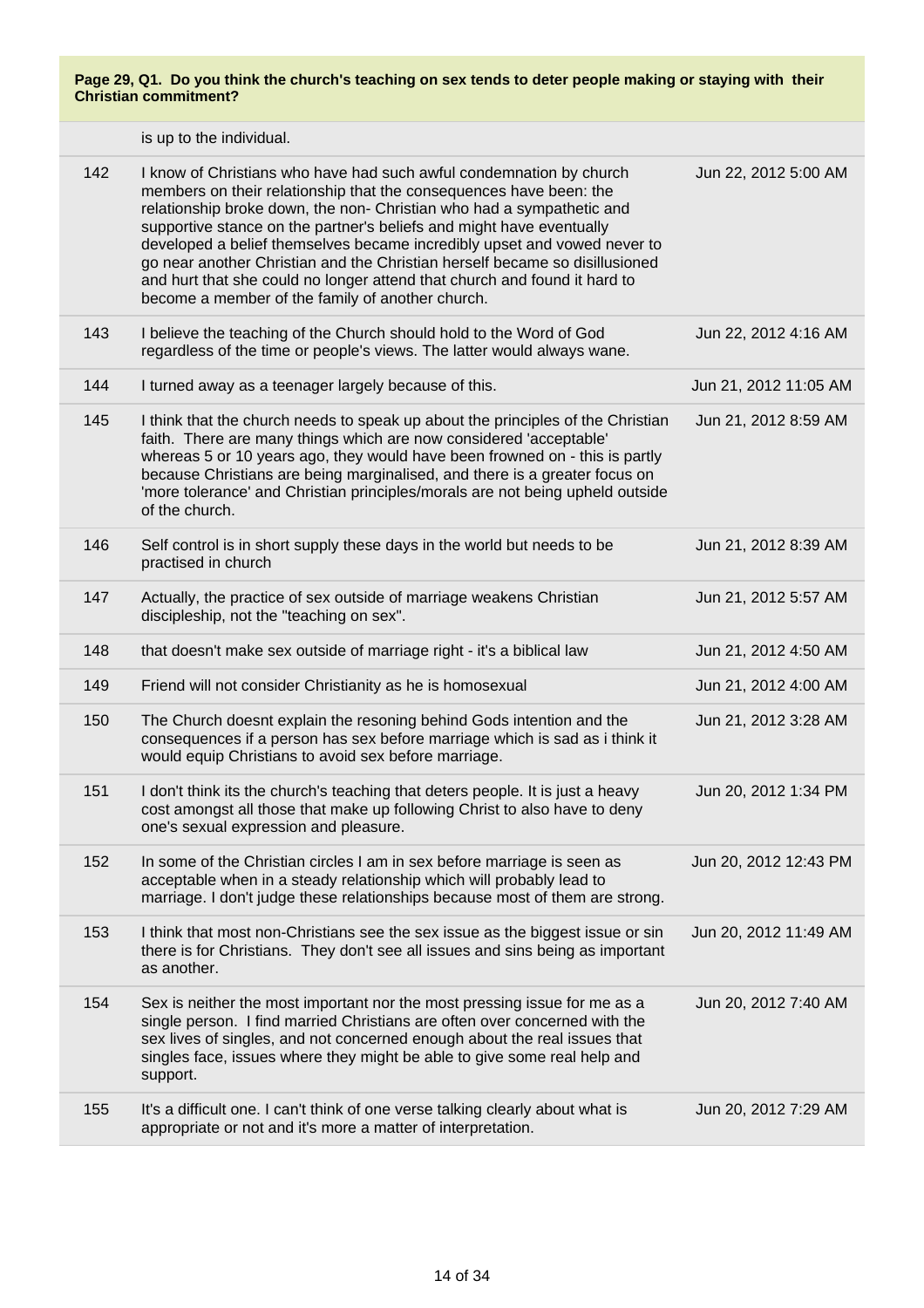| Page 29, Q1. Do you think the church's teaching on sex tends to deter people making or staying with their<br><b>Christian commitment?</b> |                                                                                                                                                                                                                                                                                                                                                                                                                                                                                                                                                                                                                                                                                                                |                       |  |  |
|-------------------------------------------------------------------------------------------------------------------------------------------|----------------------------------------------------------------------------------------------------------------------------------------------------------------------------------------------------------------------------------------------------------------------------------------------------------------------------------------------------------------------------------------------------------------------------------------------------------------------------------------------------------------------------------------------------------------------------------------------------------------------------------------------------------------------------------------------------------------|-----------------------|--|--|
| 156                                                                                                                                       | I mentioned this before. Yes this is probably one of the main reasons single<br>adults don't attend church but suddenly come back to church when they are<br>married with kids.                                                                                                                                                                                                                                                                                                                                                                                                                                                                                                                                | Jun 20, 2012 6:57 AM  |  |  |
| 157                                                                                                                                       | As I am aged 51 a lot of these questions are not particularly relevant<br>whereas they would be more so if I was aged under 45.                                                                                                                                                                                                                                                                                                                                                                                                                                                                                                                                                                                | Jun 20, 2012 6:21 AM  |  |  |
| 158                                                                                                                                       | More important things to preach on, but should teach our young people to<br>be pure and model it ourselves                                                                                                                                                                                                                                                                                                                                                                                                                                                                                                                                                                                                     | Jun 20, 2012 2:31 AM  |  |  |
| 159                                                                                                                                       | I did have sex before marriage but am now changed in my beliefs & will not<br>do this again.                                                                                                                                                                                                                                                                                                                                                                                                                                                                                                                                                                                                                   | Jun 20, 2012 1:51 AM  |  |  |
| 160                                                                                                                                       | Unfortunately I wasn't deterred by what the church says. I now regret it and<br>feel differently.                                                                                                                                                                                                                                                                                                                                                                                                                                                                                                                                                                                                              | Jun 20, 2012 1:27 AM  |  |  |
| 161                                                                                                                                       | If we have an accurate view of God's sovereignty, we can't draw comparison<br>between someone remaining in Jesus and the church's teaching on sex.                                                                                                                                                                                                                                                                                                                                                                                                                                                                                                                                                             | Jun 19, 2012 2:29 PM  |  |  |
| 162                                                                                                                                       | I think that the focus of the church should be on nurturing people's<br>relationship with God, rather than focussing on rules. It's not that the rules<br>are wrong, but Jesus went to a lot of trouble to re-establish the broken<br>relationship between God and man on the cross, and coming into<br>relationship with God can really help people appreciate any rules and to try<br>to abide by them, and of course express love and forgiveness towards those<br>who fall short of the mark.                                                                                                                                                                                                              | Jun 19, 2012 1:42 PM  |  |  |
| 163                                                                                                                                       | Two of my friends who I used to go to church with decided that they couldn't<br>have sex outside of marriage AND go to church so stopped going. Neither of<br>them have come back. It is extremely difficult for people already in a<br>committed relationship to suddenly stop having sex just because they are not<br>married and have become a Christian. Also, someone I know (Christian) who<br>got divorced said it was difficult not to have sex with a new partner.                                                                                                                                                                                                                                    | Jun 19, 2012 12:15 PM |  |  |
| 164                                                                                                                                       | I know many who feel this is now outdated teaching and not biblical. It is<br>hard when the Church does not often teach it clearly!                                                                                                                                                                                                                                                                                                                                                                                                                                                                                                                                                                            | Jun 19, 2012 10:22 AM |  |  |
| 165                                                                                                                                       | I learnt through experience                                                                                                                                                                                                                                                                                                                                                                                                                                                                                                                                                                                                                                                                                    | Jun 18, 2012 11:33 AM |  |  |
| 166                                                                                                                                       | I think that the church doesn't talk honestly about sex, relationships,<br>marriage and singleness. The ideal is waiting until marriage, but for many it<br>is a rule which breaks them. The issue for many singles is not whether they<br>will have sex (if they're going to they will) but whether they will marry a non-<br>christian. If they do marry a non-christian, we can either support them in<br>their new life and include them in the church or ostracise them - I favour the<br>former. Couples need to be active in supporting their single friends in a)<br>dating, b) being part of their extended family, c) going out without the kids.                                                    | Jun 18, 2012 7:41 AM  |  |  |
| 167                                                                                                                                       | It is right that people count the cost before giving their lives to Jesus.<br>Anyone who is deterred by something like this was not serious in the first<br>place, and would have been shwon up as so eventually. (Think the parable<br>of the sower.) Similarly with those who have already professed faith. No-<br>one should demand someone, for example, stops sleeping with their partner<br>in order to BECOME a Christian - we come as we are, and salvation is by<br>grace alone. However, following Christ means living as He commanded, and<br>as He lived Himself, and that involves purity. If the Church ignored or<br>watered down teaching in this area, it would only be causing harm to those | Jun 17, 2012 4:37 PM  |  |  |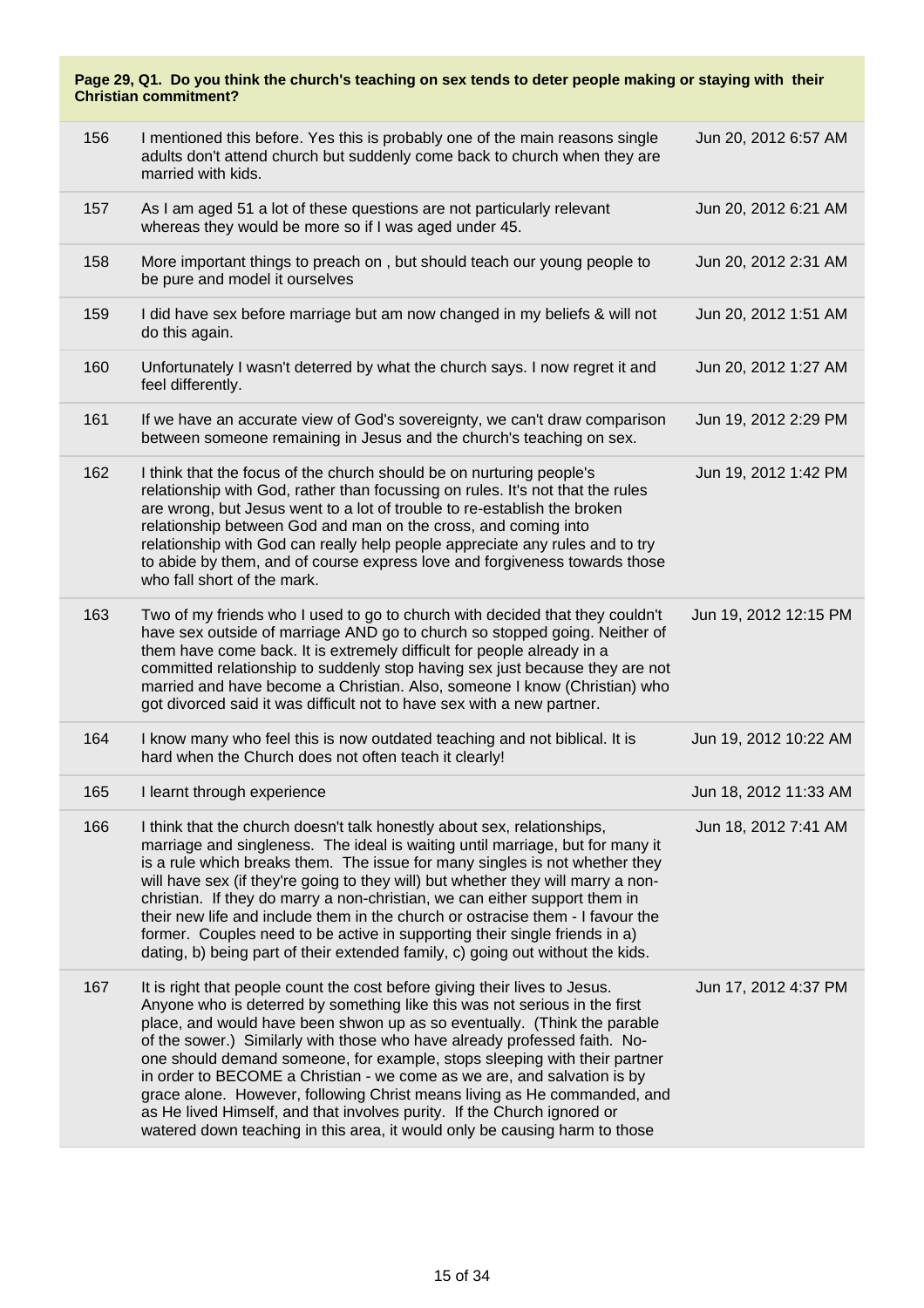|     | listening. Sin is never anything but bad for us - God's rules are for our<br>benefit - and it is not loving or helpful to ignore or condone sin a believer's<br>life, whether they are a 'new' or 'old' Christian. A true disciple WANTS to be<br>told how to be holy, and to be told of sin in their lives, because they love their<br>Lord and want to serve and please and obey Him. If someone has no such<br>desire, they are not His. So, I think it should be taught clearly to new<br>believers, but those showing an interest should not be allowed to get bogged<br>down in this issue, but should instead be pointed again and again to the<br>gospel. Holiness comes after conversion, not before.                                                                                                                                                                                                                                                                                                                                                                               |                       |
|-----|----------------------------------------------------------------------------------------------------------------------------------------------------------------------------------------------------------------------------------------------------------------------------------------------------------------------------------------------------------------------------------------------------------------------------------------------------------------------------------------------------------------------------------------------------------------------------------------------------------------------------------------------------------------------------------------------------------------------------------------------------------------------------------------------------------------------------------------------------------------------------------------------------------------------------------------------------------------------------------------------------------------------------------------------------------------------------------------------|-----------------------|
| 168 | 1. Because people are staying single longer it is hard 2. Because sex outside<br>of marrage is the norm it is hard                                                                                                                                                                                                                                                                                                                                                                                                                                                                                                                                                                                                                                                                                                                                                                                                                                                                                                                                                                           | Jun 15, 2012 2:13 AM  |
| 169 | Everyone desires to love and be loved they dont always realise this view is<br>for their protection, but lonliness and the need to be close and intimate with<br>someone is a very strong need especially when you have not been loved for<br>very long time.                                                                                                                                                                                                                                                                                                                                                                                                                                                                                                                                                                                                                                                                                                                                                                                                                                | Jun 12, 2012 1:35 PM  |
| 170 | When we follow Christ we have to lay down everything for Him including any<br>relationship that stands in the way and just because it is a stublelling block<br>for many dosen't mean the church shouldn't take a strong stance about it. A<br>seeking couple having sex outside of marriage should not be condemned<br>and judged. However a line must be drawn when the time comes to getting<br>baptised into the faith and comitting to a church. If they are serious about<br>following God, they will have no trouble with, under the conviction of the Holy<br>Spirit, abstaining. (But it's God's job to lead them, not for a church leader to<br>comment the moment they walk through the door for the first time!!) some<br>leaders might try to do God's job for him. I have friends who never set foot<br>inside a church agin after thier first time in a church because they were<br>condemned from the first day for living together outside of marriage! They<br>were not given a chance to come to Christ! How are people in the world<br>supposed to know any different?!! | Jun 12, 2012 2:09 AM  |
| 171 | It also effects dating with non Christians as they assume you don't believe in<br>sex before marriage.                                                                                                                                                                                                                                                                                                                                                                                                                                                                                                                                                                                                                                                                                                                                                                                                                                                                                                                                                                                       | Jun 11, 2012 12:37 PM |
| 172 | Why is the church obsessed with sex when other sins are accepted?                                                                                                                                                                                                                                                                                                                                                                                                                                                                                                                                                                                                                                                                                                                                                                                                                                                                                                                                                                                                                            | Jun 8, 2012 11:14 AM  |
| 173 | Just because people don't like what is being said, does not mean it is bad for<br>them to hear it. A strong message on this topic can still be conveyed with<br>love.                                                                                                                                                                                                                                                                                                                                                                                                                                                                                                                                                                                                                                                                                                                                                                                                                                                                                                                        | Jun 8, 2012 1:12 AM   |
| 174 | I am in Great Britian, Not a Catholic who are very hypocrotals                                                                                                                                                                                                                                                                                                                                                                                                                                                                                                                                                                                                                                                                                                                                                                                                                                                                                                                                                                                                                               | Jun 8, 2012 12:13 AM  |
| 175 | in theory people may give up their faith if pulpit is strong on no sex or on an<br>extreme level they may exclude them from parts of the church functioning or<br>church in general                                                                                                                                                                                                                                                                                                                                                                                                                                                                                                                                                                                                                                                                                                                                                                                                                                                                                                          | Jun 7, 2012 3:24 PM   |
| 176 | Anyone who has a true relationship with Jesus and is a True Christian knows<br>that sex outside of marriage is wrong. Today we live in a society which is<br>obsessed with sex and for many the commitement to abstain from sex may<br>be a barrier to them becoming Christian but God is in control                                                                                                                                                                                                                                                                                                                                                                                                                                                                                                                                                                                                                                                                                                                                                                                         | Jun 7, 2012 2:18 PM   |
| 177 | Q.35 I'm not sure if you mean the church should not condemn/influence<br>people within the church or outside it?                                                                                                                                                                                                                                                                                                                                                                                                                                                                                                                                                                                                                                                                                                                                                                                                                                                                                                                                                                             | Jun 7, 2012 1:02 PM   |
| 178 | I would have ticked two things if possible, I think the church should                                                                                                                                                                                                                                                                                                                                                                                                                                                                                                                                                                                                                                                                                                                                                                                                                                                                                                                                                                                                                        | Jun 7, 2012 12:08 PM  |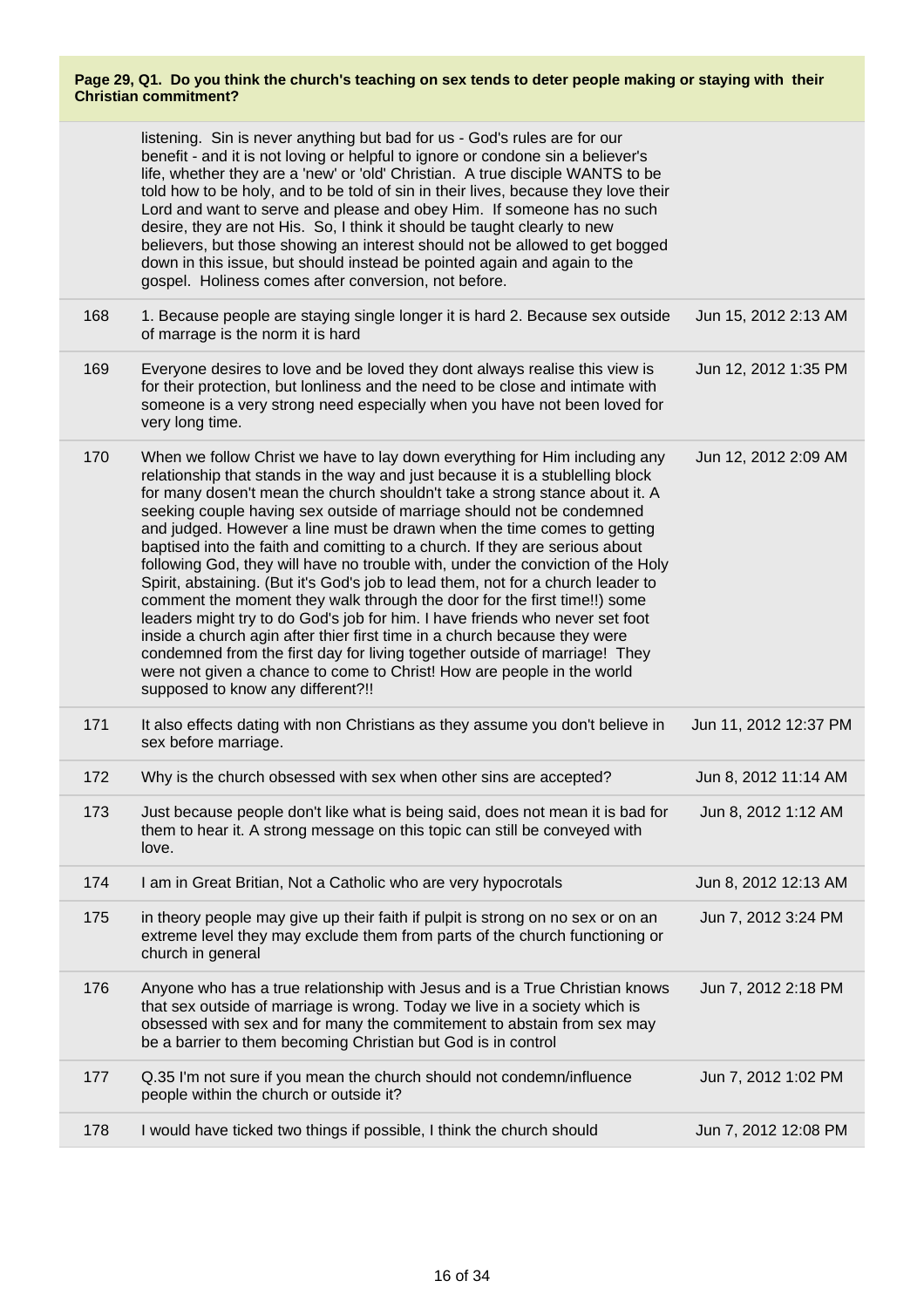| Page 29, Q1. Do you think the church's teaching on sex tends to deter people making or staying with their<br><b>Christian commitment?</b> |                                                                                                                                                                                                                                                                                                                                                                                                                                                                                                                                                                                                                                                                                                                                                                                                                                                                                            |                      |  |  |
|-------------------------------------------------------------------------------------------------------------------------------------------|--------------------------------------------------------------------------------------------------------------------------------------------------------------------------------------------------------------------------------------------------------------------------------------------------------------------------------------------------------------------------------------------------------------------------------------------------------------------------------------------------------------------------------------------------------------------------------------------------------------------------------------------------------------------------------------------------------------------------------------------------------------------------------------------------------------------------------------------------------------------------------------------|----------------------|--|--|
|                                                                                                                                           | concentrate on other issues going on around the world, the poverty and<br>desperation and family breakdown to name but a few.                                                                                                                                                                                                                                                                                                                                                                                                                                                                                                                                                                                                                                                                                                                                                              |                      |  |  |
| 179                                                                                                                                       | I think it does put people off going to church and being committed to<br>Christian faith. I think also that churches are more understanding and less<br>condemning, which is good, but still need to stand by the Word of God and<br>not stray from it.                                                                                                                                                                                                                                                                                                                                                                                                                                                                                                                                                                                                                                    | Jun 7, 2012 9:45 AM  |  |  |
| 180                                                                                                                                       | I don't think the church vocalises nearly enough it's views on things God is<br>very clear about in the Bible - through fear of ostracising more non-Christians<br>from the church. This is a sad reflection on our society's desire for self-<br>seeking pleasure and a 'why shouldn't I do it as it feels nice' attitude.<br>Therefore if they hear from the church 'you shouldn't be doing this it's not<br>right', there's every chance they will walk away sadly. It's very difficult for the<br>church to get the balance. Church should be about teaching love and<br>welcoming everyone in and not judging or being self-righteous or<br>hypocritical, however, it also needs to teach God's word in which He's pretty<br>clear about behaviours (getting drunk, gambling, swearing etc etc as well as<br>sex) and therefore these need to be taught too - perhaps in home groups? | Jun 7, 2012 5:35 AM  |  |  |
| 181                                                                                                                                       | Most people think no sex before marriage is old fashioned and outdated in<br>today's society                                                                                                                                                                                                                                                                                                                                                                                                                                                                                                                                                                                                                                                                                                                                                                                               | Jun 6, 2012 3:43 PM  |  |  |
| 182                                                                                                                                       | Certainly that's true de facto.                                                                                                                                                                                                                                                                                                                                                                                                                                                                                                                                                                                                                                                                                                                                                                                                                                                            | Jun 6, 2012 2:03 PM  |  |  |
| 183                                                                                                                                       | God's word is sex is for marriage, this is because he wants to prtect us from<br>the consequences not because he is a killjoy. We as a Church have no right<br>to judge those outside of Christianity as life is freewill choice, but I accept the<br>Lords word. and for any sexually active Christian friend I would declare the<br>word of the Lord to them but they wouldn't lose my friendship over it as I<br>know how hard it is to stand at times.                                                                                                                                                                                                                                                                                                                                                                                                                                 | Jun 6, 2012 9:59 AM  |  |  |
| 184                                                                                                                                       | I think it effects those who don't actually understand what the church teaches<br>and make assumptions.                                                                                                                                                                                                                                                                                                                                                                                                                                                                                                                                                                                                                                                                                                                                                                                    | Jun 6, 2012 8:23 AM  |  |  |
| 185                                                                                                                                       | I turned away from my Christian faith partly because of the no sex unless<br>married expectation. I came back to Christ because of the mess I got myself<br>into in the next 20 years without following Christian teaching. Some<br>ministers need to be firmer about their beliefs on this matter to guide people<br>tho-I asked for guidance once and don't think it was good teaching.                                                                                                                                                                                                                                                                                                                                                                                                                                                                                                  | Jun 6, 2012 7:48 AM  |  |  |
| 186                                                                                                                                       | My ex Christian boyfriend and I went seperate ways because of this<br>preaching, not the only reason but years on I see that the pastor was correct<br>in teaching us truth about this subject as it is God's word.                                                                                                                                                                                                                                                                                                                                                                                                                                                                                                                                                                                                                                                                        | Jun 6, 2012 4:24 AM  |  |  |
| 187                                                                                                                                       | more difficult for people who come to faith later on in life, when they have<br>already been sexually active, or if they are already in a relationship and the<br>'other half' doesn't come to faith. Also if you are gay - I know a lot of people<br>who have been hurt by the church                                                                                                                                                                                                                                                                                                                                                                                                                                                                                                                                                                                                     | Jun 6, 2012 4:18 AM  |  |  |
| 188                                                                                                                                       | I certainly think it would be easier if the church understood the pressures that<br>older single people had to go through with regards to sex                                                                                                                                                                                                                                                                                                                                                                                                                                                                                                                                                                                                                                                                                                                                              | Jun 6, 2012 2:38 AM  |  |  |
| 189                                                                                                                                       | If it prevented people attending church, then churches that have a liberal<br>stance on the issue would be more popular. I think churches that<br>compromise on this are drawing away from God's teaching, and that is likely<br>to harm attendance rather than help it.                                                                                                                                                                                                                                                                                                                                                                                                                                                                                                                                                                                                                   | Jun 6, 2012 12:57 AM |  |  |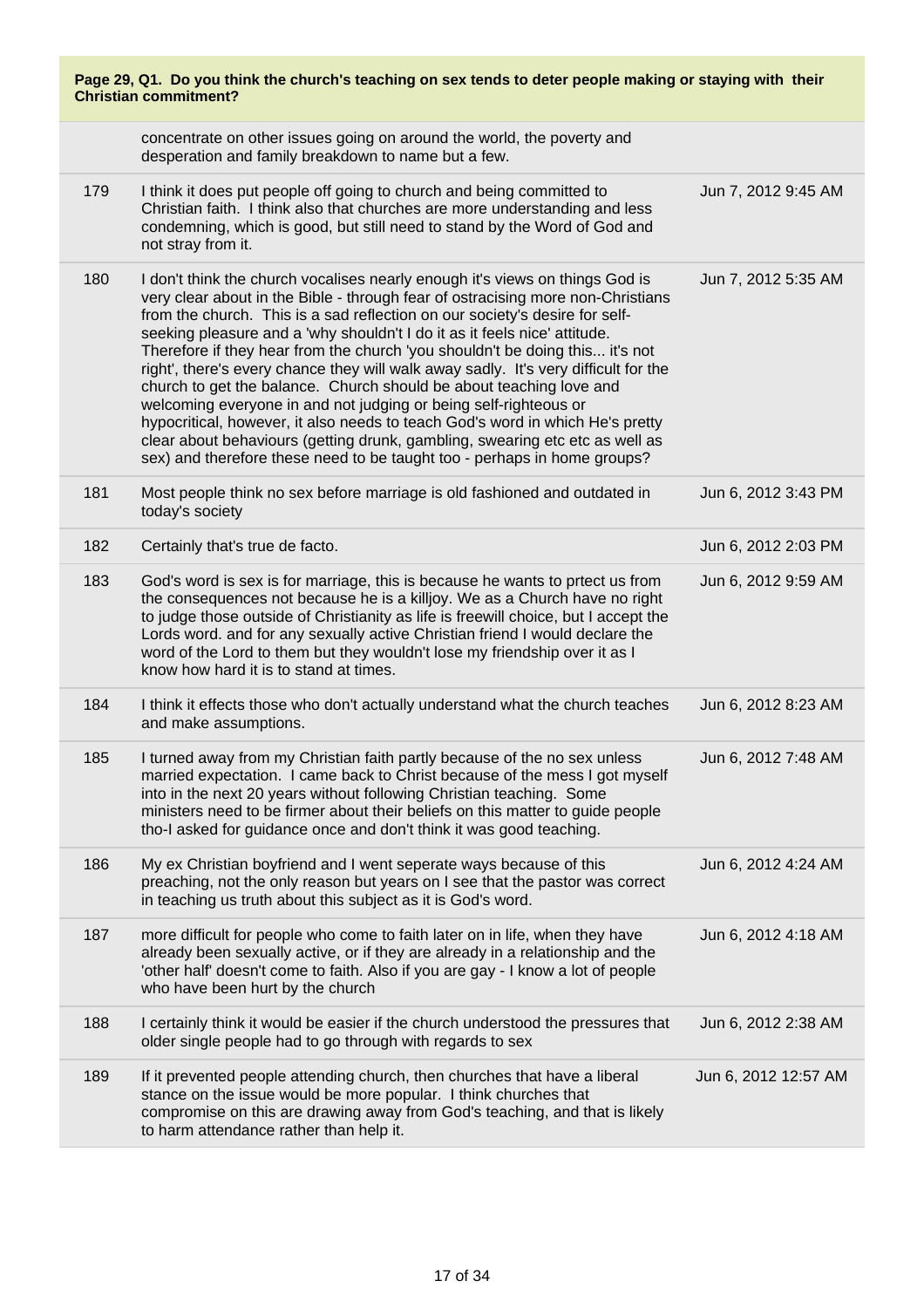| 190 | The Church rightly teaches that sex is the only context for marriage. Many<br>Christian books emphasise the importance of avoiding sex before marriage.<br>My major gripe with these books is that they all address young people in<br>their 20s. Not one book addresses the difficulty of older people like me in<br>their 40s and 50s who are single, many after divorce or widowhood. People<br>like us have our own houses which makes staying late at night easy and are<br>free from both parental supervision and child responsibilities. We are used<br>to being in relationships which makes chastitiy difficult. Of course, we should<br>not be having sex, but it IS more difficult to keep pure as one gets older.                                                                                                                                                                                                                                                                                                                                                                                                                                                                                                                                                                                                         | Jun 5, 2012 11:17 PM |
|-----|----------------------------------------------------------------------------------------------------------------------------------------------------------------------------------------------------------------------------------------------------------------------------------------------------------------------------------------------------------------------------------------------------------------------------------------------------------------------------------------------------------------------------------------------------------------------------------------------------------------------------------------------------------------------------------------------------------------------------------------------------------------------------------------------------------------------------------------------------------------------------------------------------------------------------------------------------------------------------------------------------------------------------------------------------------------------------------------------------------------------------------------------------------------------------------------------------------------------------------------------------------------------------------------------------------------------------------------|----------------------|
| 191 | I felt I wanted to avoid church and other Christians when I was 'sinning'. I<br>knew sex outside of marriage was wrong. I know however God loves me but<br>hate the sin. Some Christians I feel do not!                                                                                                                                                                                                                                                                                                                                                                                                                                                                                                                                                                                                                                                                                                                                                                                                                                                                                                                                                                                                                                                                                                                                | Jun 5, 2012 11:06 PM |
| 192 | See earlier comment about non christian single people going to church. Also<br>I have a number of non Christian friends laugh or disbelieve when they find<br>out the church teaches sex only in marriage.                                                                                                                                                                                                                                                                                                                                                                                                                                                                                                                                                                                                                                                                                                                                                                                                                                                                                                                                                                                                                                                                                                                             | Jun 5, 2012 1:52 PM  |
| 193 | i know a guy who was considering making a commitment to God but believs<br>that he would have to stop sleeping with his girlfriend (who is not interested<br>in God) and he has never got round to making that step sadly                                                                                                                                                                                                                                                                                                                                                                                                                                                                                                                                                                                                                                                                                                                                                                                                                                                                                                                                                                                                                                                                                                              | Jun 5, 2012 1:46 PM  |
| 194 | I am not a virgin but only had sex once whilst on holiday and plan to keep<br>myself pure from now onwards until I get married. The response from my<br>Christian friends was very judging on the whole and they treated it as though<br>it was a 'big issue' that needed a lot of prayer. I almost wish I never told my<br>close Christian friends about it as they were mostly concerned with 'the big<br>sin in my life that needed to be dealt with" and I only feel guilt and shame as<br>a result, rather than freedom in the knowledge that God loves me just the<br>same as before (of course I do know this, but my Christian friends didn't<br>really give me this assurance). The response from my close non-Christian<br>friends was pretty accepting by contrast. They were surprised by my<br>behaviour but accepted me for my slip-up and supported me in my quest to<br>keep myself pure from now onwards until I get married, but we haven't really<br>talked about it since then and it never really was a 'big deal' when we did talk<br>about it. They were more concerned about me "are you ok" as it was a bit of<br>a pressurised situation to have the sex in the first place. They know this is<br>not my normal behaviour, so were concerned that I was ok and I did not feel<br>condemned by these friends. | Jun 5, 2012 1:26 PM  |
| 195 | Such teaching cannot be made in isolation of teaching on discipleship                                                                                                                                                                                                                                                                                                                                                                                                                                                                                                                                                                                                                                                                                                                                                                                                                                                                                                                                                                                                                                                                                                                                                                                                                                                                  | Jun 5, 2012 1:08 PM  |
| 196 | Just because people struggle with something, doesn't make it wrong for the<br>church to advocate it. The 'no sex outside marriage' standard seems clear in<br>the Bible to me. Often those who object to this and other strong Biblical<br>standards are merely trying to bend God's word to suit their own willfulness.<br>But the same standards in our responses should apply to unkindness,<br>crudity, selfishness, unwillingness to serve - these are just as damaging,<br>maybe more so.                                                                                                                                                                                                                                                                                                                                                                                                                                                                                                                                                                                                                                                                                                                                                                                                                                        | Jun 5, 2012 12:53 PM |
| 197 | If they take faith seriously it won't be a problem                                                                                                                                                                                                                                                                                                                                                                                                                                                                                                                                                                                                                                                                                                                                                                                                                                                                                                                                                                                                                                                                                                                                                                                                                                                                                     | Jun 5, 2012 12:43 PM |
| 198 | I think inducing guilt is a bad strategy for the church. We should concentrate<br>on positive messages e.g. treating each other with respect  and not on the<br>negative. People will always have sex - surely it is more important to make<br>sure it happens in a safe and loving environment, rather than screw people<br>up for giving in? I was so guilty about it that I was unable to enjoy it until I                                                                                                                                                                                                                                                                                                                                                                                                                                                                                                                                                                                                                                                                                                                                                                                                                                                                                                                          | Jun 5, 2012 10:29 AM |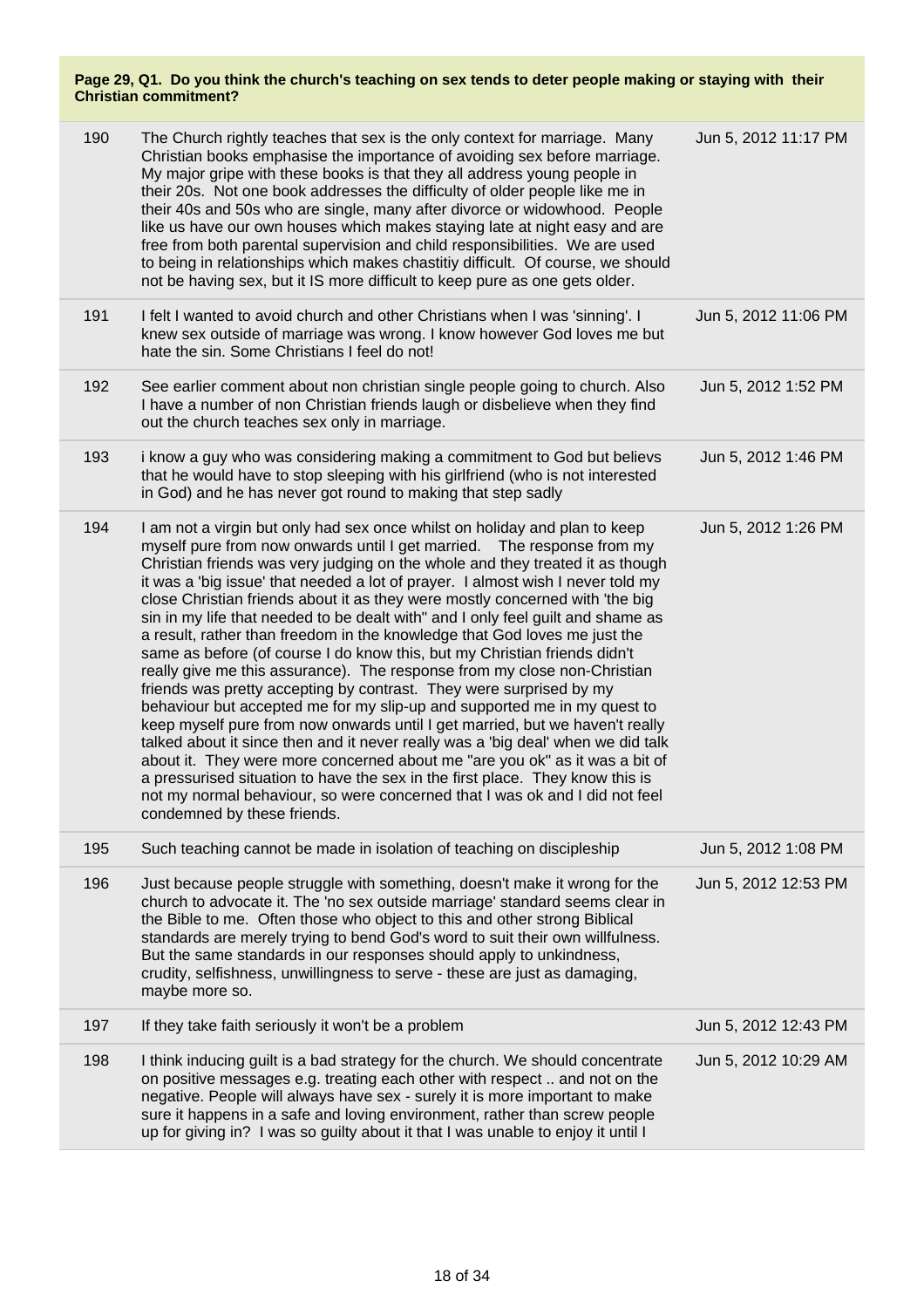| Page 29, Q1. Do you think the church's teaching on sex tends to deter people making or staying with their<br><b>Christian commitment?</b> |                                                                                                                                                                                                                                                                                                                                                                                                                                                                                                                                                                                                                                                           |                      |  |
|-------------------------------------------------------------------------------------------------------------------------------------------|-----------------------------------------------------------------------------------------------------------------------------------------------------------------------------------------------------------------------------------------------------------------------------------------------------------------------------------------------------------------------------------------------------------------------------------------------------------------------------------------------------------------------------------------------------------------------------------------------------------------------------------------------------------|----------------------|--|
|                                                                                                                                           | was in my mid-30s too much guilt, which did not help me become a better<br>Christian.                                                                                                                                                                                                                                                                                                                                                                                                                                                                                                                                                                     |                      |  |
| 199                                                                                                                                       | I ran away from God for five years because having stayed celibate for<br>10years - waiting for that right person - I gave up aged 34 because I was<br>getting a very twisted view of men Christian men especially, being unwilling<br>to keep to His holy law and feeling a failure as a Christian I just went away<br>from Church entirely convinced that I was not a good witness and that God<br>would be better off without me. I came back to Church and found that God<br>loved me anyway. Am still not v good in this area and unhappy about myself<br>when I think about it, Paul said those that burn should marry, God knows I'm<br>willing but | Jun 5, 2012 10:19 AM |  |
| 200                                                                                                                                       | The truth is if the Church teaches about relationship with God and others<br>sucessfully. Its followers will want to honour each other (and the church<br>teaching) by abstaining untill married                                                                                                                                                                                                                                                                                                                                                                                                                                                          | Jun 5, 2012 9:43 AM  |  |
| 201                                                                                                                                       | It was a major issue in my most recent relationship. As a mature person who<br>has been married, and therfore assuming that if I meet anyone new they too<br>will be older and have had serious relationships, it makes this extremely<br>difficult. Having said that, I don't think its impossible and I don't think we<br>should move the goal posts in Jesus' teaching on this just because its<br>difficult for us!                                                                                                                                                                                                                                   | Jun 5, 2012 9:39 AM  |  |
| 202                                                                                                                                       | where is the teaching of Jesus on sex in or out of marriage. (not the teaching<br>as written by Paul)                                                                                                                                                                                                                                                                                                                                                                                                                                                                                                                                                     | Jun 5, 2012 9:10 AM  |  |
| 203                                                                                                                                       | I'd jusT REALLY LIKE to MEET someone. These issues don't even<br>encapsulate My MIND.                                                                                                                                                                                                                                                                                                                                                                                                                                                                                                                                                                     | Jun 4, 2012 7:12 PM  |  |
| 204                                                                                                                                       | I want to know why Christian Connection is asking such questions!!! 'WHO'<br>specifically is interested in the results of this suggestive and biased<br>questionaire and 'WHY'!!!! As I feel it is very inappropriate! And this comes<br>from one that is not a 'prude', but as one who is - shall we say - 'VERY<br>INTERESTED TO KNOW ABOUT SUCH THINGS'!!                                                                                                                                                                                                                                                                                              | Jun 4, 2012 5:18 PM  |  |
| 205                                                                                                                                       | I think that churches ought not to make a big deal about sexual ethics with<br>people who have not been taught more about christian ethics generally - I<br>think that sexual ethics fit within a wider context of having a particular<br>christian attitude towards others and society and it is not sensible to isolate<br>sexual ethics. I believe that the church can both teach sexual ethics and at<br>the same time take a pragmatic line when it comes to the use of<br>contraceptives to prevent unwanted pregnancy, overpopulation and STDs.                                                                                                    | Jun 4, 2012 10:34 AM |  |
| 206                                                                                                                                       | Sex is everywhere in the media. It is therefore hard to stand your ground<br>against sex outside of marriage                                                                                                                                                                                                                                                                                                                                                                                                                                                                                                                                              | Jun 3, 2012 1:38 PM  |  |
| 207                                                                                                                                       | What teaching on sex? I don't think I've ever heard any in 25 years of regular<br>church attendance!                                                                                                                                                                                                                                                                                                                                                                                                                                                                                                                                                      | Jun 3, 2012 12:17 PM |  |
| 208                                                                                                                                       | I think certain groups with the church should stop going on about sex as if it<br>were the only important thing to Christians. It gives those outside the church<br>the impression we are obsessed with it above anything else. Teaching and<br>practising of Christian ethics is part of discipleship and of each person's faith<br>journey.                                                                                                                                                                                                                                                                                                             | Jun 3, 2012 9:07 AM  |  |
| 209                                                                                                                                       | This question is badly worded. At some point persistence in sin invalidates                                                                                                                                                                                                                                                                                                                                                                                                                                                                                                                                                                               | Jun 3, 2012 6:11 AM  |  |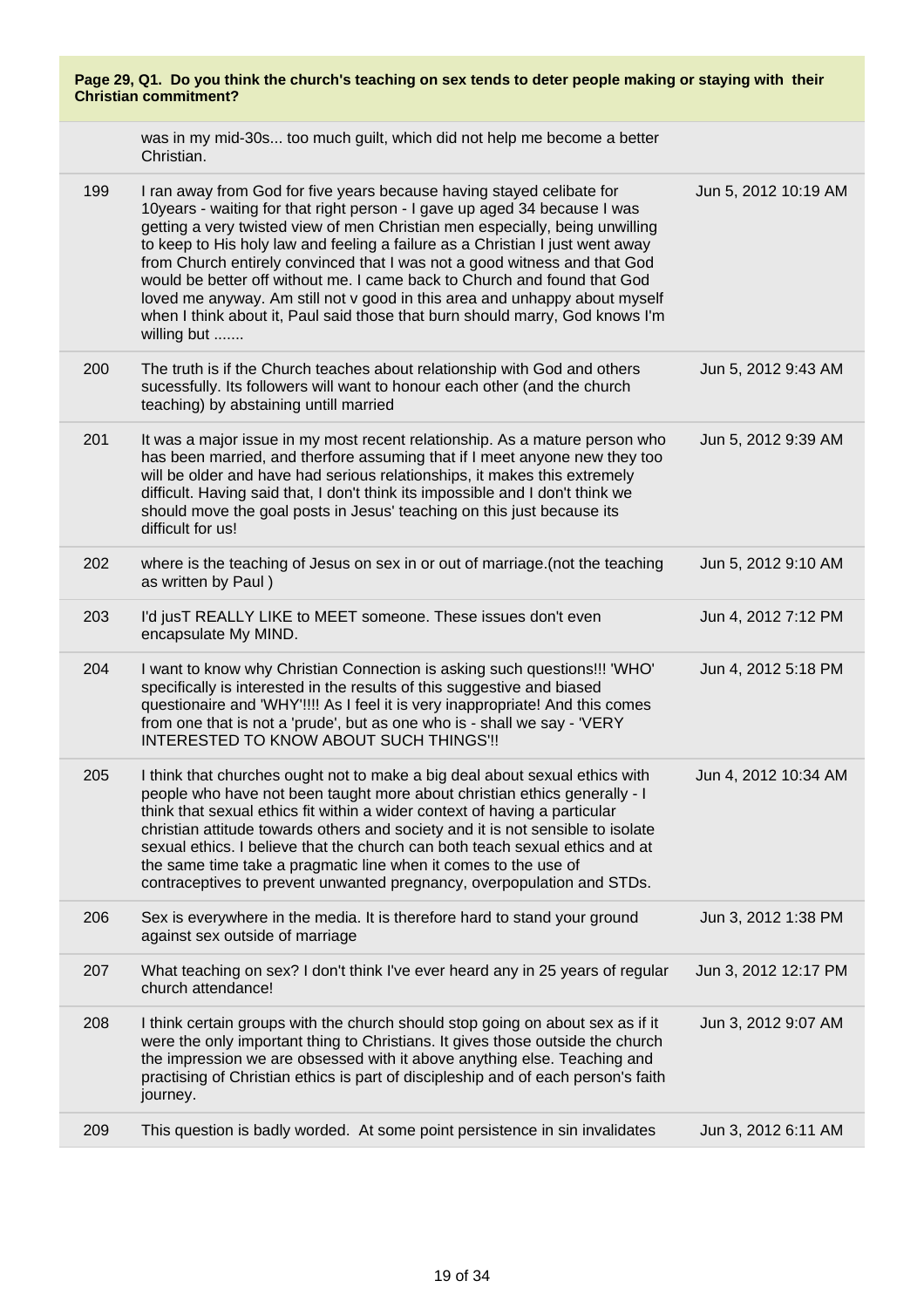|                              | Page 29, Q1. Do you think the church's teaching on sex tends to deter people making or staying with their |  |  |
|------------------------------|-----------------------------------------------------------------------------------------------------------|--|--|
| <b>Christian commitment?</b> |                                                                                                           |  |  |

|     | someone's professed Christian commitment (see e.g. false teachers in<br>Pastoral epistles). In my opinion some people want to live a certain lifestyle<br>more than they want to follow Christ, so they give up on repenting and<br>believing so they can achieve what they want Depending on how this<br>survey understands whether or not that is a form of Christian Committment<br>would affect how I answer this question.                                                                                                                                                                                                                                                                                                                                                                                                                                                                                               |                       |
|-----|-------------------------------------------------------------------------------------------------------------------------------------------------------------------------------------------------------------------------------------------------------------------------------------------------------------------------------------------------------------------------------------------------------------------------------------------------------------------------------------------------------------------------------------------------------------------------------------------------------------------------------------------------------------------------------------------------------------------------------------------------------------------------------------------------------------------------------------------------------------------------------------------------------------------------------|-----------------------|
| 210 | I think sexual ethics is one area where the church's teaching differs from the<br>culture around it and therefore is one of the areas where people are faced<br>with choices about how they live out their faith and what impact following<br>Jesus has on their lives.                                                                                                                                                                                                                                                                                                                                                                                                                                                                                                                                                                                                                                                       | Jun 3, 2012 5:40 AM   |
| 211 | See comments earlier - the church MUST address sex and sexuality, as it is<br>so much part of contemporary life, but it needs to be a far broader, and more<br>nuanced ans sophisticated approach, that actually is helpful to the reality of<br>the complex and ambiguous circumstances that surround all of life, and<br>helps all of us to go forward in pursuit of greater Christ-likeness and holiness<br>of life. This is the goal of all of us, but we all start in different places and<br>have to follow our own distinct journeys. We need good maps to help us, not<br>blanket dictums that are largely irrelevant!                                                                                                                                                                                                                                                                                                | Jun 3, 2012 5:30 AM   |
| 212 | Sometimes the Church can come across as unloving. That there the is no<br>room for forgiveness. It often seems that we don't love the sinner when it is<br>only the sin that is the issue and in the end we are ALL sinners.                                                                                                                                                                                                                                                                                                                                                                                                                                                                                                                                                                                                                                                                                                  | Jun 2, 2012 3:33 PM   |
| 213 | Jesus never said that following him would be easy, so yes I do think the<br>difficult nature of 'taking up our cross' in this area causes some people to<br>give up.                                                                                                                                                                                                                                                                                                                                                                                                                                                                                                                                                                                                                                                                                                                                                          | Jun 2, 2012 8:37 AM   |
| 214 | No sex before marriage might be one of the more obvious Christian<br>teachings that non-Christians know about, and therefore judge the faith by                                                                                                                                                                                                                                                                                                                                                                                                                                                                                                                                                                                                                                                                                                                                                                               | Jun 1, 2012 12:26 AM  |
| 215 | re: Q. 35 - I would agree with options one and 3 - both are possible; it's<br>possible to speak out against it, but without a condemning attitude - that's not<br>our job!                                                                                                                                                                                                                                                                                                                                                                                                                                                                                                                                                                                                                                                                                                                                                    | May 31, 2012 3:01 PM  |
| 216 | The church teaching on sex relates to both the married and the single, if we<br>start to blur the line while single, it is very likely that we will consider it ok to<br>have more than one sexual partner when married and then threesomes<br>might start to look ok and it's just spiral downwards more and more. Staying<br>with the Christian commitment and sexual promiscuity are clearly mutually<br>exclusive. In saying this I am not saying that we do not make mistakes but a<br>mistake is one thing and saying this should be the accepted norm is<br>another.                                                                                                                                                                                                                                                                                                                                                   | May 31, 2012 11:30 AM |
| 217 | I think the church should teach abstinence, but not from a 'thou shalt not'<br>standpoint, but rather focus on what God intended in a relationship. Be very<br>clear what God's desire is for us and that He intends this out of His love for<br>us, not to punish - but because it is best for us and worth the wait. And<br>where there is transgression, for there to be wise counsel, mentoring,<br>support and coming alongside - not judgement but grace. People are so<br>afraid to admit they have had a sexual relationship for fear of being<br>ostracized or categorised as a 'bad person' that they end up not talking about<br>it - and this just compounds the problem - they then isolate themselves from<br>church and/or leaders and are no longer in the family in any real sense<br>this is exactly what satan wants - for one of the flock to be alone and even<br>more vulnerable to further temptation. | May 30, 2012 12:50 PM |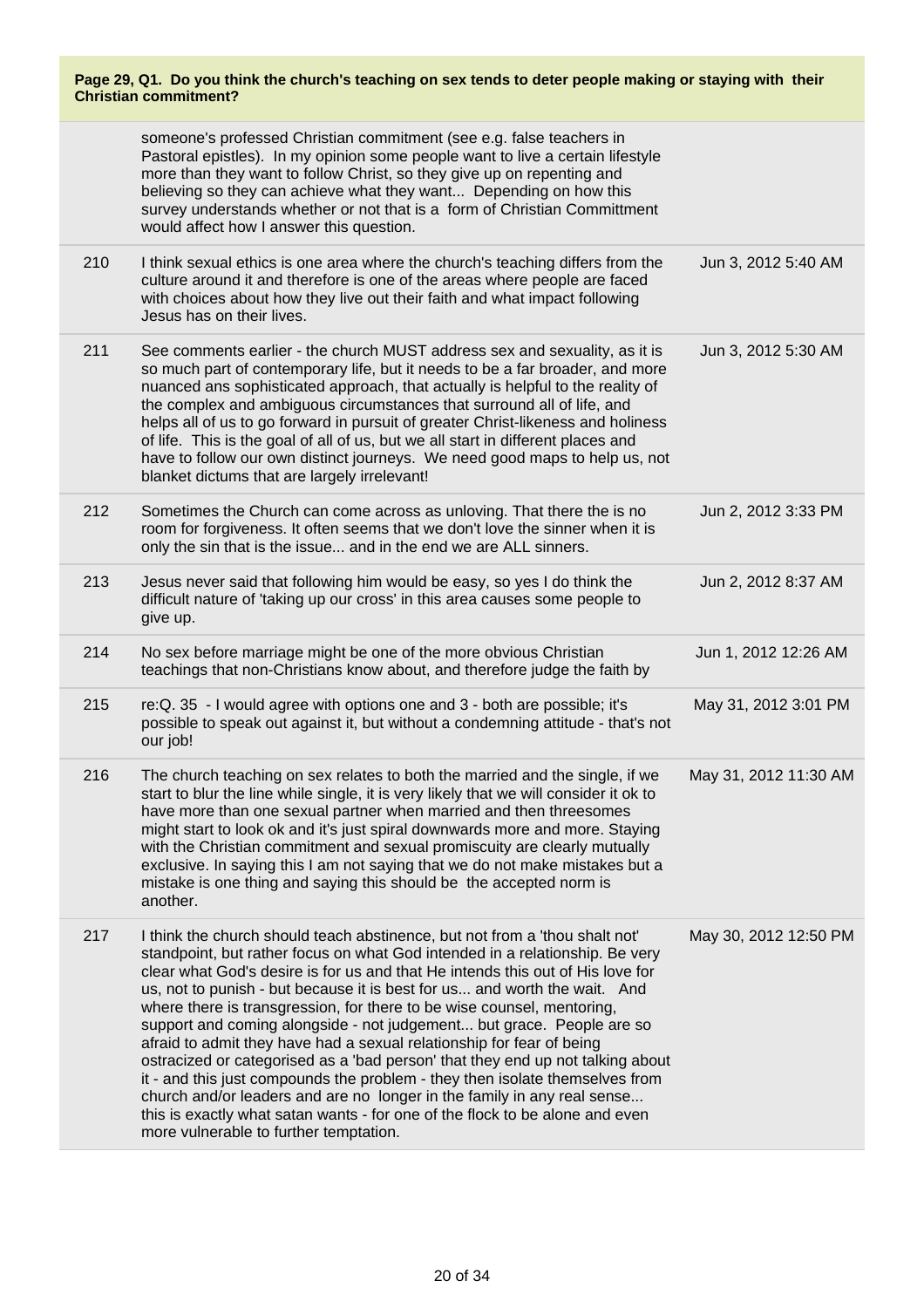| 218 | There are lots of things that put people off giving their lives to Christ, this is<br>just one of them. When I first became a Christian this was something I<br>thought I could ignore. I wasn't a virgin when I came to faith.                                                                                                                                                                                                                                                                                                                                          | May 29, 2012 12:09 PM |
|-----|--------------------------------------------------------------------------------------------------------------------------------------------------------------------------------------------------------------------------------------------------------------------------------------------------------------------------------------------------------------------------------------------------------------------------------------------------------------------------------------------------------------------------------------------------------------------------|-----------------------|
| 219 | Having been married I think it changes your perseption on sex before<br>marrage as you have already 'given your self away'                                                                                                                                                                                                                                                                                                                                                                                                                                               | May 28, 2012 11:46 PM |
| 220 | i think a lot of christian people have sex outside of marriage especially those<br>who perceive themselves to be in a committed monogamous relationship                                                                                                                                                                                                                                                                                                                                                                                                                  | May 28, 2012 7:03 PM  |
| 221 | sex before is what the world does lust takes love gives a woman feels valued<br>and knows your not there for only one thing                                                                                                                                                                                                                                                                                                                                                                                                                                              | May 28, 2012 12:57 PM |
| 222 | Yes, but it is society that has changed, not the church's teaching. Sin is sin.<br>The church is called to speak truth!                                                                                                                                                                                                                                                                                                                                                                                                                                                  | May 28, 2012 2:17 AM  |
| 223 | When this is the focus of conversations yes it can deter people. When the<br>church talks about sex as part of chrisitan life, but not the main topic, then I<br>think people are more likely to stay committed.                                                                                                                                                                                                                                                                                                                                                         | May 28, 2012 1:39 AM  |
| 224 | It is not just the church's teaching, it is the Bible's teaching.                                                                                                                                                                                                                                                                                                                                                                                                                                                                                                        | May 27, 2012 7:44 AM  |
| 225 | It is more than just 'sex' or 'no sex' - it's the whole concept of how you treat a<br>partner and are viewed together. The two 'becoming' one flesh, a unity which<br>no man should separate, moving to a position of living together and forming<br>new life together, not as brother and sister but as one. If viewed in the right<br>context, the 'sex' bit of it is only seen as one part.                                                                                                                                                                           | May 25, 2012 1:19 PM  |
| 226 | If we water down the gospel it isn't the gospel at all so why should we get rid<br>of the uncomfortable bits. Jesus died for me so I owe Him my life.                                                                                                                                                                                                                                                                                                                                                                                                                    | May 25, 2012 1:15 PM  |
| 227 | I think the Bible's teaching on this is clear - if people can't stick to this that<br>really is their issue with God & not the fault of the church                                                                                                                                                                                                                                                                                                                                                                                                                       | May 25, 2012 9:52 AM  |
| 228 | It may well do.                                                                                                                                                                                                                                                                                                                                                                                                                                                                                                                                                          | May 25, 2012 9:20 AM  |
| 229 | "Leaders" of churches bang on about how sinful it is to have sex before<br>marriage that, actually, it makes them rebel against it.                                                                                                                                                                                                                                                                                                                                                                                                                                      | May 25, 2012 6:44 AM  |
| 230 | I know it was a question for a friend when she became a Christian - why<br>should I stop having sex with my boyfriend? It didn't turn her away (though<br>may have if others hadn't handled her questions well), but it was something<br>she wrestled with, and I'm not sure anyone was able to give her a really good<br>answer                                                                                                                                                                                                                                         | May 25, 2012 5:54 AM  |
| 231 | i think sometime feeling can become so strong that things happen but not to<br>comdem to help them understand. get arounf them help them. i have had<br>friend who have slip up and been thrown out of church WWJD comes to<br>mind                                                                                                                                                                                                                                                                                                                                      | May 23, 2012 10:32 AM |
| 232 | The media is full of people saying that sex is great no matter who it's with or<br>when it is. Sex can have negative effects on people's lives. Just think about<br>the pain of rejection from a lover and how devastating that can be. or finding<br>out that your pregnant when it wasn't planned but you had sex with someone<br>who was not your husband. Sex was created to join people together and<br>unite people. But it can also drive us further apart. I would not go out with<br>someone just for sex, it cheapens them and it cheapens the sex. I am worth | May 22, 2012 10:49 PM |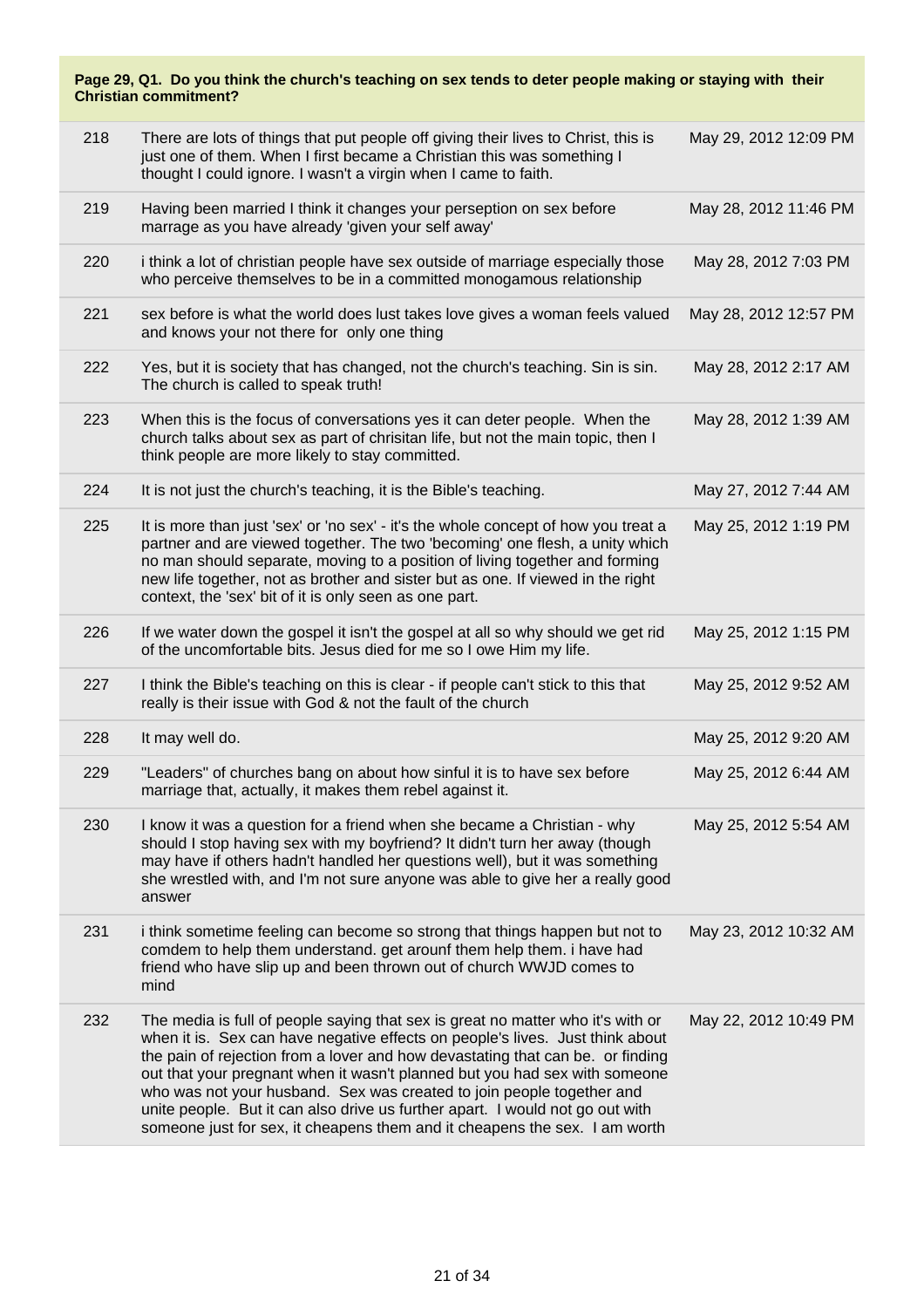| Page 29, Q1. Do you think the church's teaching on sex tends to deter people making or staying with their<br><b>Christian commitment?</b> |                                                                                                                                                                                                                                                                                                                                                                                                                                                        |                       |  |
|-------------------------------------------------------------------------------------------------------------------------------------------|--------------------------------------------------------------------------------------------------------------------------------------------------------------------------------------------------------------------------------------------------------------------------------------------------------------------------------------------------------------------------------------------------------------------------------------------------------|-----------------------|--|
|                                                                                                                                           | more than that and so is sex. For some people though they put sex before<br>anything and everything, those are the people who would not go to church<br>because they disagree with the bible on sex. Thank god there is more to life<br>than sex!                                                                                                                                                                                                      |                       |  |
| 233                                                                                                                                       | I think the church makes far too big an issue of it. Sometimes I wonder<br>whether potentially single people can end up mentally or emotionally<br>damaged because of the way they go on about it. It is like the church has<br>made a hierarchy of sins and sex outside marriage is almost the worst - yet<br>there are so many other eticsl and moral issues that you barely hear<br>mentioned in churches!                                          | May 22, 2012 1:33 PM  |  |
| 234                                                                                                                                       | It might be the way it's preached which puts people off. The church is right to<br>realise that sex outside marriage can be very damaging, but must preach in<br>a compassionate way.                                                                                                                                                                                                                                                                  | May 22, 2012 7:45 AM  |  |
| 235                                                                                                                                       | I wonder if this is one of the reasons there are fewer single men in the<br>church?                                                                                                                                                                                                                                                                                                                                                                    | May 21, 2012 11:50 AM |  |
| 236                                                                                                                                       | What teaching?                                                                                                                                                                                                                                                                                                                                                                                                                                         | May 21, 2012 5:43 AM  |  |
| 237                                                                                                                                       | The church doesn't speak openly about sex often enough. I have heard<br>some excellent preaching in churches in the USA (especially OasisLA "Sex<br>Drive" series available on their website or vimeo), but I have never heard<br>anything even vaguely similar in UK. Church should not water down what the<br>bible teaches and should actively encourage biblical living, but should not<br>judge anyone who decides to live their life differently | May 20, 2012 6:17 PM  |  |
| 238                                                                                                                                       | I would differentiate between those who are Christians, and those whyo are<br>not. Until people have faith, we cannot expect them to live out the teaching<br>of Christ.                                                                                                                                                                                                                                                                               | May 20, 2012 11:16 AM |  |
| 239                                                                                                                                       | I think many would find it unreasonable to expect people to only have sex<br>within marriage in this day and age. There is a danger that will people will<br>rush to marry people they may not be compatible with in order to consumate<br>their love. People may feel they have to choose between having a normal<br>sex life and being a Christian. The church should allow people to find out<br>what is best for them without being judgemental.   | May 20, 2012 9:37 AM  |  |
| 240                                                                                                                                       | It is difficult in today's society and pressures to live up to this expectation.<br>Very difficult.                                                                                                                                                                                                                                                                                                                                                    | May 20, 2012 7:38 AM  |  |
| 241                                                                                                                                       | there isn't much teaching on sex & marriage, its a presumption                                                                                                                                                                                                                                                                                                                                                                                         | May 20, 2012 3:02 AM  |  |
| 242                                                                                                                                       | Not sure people are really bothered what the church has to say- i think we've<br>lost so much of our credibility. If the church was known more for what's<br>positive about it, people might be willing to listen to what it has to say about<br>issues of morality                                                                                                                                                                                    | May 19, 2012 1:30 PM  |  |
| 243                                                                                                                                       | The teaching has to be done sensitively because todays generation has no<br>issue with having sex outside of marriage and don't understand why we<br>wouldn't.                                                                                                                                                                                                                                                                                         | May 18, 2012 11:00 PM |  |
| 244                                                                                                                                       | What happen to being in love?                                                                                                                                                                                                                                                                                                                                                                                                                          | May 18, 2012 8:00 PM  |  |
| 245                                                                                                                                       | It is not church what God instructs he is the ruler in earth and heaven how<br>can we go against it since we are from him and for him, he wants us for him                                                                                                                                                                                                                                                                                             | May 18, 2012 1:43 AM  |  |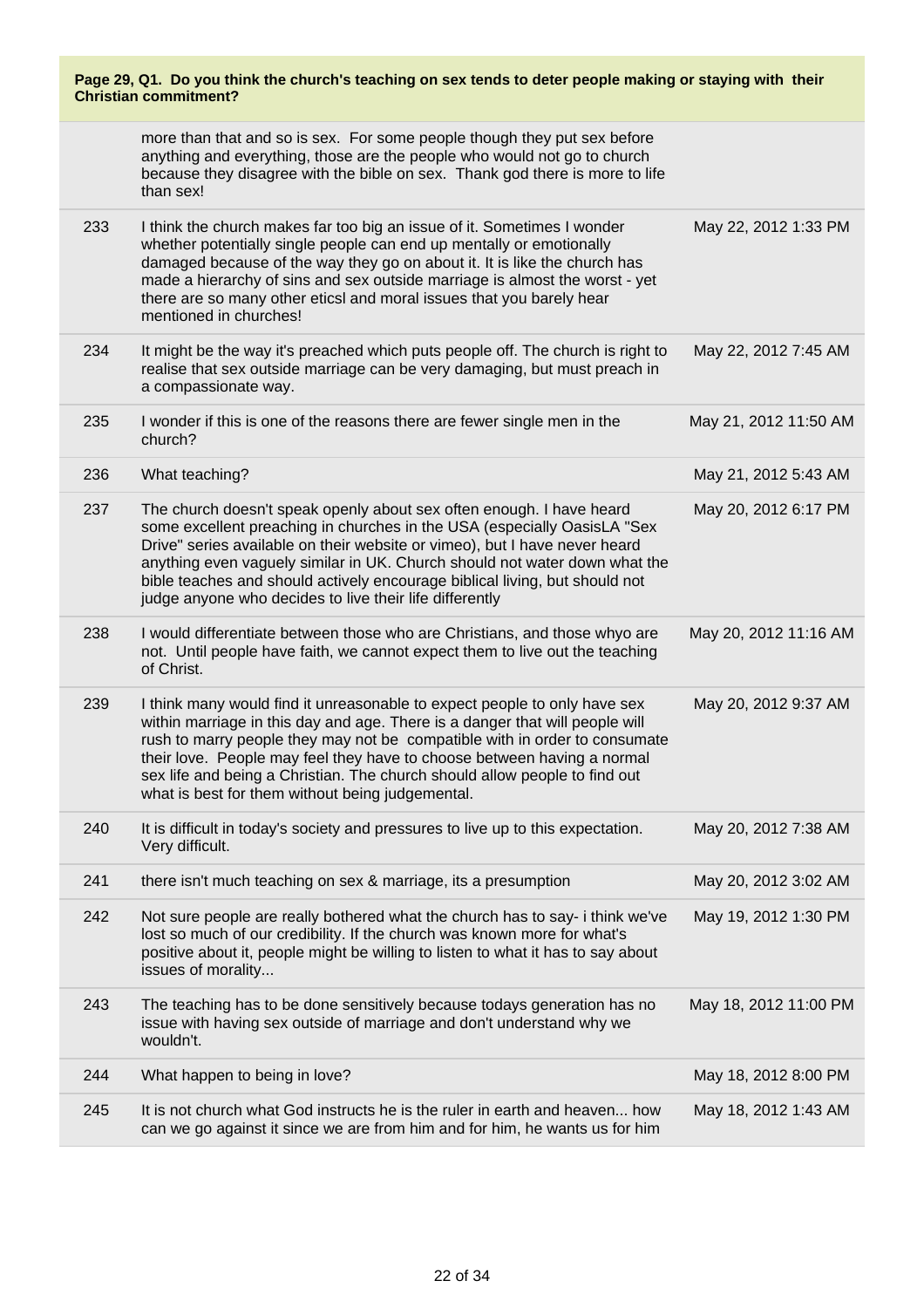|     | and wants best for us to be presentable to him. We are bought for a price,<br>we must remember I cannot imagine what men would want to be with a<br>woman has been with many men and continues to do that Yet we all have<br>to repent and cleanse then present ourselves in purity to the special person<br>God has planned for us or for Himself No-one will be born of people or<br>given in marriage in heaven so we need to learn to focus on the things<br>above.                                                                                                                                                                                                                                                                                                                                                                                                                                                                                                                                                                      |                       |
|-----|----------------------------------------------------------------------------------------------------------------------------------------------------------------------------------------------------------------------------------------------------------------------------------------------------------------------------------------------------------------------------------------------------------------------------------------------------------------------------------------------------------------------------------------------------------------------------------------------------------------------------------------------------------------------------------------------------------------------------------------------------------------------------------------------------------------------------------------------------------------------------------------------------------------------------------------------------------------------------------------------------------------------------------------------|-----------------------|
| 246 | Christians can act as though someone who has had sex before marriage or<br>struggles with it is worse than someone who struggles with self-<br>righteousness. It's all sin and should be treated as such.                                                                                                                                                                                                                                                                                                                                                                                                                                                                                                                                                                                                                                                                                                                                                                                                                                    | May 18, 2012 1:25 AM  |
| 247 | I think the issue of divorce is equally important. If we live as Christians, we<br>need to be consistent. Perhaps supporting couples with a marriage course<br>(as well as sound Biblical teaching of course) helps to preserve marriages.<br>We should be slow to accept divorce as normal. While I understand that in<br>many cases today, a relationship that breaks up is completely broken quite<br>soon by at leat one of the partners starting a relationship with another person<br>(and in this case the 'exception' of adultery would apply), I have never heard<br>any teaching on 1 Corinthians 7:10-11, on spouses who separate (I guess<br>this would cover issues of disagreement, abuse etc?) but do not immediately<br>search for another partner, rather remaining faithful and praying for their<br>partners. This is my reading of the passage but I have never heard<br>preaching or teaching on separation (and possible future reconciliation) as<br>an alternative to divorce. I believe this needs to be discussed. | May 16, 2012 7:48 AM  |
| 248 | I was brought up believing my body was the temple of God so not to defile it.<br>No church told me that. The churches i have attended have never mentioned<br>it strictly they tend to compromise with the world and be wishie washy                                                                                                                                                                                                                                                                                                                                                                                                                                                                                                                                                                                                                                                                                                                                                                                                         | May 16, 2012 7:38 AM  |
| 249 | The marriage covenant is a picture of our relationship with God, an<br>embodiment of it so if we reject those sexual ethics we are misaligned                                                                                                                                                                                                                                                                                                                                                                                                                                                                                                                                                                                                                                                                                                                                                                                                                                                                                                | May 16, 2012 12:31 AM |
| 250 | I think the church often forgets that we are under grace and that people<br>mess up but that Jesus forgave us all for our sins. I think the church should<br>have a strong line against sex before marriage, but it should exercise<br>forgiveness for those who fall off the bandwagon.                                                                                                                                                                                                                                                                                                                                                                                                                                                                                                                                                                                                                                                                                                                                                     | May 15, 2012 12:11 PM |
| 251 | I think sound teaching on the issue is useful and important. A think churches<br>have very often made a complete hash of this issue & its for church to clearly<br>guide and teach, but not judge.                                                                                                                                                                                                                                                                                                                                                                                                                                                                                                                                                                                                                                                                                                                                                                                                                                           | May 14, 2012 2:28 PM  |
| 252 | I have never been directly preached to about sex before or outside of<br>marriage and know that my previous rector's son's both lived against this<br>preaching. Somehow it made me more relaxed about coming to church. As<br>the only single young woman I would have found it hard to be judged by a<br>married and older congregation.                                                                                                                                                                                                                                                                                                                                                                                                                                                                                                                                                                                                                                                                                                   | May 14, 2012 2:10 PM  |
| 253 | I am guided by jesus and his teaching on love and forgivenessIt should be<br>left to the individual and thier relationship with God                                                                                                                                                                                                                                                                                                                                                                                                                                                                                                                                                                                                                                                                                                                                                                                                                                                                                                          | May 14, 2012 12:22 PM |
| 254 | My god daughter and her boyfriend are committed Christians yet have made<br>the choice to sleep together. They are guilty about this but feel they are not<br>strong enough to stop. They do this openly and are not promiscuous. They<br>have only had one partner and aim to marry. I have total sympathy with them<br>as I had a strong sex drive at their age. I do think it is preferable however to<br>keep sex within marriage as once you have given yourself to another person                                                                                                                                                                                                                                                                                                                                                                                                                                                                                                                                                      | May 14, 2012 11:16 AM |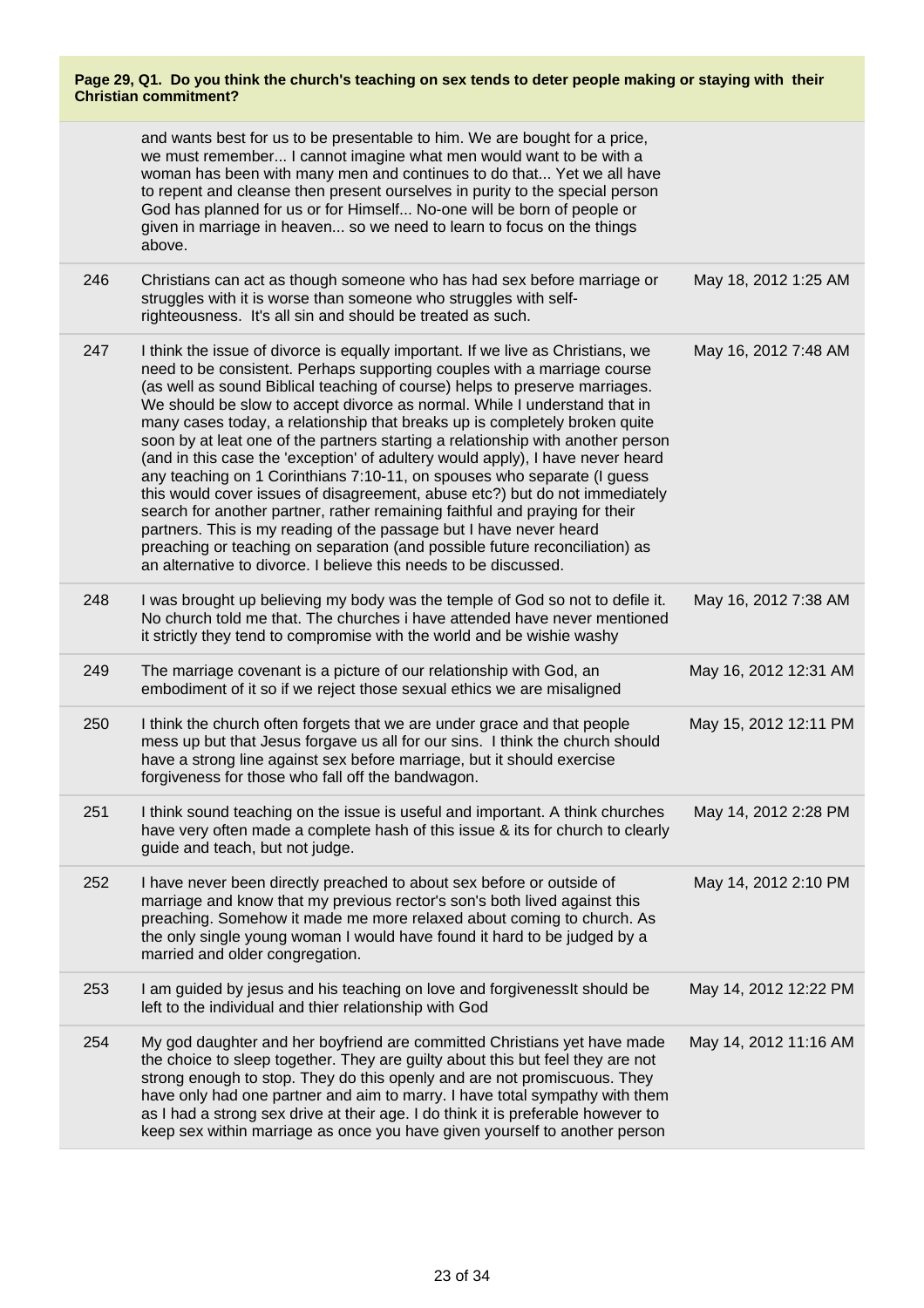|     | Page 29, Q1. Do you think the church's teaching on sex tends to deter people making or staying with their<br><b>Christian commitment?</b>                                                                                                                                                                                                                                                                                                                                           |                       |  |  |
|-----|-------------------------------------------------------------------------------------------------------------------------------------------------------------------------------------------------------------------------------------------------------------------------------------------------------------------------------------------------------------------------------------------------------------------------------------------------------------------------------------|-----------------------|--|--|
|     | it is not only the body that is joined. I regret the number of sexual partners I<br>had I over the years and feel that it was damaging to my spirit and has taken<br>a lot ofhealing.                                                                                                                                                                                                                                                                                               |                       |  |  |
| 255 | The church is right to speak out against sex before marriage. It is biblical.<br>However the people in leadership who preach on this are married. And for<br>singles listening knowing how big the temptation is because they don't have<br>something that other members of the church do. I would say its not as dry<br>cut. And people who are married and have been for years dont understand<br>the struggle we have or waiting and waiting and waiting                         | May 13, 2012 10:58 PM |  |  |
| 256 | Never had that particular conversation but conviction has led to people<br>finishing relationships so I guess it's up the Holy Spirit!                                                                                                                                                                                                                                                                                                                                              | May 13, 2012 1:05 PM  |  |  |
| 257 | I think it may put of a lot of people. Especially looking into the church where<br>the potential for a mate is even more dire than outside the church                                                                                                                                                                                                                                                                                                                               | May 12, 2012 2:57 PM  |  |  |
| 258 | Views on sex are a matter of personal choice. I think God is clear on his<br>ideals for us in this area, but we are able to make our own choices. Its a<br>matter of spiritual discernment and for me personally I've committed to no<br>sex before marriage. I acknowledge it is a risk I'm prepared to take in this "try<br>before you buy society"                                                                                                                               | May 12, 2012 8:22 AM  |  |  |
| 259 | I do know that avoiding sex before marriage led me to make a difficult<br>marriage which eventually broke down. I still think sex outside marriage is<br>not God's ideal for us, but I often wonder whether my life would have taken a<br>very different path had I not been focussed on consummating a relationship<br>and hence getting married                                                                                                                                   | May 12, 2012 8:18 AM  |  |  |
| 260 | I think it is really between you and God!especially in this changed<br>worldwho knows how difficult one may find this untill in the situation!<br>have heard some say they condemn from a priveledged position  which<br>could be so!                                                                                                                                                                                                                                               | May 12, 2012 8:10 AM  |  |  |
| 261 | I think in today's society where it is acceptable it probably does deter people<br>from making a commitment because they don't know if the will be able stay<br>celebate until marriage.                                                                                                                                                                                                                                                                                            | May 12, 2012 7:54 AM  |  |  |
| 262 | some people like the truth, some don't. I can only speak for myself. I like to<br>hear talk about Holiness and Chastity. For lovers of the truth, they can deal<br>with the message and still remain in Church                                                                                                                                                                                                                                                                      | May 12, 2012 4:43 AM  |  |  |
| 263 | I think most people would probably be surprised that many Christians would<br>not have sex outside of marriage.                                                                                                                                                                                                                                                                                                                                                                     | May 11, 2012 1:18 PM  |  |  |
| 264 | If you come from a strict and conservative all-or-nothing tradition, then faith<br>can be lost when life throws a few curve balls at you.                                                                                                                                                                                                                                                                                                                                           | May 11, 2012 8:38 AM  |  |  |
| 265 | We need to be witnessing about the gospel, not arguing about marriage, sex,<br>or ordination.                                                                                                                                                                                                                                                                                                                                                                                       | May 10, 2012 1:34 PM  |  |  |
| 266 | I'm not sure that sex is talked about enough in a proper context. I think lots of<br>people know that 'the church' says that sex before marriage is wrong but<br>never hear any teaching on why that is so. My parent's church did a series<br>on the Song of Solomon and a good example of sexual relationships but i've<br>not heard this topic covered in churches very often. People don't tend to<br>respond very well to being told what and what not to do. I, certainly, am | May 10, 2012 11:11 AM |  |  |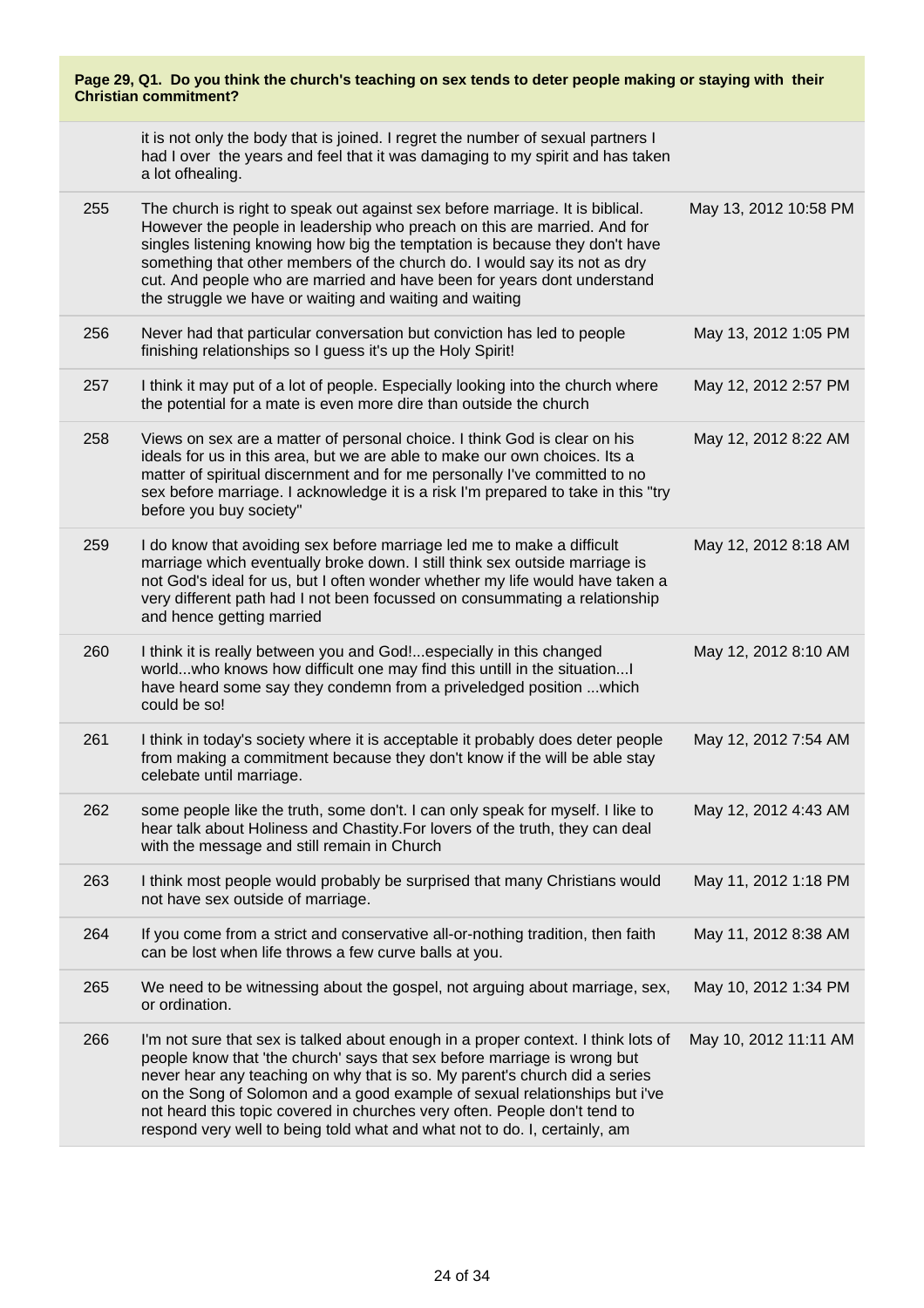| Page 29, Q1. Do you think the church's teaching on sex tends to deter people making or staying with their<br><b>Christian commitment?</b> |                                                                                                                                                                                                                                                                                                                                                                                                                                                                                    |                      |
|-------------------------------------------------------------------------------------------------------------------------------------------|------------------------------------------------------------------------------------------------------------------------------------------------------------------------------------------------------------------------------------------------------------------------------------------------------------------------------------------------------------------------------------------------------------------------------------------------------------------------------------|----------------------|
|                                                                                                                                           | better with reasoning arguments through which is how God has spoken to<br>me about the benefits of waiting.                                                                                                                                                                                                                                                                                                                                                                        |                      |
| 267                                                                                                                                       | I ticked 'yes' to all the above, because of my experiences in the past, but the<br>Church still has to proclaim the truth. It is by Grace that we succeed in living<br>a faithful life in Christ - many (including myself earlier in my life) choose not<br>to be open to that grace and to reject Christ to enjoy an illusionary carnal<br>freedom instead. However, experience has taught me that God's way always<br>leads to greater enjoyment and fulfilment in the long run. | May 10, 2012 3:13 AM |
| 268                                                                                                                                       | Some of these question are very poorly written and it's making it hard to<br>understand what you are asking. However I believe the church should never<br>condemn but always teach what it true and correct according to the bible.                                                                                                                                                                                                                                                | May 9, 2012 12:22 PM |
| 269                                                                                                                                       | THis is another really poor question. I would really recommend that you<br>rethink how this survey is structured and consult professional researchers -<br>hope you don't mind me saying.                                                                                                                                                                                                                                                                                          | May 9, 2012 12:08 PM |
| 270                                                                                                                                       | I said it had no effect on me. That is true inasmuch as I always agreed that<br>the Church was correct in its teaching. When I strayed off the path, I did not<br>attend. I was not able to be in fellowship with other Christians when I knew I<br>was not living my life according to God's command. I never actually stopped<br>being a Christian but I certainly did not live the life and was absolutely no<br>witness for God - a fact of which I am a little ashamed.       | May 8, 2012 10:48 AM |
| 271                                                                                                                                       | I believe the church should provide teaching but ensure it has a very positive<br>emphasis on sex, as God created it and intended it to be See 37; so that the<br>church is not seen as anti sex. That does not mean it should avoid teaching<br>of the sin/ dangers which can arise from sex                                                                                                                                                                                      | May 8, 2012 12:32 AM |
| 272                                                                                                                                       | It is something that can put non-Christians off, but it is vital for healthy<br>relationships.                                                                                                                                                                                                                                                                                                                                                                                     | May 7, 2012 1:50 PM  |
| 273                                                                                                                                       | I think this matter needs to be handled sensitively. We cannot expect the<br>world to live by Godly standards.                                                                                                                                                                                                                                                                                                                                                                     | May 7, 2012 1:23 PM  |
| 274                                                                                                                                       | Although i think the church should not dictate but advise people. My church<br>only advises.                                                                                                                                                                                                                                                                                                                                                                                       | May 7, 2012 12:37 PM |
| 275                                                                                                                                       | As Christians, it's crucial that what the bible says is preached & God's<br>directions upheld from the front.                                                                                                                                                                                                                                                                                                                                                                      | May 7, 2012 10:37 AM |
| 276                                                                                                                                       | I don't believe it to be make or break. I've seen real transformation in the<br>area and know it's possible. ie couples doing Alpha. 2 couples I know were<br>living together, became Christians, and moved to separate flatshares. A true<br>revelation of God changes everything!                                                                                                                                                                                                | May 7, 2012 9:54 AM  |
| 277                                                                                                                                       | A particular problem with the homosexual issue.                                                                                                                                                                                                                                                                                                                                                                                                                                    | May 7, 2012 8:54 AM  |
| 278                                                                                                                                       | I don't think that the church teaches very frequently on this although there<br>are some good books out there on this subject. I think people need to really<br>understand why God did not want us to have sex outside of marriage i.e.<br>blood covenant with one another, ungodly soul ties, the emotional distress<br>after break-ups, etc.                                                                                                                                     | May 7, 2012 7:41 AM  |
| 279                                                                                                                                       | I lost my fiancé over it he has not been in church since shame                                                                                                                                                                                                                                                                                                                                                                                                                     | May 7, 2012 7:33 AM  |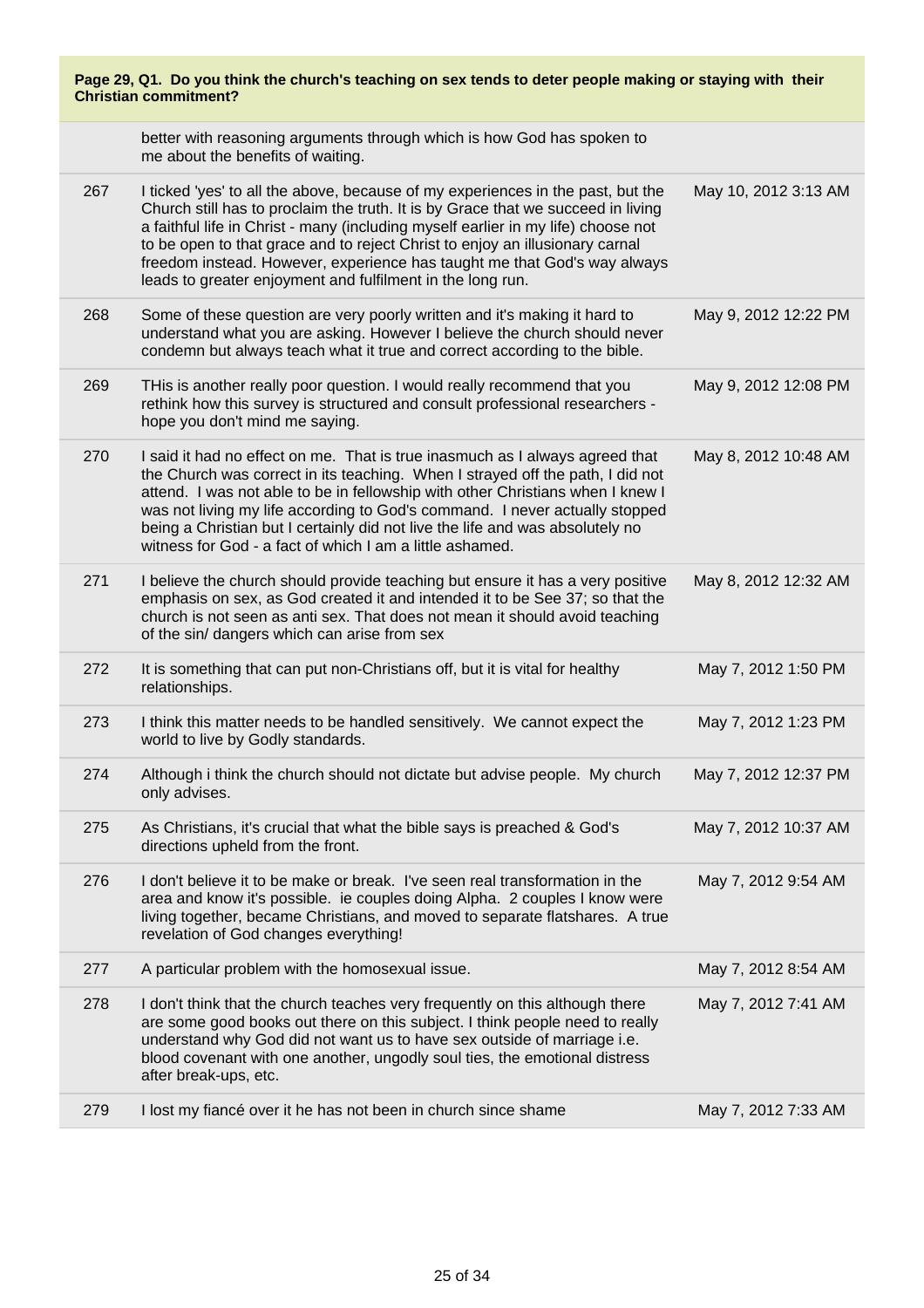| Page 29, Q1. Do you think the church's teaching on sex tends to deter people making or staying with their<br><b>Christian commitment?</b> |                                                                                                                                                                                                                                                                                                                                                                                                                                                                                                                                                                                                                                                                                            |                      |  |
|-------------------------------------------------------------------------------------------------------------------------------------------|--------------------------------------------------------------------------------------------------------------------------------------------------------------------------------------------------------------------------------------------------------------------------------------------------------------------------------------------------------------------------------------------------------------------------------------------------------------------------------------------------------------------------------------------------------------------------------------------------------------------------------------------------------------------------------------------|----------------------|--|
| 280                                                                                                                                       | I didn't know the churches teaching before becoming a christian it was quite<br>a surprise!!                                                                                                                                                                                                                                                                                                                                                                                                                                                                                                                                                                                               | May 7, 2012 6:44 AM  |  |
| 281                                                                                                                                       | I honestly believe the gift of eternal life is far too precious to be compromised<br>with and your basically saying look here God give me a woman or I am<br>leaving you. I mean how much do you value eternal life!                                                                                                                                                                                                                                                                                                                                                                                                                                                                       | May 6, 2012 2:56 PM  |  |
| 282                                                                                                                                       | Its not the church's teaching but the bibles teaching and that which we are<br>expected to live by in God's law. I/we might not like it but we shouldn't shy<br>away from being honest in our faith. As long as we love all people too and<br>don't shun folks.                                                                                                                                                                                                                                                                                                                                                                                                                            | May 6, 2012 1:16 PM  |  |
| 283                                                                                                                                       | I think it is more important for the church to encourage heterosexual sex and<br>to teach explicitly that other forms of sex are wrong and to be avoided.                                                                                                                                                                                                                                                                                                                                                                                                                                                                                                                                  | May 6, 2012 12:49 PM |  |
| 284                                                                                                                                       | We should give ourselves to God as he knows our weeknesses, and turn our<br>eyes on him. We all have our failings and in Christ give them to him.                                                                                                                                                                                                                                                                                                                                                                                                                                                                                                                                          | May 6, 2012 7:49 AM  |  |
| 285                                                                                                                                       | It doesn't make the church's teaching wrong - but yes, ultimately it is a hard<br>message to swallow, particularly for women who are more likely to remain<br>single due to the shortage of available men. I find it particularly hard to<br>witness to my non-Christian contemporaries who are single because of the<br>immediate implications for them                                                                                                                                                                                                                                                                                                                                   | May 6, 2012 7:40 AM  |  |
| 286                                                                                                                                       | I think the Church should be bolstering its ethical teaching on a whole range<br>of issues in accordance with Scripture, not watering down the Bible to suit a<br>secular society.                                                                                                                                                                                                                                                                                                                                                                                                                                                                                                         | May 6, 2012 7:25 AM  |  |
| 287                                                                                                                                       | People feel they are been judged as they had sexual relationships in the<br>past. Also the church do not realise how hard it is to resist temptation and to<br>deal with something they miss and long for again.                                                                                                                                                                                                                                                                                                                                                                                                                                                                           | May 6, 2012 2:57 AM  |  |
| 288                                                                                                                                       | Particularly with regard to Gay sex - for question 37 and 38 the church's<br>attitude is putting huge numbers of people off the christian faith.                                                                                                                                                                                                                                                                                                                                                                                                                                                                                                                                           | May 6, 2012 2:55 AM  |  |
| 289                                                                                                                                       | The lack of Christian men (or non judgemental Christian men who aren't<br>looking for the 'perfect' Christian woman, who doesn't exist!) means that<br>more women are looking for partners outside of the Christian community, to<br>avoid being single.                                                                                                                                                                                                                                                                                                                                                                                                                                   | May 5, 2012 4:04 PM  |  |
| 290                                                                                                                                       | People are either fully understanding Gods Laws are they are choosing to<br>ignore                                                                                                                                                                                                                                                                                                                                                                                                                                                                                                                                                                                                         | May 5, 2012 2:31 PM  |  |
| 291                                                                                                                                       | they can be very critical at times, sometimes things happen in peoples lives                                                                                                                                                                                                                                                                                                                                                                                                                                                                                                                                                                                                               | May 5, 2012 2:07 PM  |  |
| 292                                                                                                                                       | Before I married I held to the strong views of the church to noy have sex<br>outside of marriage since divorcing I have changed my views.                                                                                                                                                                                                                                                                                                                                                                                                                                                                                                                                                  | May 5, 2012 1:41 PM  |  |
| 293                                                                                                                                       | The story of the woman caught in adultery is told, very specifically, to<br>condemn judgementalism. However, most Christians, when the story is<br>mentioned, cannot resist saying "But Jesus said to her, 'Go and sin no<br>more". In other words, they take Jesus's teaching on non-judgementalism<br>and use it in a judgemental way. Jesus made NO comment on the lifestyle<br>of the women at the well, but simply gave her wonderful teaching. The<br>apostle, Philip, who had spent three years in the company of Christ, baptised<br>the Ethiopian eunuch (who would have been considered as much an<br>outsider as a gay person would today) and sent him on his way to evanglise | May 5, 2012 10:21 AM |  |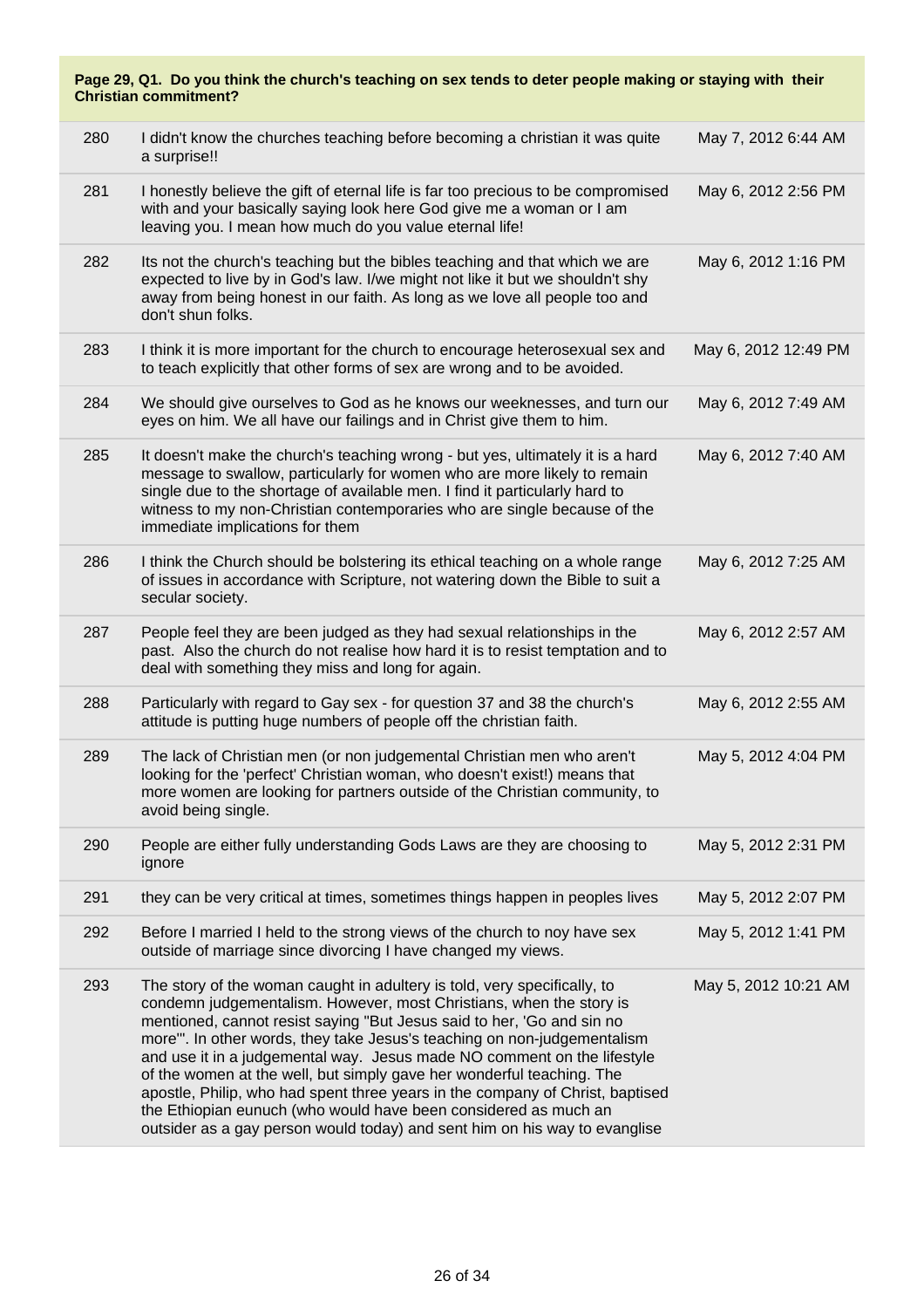|     | Ethiopia. Christ sought out the company of prostitutes, and spent a great<br>deal of time with them. If he had spent his time with them ticking them off,<br>they would have avoided him like the plague - but they didn't. I am dismayed<br>by the church's incessant focus on sexual matters. Actually, I live a<br>completely celibate life, so my objections aren't personal. I felt the same<br>when I was married. I am a mature person. If I met a new partner and was<br>considering marrying them I would definitely have sex before marriage. What<br>if they turned out to have creepy preferences in the bedroom? Why would I<br>want to wait till after the ceremony before discovering that?                                                                                                                                                                                                                                                                                                                                                                                                                                                                                                                                                                                                                                                                                                                                                                                                                                                                                                                                                                                                                                                                                                                                                                       |                     |
|-----|----------------------------------------------------------------------------------------------------------------------------------------------------------------------------------------------------------------------------------------------------------------------------------------------------------------------------------------------------------------------------------------------------------------------------------------------------------------------------------------------------------------------------------------------------------------------------------------------------------------------------------------------------------------------------------------------------------------------------------------------------------------------------------------------------------------------------------------------------------------------------------------------------------------------------------------------------------------------------------------------------------------------------------------------------------------------------------------------------------------------------------------------------------------------------------------------------------------------------------------------------------------------------------------------------------------------------------------------------------------------------------------------------------------------------------------------------------------------------------------------------------------------------------------------------------------------------------------------------------------------------------------------------------------------------------------------------------------------------------------------------------------------------------------------------------------------------------------------------------------------------------|---------------------|
| 294 | Adultery is one of the 10 commandments. But treating sex outside of a<br>modern marriage ceremony into the same bag has merely meant that<br>adultery is now regarded as being on a par with any sort of sex. Adultery<br>affects children as well as the couple. Temple prostitution and sex with<br>children are often translated by sex before marriage which is ridiculous. Men<br>or women taking advantage of others to get free sex and leaving one of them<br>hurt is not a loving or kind thing to do. See previous comments on OT<br>practices and a much simpler way. Man meets woman and takes her into his<br>tent. That was marriage and he couldn't change his mind because her father<br>would come along wanting the goats in payment. He would lose face. In a<br>culture where there was no social security and women needed the protection<br>of a male relative, a man then married several times including widows of his<br>brothers. And had sex with them. All women were looked after in every way.<br>We have so complicated things that being a Christian is now all about<br>whether one has sex or not - when everyone outside the church knows full<br>well that most actually do anyway. We have created a culture where the<br>State cares for the single, divorced, widowed but without sex. people don't<br>have to get married because sex is available which is so sad, yet in God;s<br>eyes they are married surely. The ceremony is not the "becoming one".<br>Selfish people taking money under false pretences is punishable by law yet<br>not taking sex. Adultery used to be a criminal offence. But couples who meet<br>and live together from then on and stay together for 50 years should not be<br>told they have sinned because they waited 1 or 10 years before having an<br>official and costly wedding ceremony. Should they? | May 5, 2012 9:50 AM |
| 295 | It is difficult to rationalise the natural desire for intimacy (in all its forms) with<br>the teaching and my belief that its physical forms should be preserved for<br>marriage.                                                                                                                                                                                                                                                                                                                                                                                                                                                                                                                                                                                                                                                                                                                                                                                                                                                                                                                                                                                                                                                                                                                                                                                                                                                                                                                                                                                                                                                                                                                                                                                                                                                                                                | May 5, 2012 8:10 AM |
| 296 | The pressure of not having sex before marriage can cause people to get<br>married earlier when they have too little experience of life.                                                                                                                                                                                                                                                                                                                                                                                                                                                                                                                                                                                                                                                                                                                                                                                                                                                                                                                                                                                                                                                                                                                                                                                                                                                                                                                                                                                                                                                                                                                                                                                                                                                                                                                                          | May 5, 2012 5:19 AM |
| 297 | When God makes Himself known to you (i.e. when you become of your need<br>of Christ by the conviction of His Holy Spirit) then you know what is right                                                                                                                                                                                                                                                                                                                                                                                                                                                                                                                                                                                                                                                                                                                                                                                                                                                                                                                                                                                                                                                                                                                                                                                                                                                                                                                                                                                                                                                                                                                                                                                                                                                                                                                            | May 5, 2012 1:31 AM |
| 298 | I think that most people think or imagine that the church has moved with the<br>times, and we no longer call it 'living in sin'! Only the committed members of<br>the harder-line churches get to hear sex outside marriage condemned, and<br>are probably content to struggle to obey this with all the other teachings.                                                                                                                                                                                                                                                                                                                                                                                                                                                                                                                                                                                                                                                                                                                                                                                                                                                                                                                                                                                                                                                                                                                                                                                                                                                                                                                                                                                                                                                                                                                                                        | May 4, 2012 3:48 PM |
| 299 | It is perceived as old fashioned and there is a stigma attached to being a<br>virgin even by the medical fraternity.                                                                                                                                                                                                                                                                                                                                                                                                                                                                                                                                                                                                                                                                                                                                                                                                                                                                                                                                                                                                                                                                                                                                                                                                                                                                                                                                                                                                                                                                                                                                                                                                                                                                                                                                                             | May 4, 2012 3:37 PM |
| 300 | It meant that I had a bad marriage as ex was not honest with herself or her<br>commitment to marriage                                                                                                                                                                                                                                                                                                                                                                                                                                                                                                                                                                                                                                                                                                                                                                                                                                                                                                                                                                                                                                                                                                                                                                                                                                                                                                                                                                                                                                                                                                                                                                                                                                                                                                                                                                            | May 4, 2012 2:09 PM |
| 301 | People respect an authentic, consistent and strong faith position, in a society                                                                                                                                                                                                                                                                                                                                                                                                                                                                                                                                                                                                                                                                                                                                                                                                                                                                                                                                                                                                                                                                                                                                                                                                                                                                                                                                                                                                                                                                                                                                                                                                                                                                                                                                                                                                  | May 4, 2012 1:18 PM |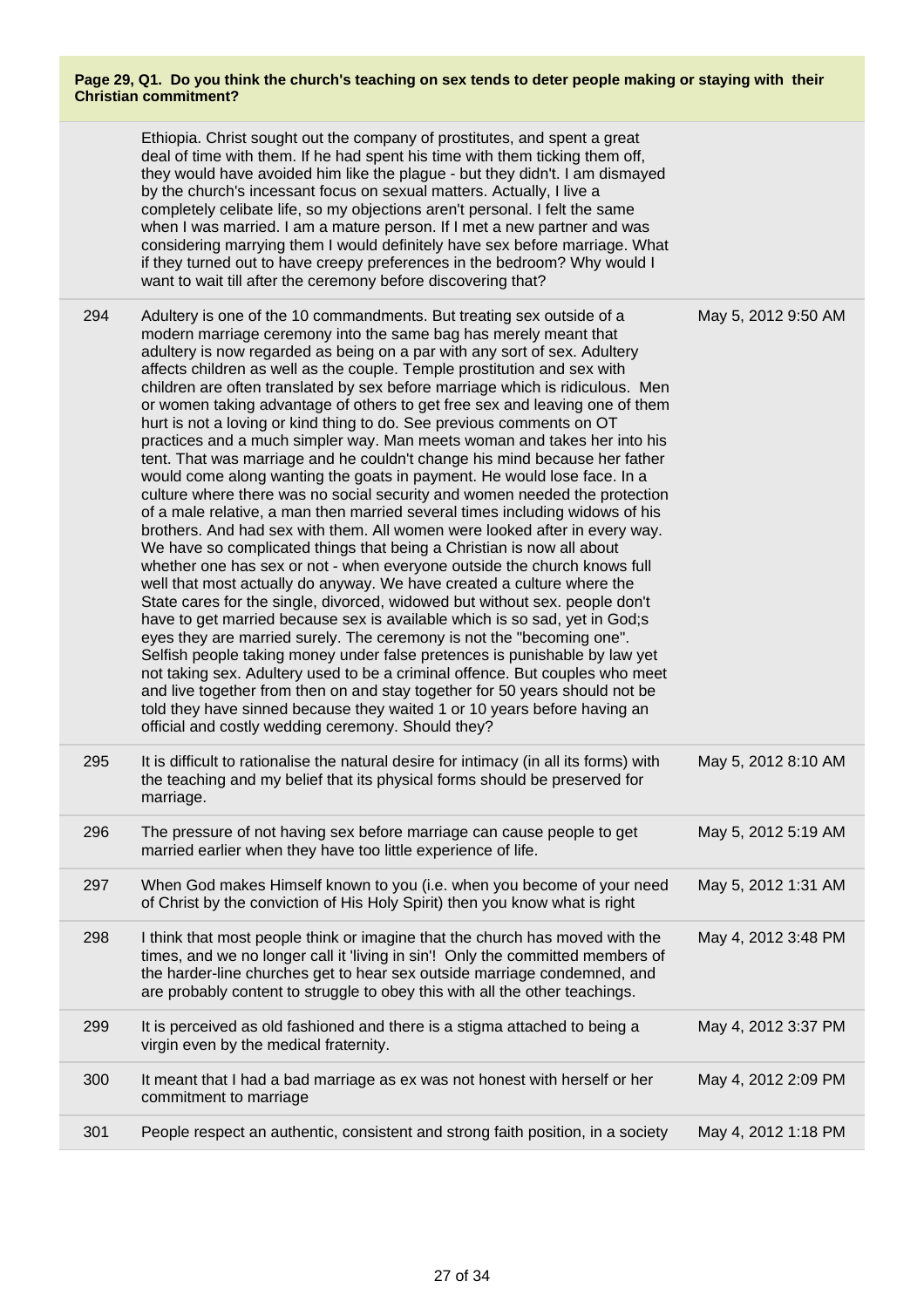| Page 29, Q1. Do you think the church's teaching on sex tends to deter people making or staying with their<br><b>Christian commitment?</b> |                                                                           |                      |
|-------------------------------------------------------------------------------------------------------------------------------------------|---------------------------------------------------------------------------|----------------------|
|                                                                                                                                           | where many people have abandoned clear moral values.                      |                      |
| 302                                                                                                                                       | This is a very complex question for me but possibly as one on the outside | May 4, 2012 12:15 PM |

|     | looking in and having read so much of the Bible I would say that parents (in<br>a perfect world) would simply practice what they preach, in love of course<br>and then be ready to sensitively be there for when teenagers (young adults)<br>feel that they have let their parents down and indeed God, There is the<br>difference between appropriate chastisement but not alienating your child .I<br>may not be right here beecause I am going back to head knowledge rather<br>than experience. (sorry!) |                      |
|-----|--------------------------------------------------------------------------------------------------------------------------------------------------------------------------------------------------------------------------------------------------------------------------------------------------------------------------------------------------------------------------------------------------------------------------------------------------------------------------------------------------------------|----------------------|
| 303 | Talk less about sex and more about other things - money, for example!                                                                                                                                                                                                                                                                                                                                                                                                                                        | May 4, 2012 12:03 PM |
| 304 | Although I have had sex outside of marriage it made me feel very guilty and I<br>think contributed to later issues to do with sex even when married                                                                                                                                                                                                                                                                                                                                                          | May 4, 2012 11:41 AM |
| 305 | I don't think the church talks about it's teaching on sex that much.                                                                                                                                                                                                                                                                                                                                                                                                                                         | May 4, 2012 11:40 AM |
| 306 | No matter how anyone feels about it, the church is right to stand for Gods'<br>values. Jesus did not compromise and spoke out accordingly.                                                                                                                                                                                                                                                                                                                                                                   | May 4, 2012 9:26 AM  |
| 307 | Odd wording to some of these questions, not clear what you're trying to<br>ascertain.                                                                                                                                                                                                                                                                                                                                                                                                                        | May 4, 2012 7:56 AM  |
| 308 | Don't know - my big trial came about 1960                                                                                                                                                                                                                                                                                                                                                                                                                                                                    | May 4, 2012 6:57 AM  |
| 309 | I think that forbidding sex before marriage is very important, but there is no<br>way to enforce that and most Christians do not stick to celibacy after a<br>certain age.                                                                                                                                                                                                                                                                                                                                   | May 4, 2012 6:26 AM  |
| 310 | I'm not aware that the church really goes into any teaching on sex.<br>Generally, the topic seems to be completely avoided                                                                                                                                                                                                                                                                                                                                                                                   | May 4, 2012 4:20 AM  |
| 311 | Any teaching is only relevant in the context of deep compassion and<br>understanding. There is actually quite a void of teaching for older adults who<br>are not students or young people.                                                                                                                                                                                                                                                                                                                   | May 4, 2012 4:12 AM  |
| 312 | Particularly if one half of the couple is'nt a christian                                                                                                                                                                                                                                                                                                                                                                                                                                                     | May 4, 2012 1:25 AM  |
| 313 | But that doesn't make the Church's teaching wrong !                                                                                                                                                                                                                                                                                                                                                                                                                                                          | May 3, 2012 5:40 PM  |
| 314 | As a non-Christian teenager, I did find the church's teaching about sex off-<br>putting, but when I was ready to make a Christian commitment, it didn't stop<br>me from doing so.                                                                                                                                                                                                                                                                                                                            | May 3, 2012 2:19 PM  |
| 315 | None of the responses to q35 really capture my opinion. The Church of<br>England doesn't really have a difinitive view on sex before marriage, and its<br>stance on homosexuality is largely to appease the African churches and a<br>small faction of conservatives within the CofE. It should teach about love and<br>faithfulness and monogamy, but leave the rest up to the individual.                                                                                                                  | May 3, 2012 1:49 PM  |
| 316 | I am surprised by how many people who have a vibrant Christain faith but<br>have sex, even casually. I find it so frustrating that when you finally meet<br>someone you contect with that it doesn't go any further because you won't<br>have sex and they can't cope with that.                                                                                                                                                                                                                             | May 3, 2012 1:32 PM  |
| 317 | People worry that if they slip up, or even just decide to sleep with someone                                                                                                                                                                                                                                                                                                                                                                                                                                 | May 3, 2012 1:15 PM  |
|     |                                                                                                                                                                                                                                                                                                                                                                                                                                                                                                              |                      |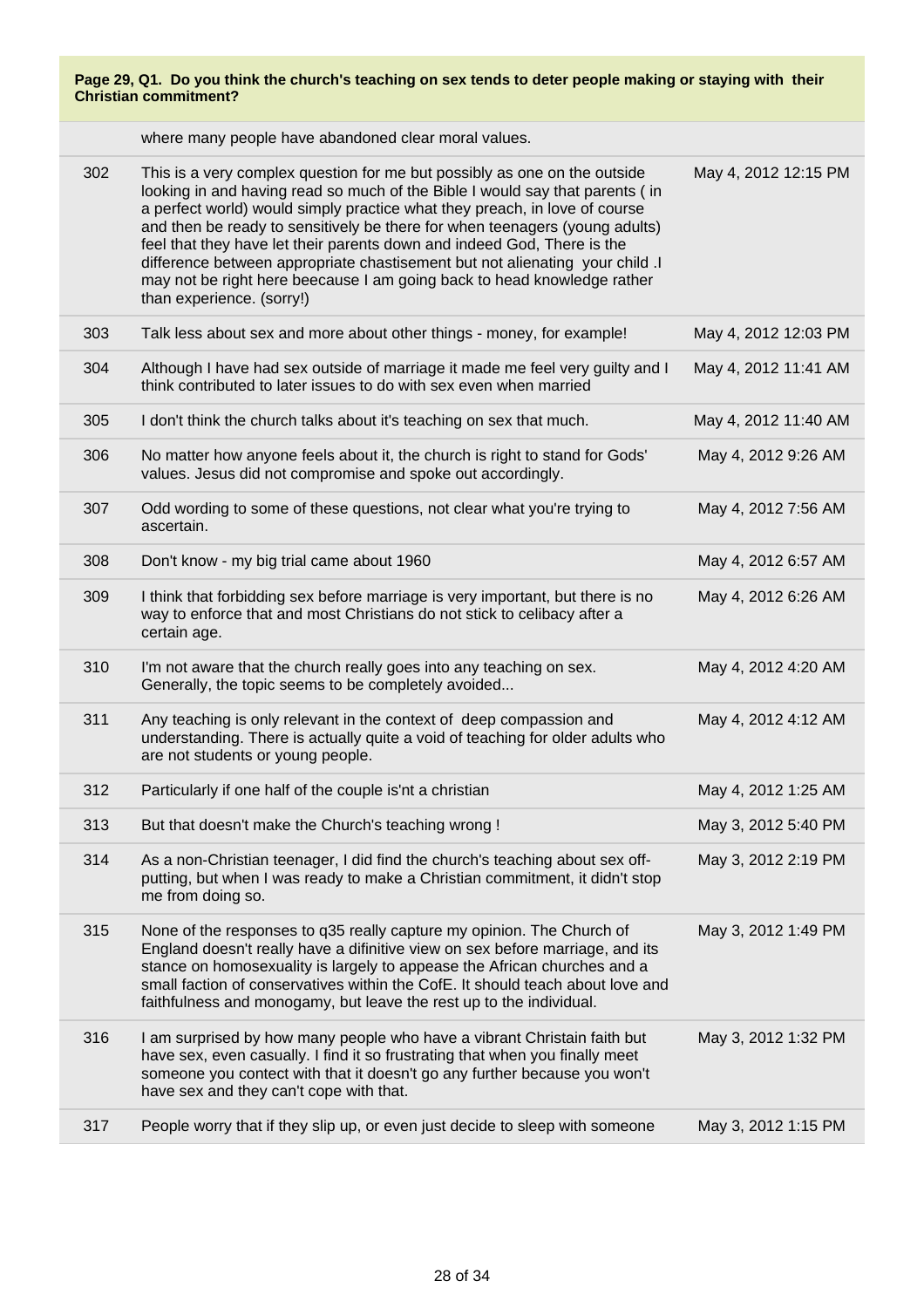| Page 29, Q1. Do you think the church's teaching on sex tends to deter people making or staying with their<br><b>Christian commitment?</b> |                                                                                                                                                                                                                                                                                                                                                                                                                                                                                                                                                                                                                                             |                      |
|-------------------------------------------------------------------------------------------------------------------------------------------|---------------------------------------------------------------------------------------------------------------------------------------------------------------------------------------------------------------------------------------------------------------------------------------------------------------------------------------------------------------------------------------------------------------------------------------------------------------------------------------------------------------------------------------------------------------------------------------------------------------------------------------------|----------------------|
|                                                                                                                                           | in a relationship, they will be making a mistake in God's eyes, and they leave<br>behind their faith.                                                                                                                                                                                                                                                                                                                                                                                                                                                                                                                                       |                      |
| 318                                                                                                                                       | While I agree with Church teaching that sex belongs within marriage, this is<br>just one part the larger issue to do with sexuality, gender and relationships<br>that the Church does not discuss fully or articulate well, for its members nor<br>for those outside.                                                                                                                                                                                                                                                                                                                                                                       | May 3, 2012 1:00 PM  |
| 319                                                                                                                                       | I have had a couple of relationships which broke up because we were to<br>intimate. However I seem not to learn. I semi-regularly watch internet porn<br>these days to satify myself.                                                                                                                                                                                                                                                                                                                                                                                                                                                       | May 3, 2012 12:56 PM |
| 320                                                                                                                                       | People seem very capable of ignoring that aspect of Biblical teaching. I did<br>so myself and regret it. I thought we were going to get married. We didn't.                                                                                                                                                                                                                                                                                                                                                                                                                                                                                 | May 3, 2012 12:42 PM |
| 321                                                                                                                                       | My church has strong teaching on sex before marriage and this is often<br>presented at `youth services`. It does not approach the subject for adults in<br>the church.                                                                                                                                                                                                                                                                                                                                                                                                                                                                      | May 3, 2012 12:31 PM |
| 322                                                                                                                                       | It is very difficult to remain pure in a sex-saturated society. The issue is<br>about a person's depth of relationship with God and understanding that there<br>is forgiveness for all sin, not about sex. If a person has a true relationship<br>with God there desire will be to honour Him in their lives, not live as the world<br>does. The Church's teaching on sex should not be about rules and<br>condemnation but about honouring God because of our love for Him. That<br>way when a person messes up, they don't run away from Church out of guilt<br>and condemnation but run to the church for forgiveness, love and support. | May 3, 2012 12:11 PM |
| 323                                                                                                                                       | I think church teaching on sexual and other moral issues needs to be more<br>explicit. I think some have been attracted to other religions such as Islam<br>because the church is not taking a clear stand.                                                                                                                                                                                                                                                                                                                                                                                                                                 | May 3, 2012 11:39 AM |
| 324                                                                                                                                       | I think many people do engage in sex outside of marriage and then go to<br>Church and act like it's normal. This to me is very hypocritical and if you are<br>the kind of person who sticks with it and doesn't sleep with people, you end<br>up at a disadvantage compared to those who are hypocritical. Most people<br>that I know who have been single for ages are the ones who have refused to<br>engage in sex outside of marriage. The one's that engage in it but go to<br>Church often seem to have partners and often get married.                                                                                               | May 3, 2012 10:43 AM |
| 325                                                                                                                                       | The number one reason people don't become Christians is that they want to<br>live their life any way they like without regard to God. Sex is one of the most<br>common areas for this, though by no means the only one                                                                                                                                                                                                                                                                                                                                                                                                                      | May 3, 2012 9:40 AM  |
| 326                                                                                                                                       | Do people really listen to what the church teaches? How about teaching on<br>relationships and commmitment rather than rules. My personal moral<br>standing rather than church teaching had led me not to have had sex but I<br>cannot say what may happen in the future if I met someone - I am 63.                                                                                                                                                                                                                                                                                                                                        | May 3, 2012 9:22 AM  |
| 327                                                                                                                                       |                                                                                                                                                                                                                                                                                                                                                                                                                                                                                                                                                                                                                                             | May 3, 2012 6:41 AM  |
| 328                                                                                                                                       | Again, it depends what you mean by sex.                                                                                                                                                                                                                                                                                                                                                                                                                                                                                                                                                                                                     | May 3, 2012 6:37 AM  |
| 329                                                                                                                                       | It has such an effect on people because God's way is so counter-cultural.<br>But I see that as a problem with our culture, not God's good plans :)                                                                                                                                                                                                                                                                                                                                                                                                                                                                                          | May 3, 2012 6:35 AM  |
| 330                                                                                                                                       | Good teaching on this topic can be very attractive, poor teaching can be                                                                                                                                                                                                                                                                                                                                                                                                                                                                                                                                                                    | May 3, 2012 5:37 AM  |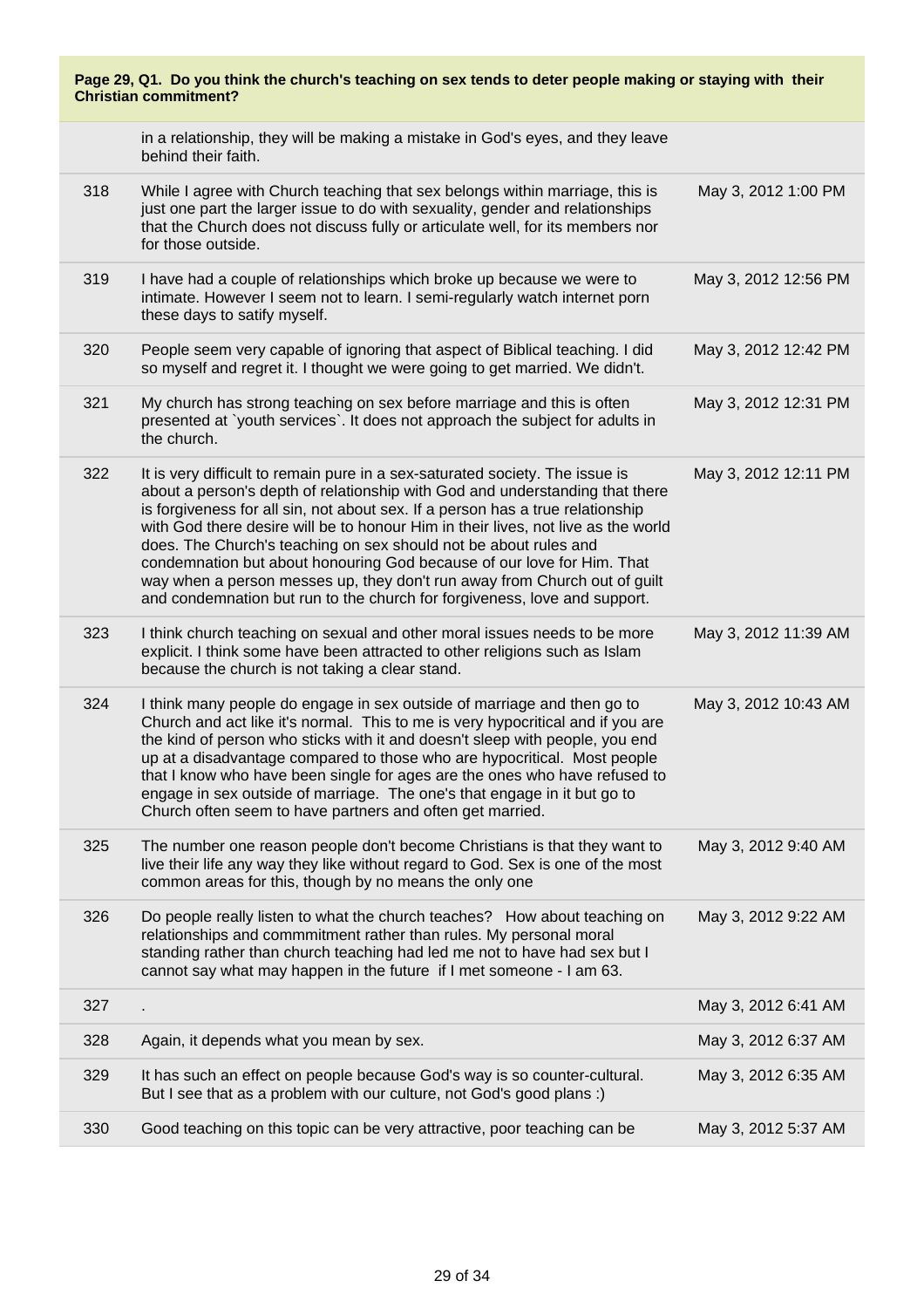| Page 29, Q1. Do you think the church's teaching on sex tends to deter people making or staying with their<br><b>Christian commitment?</b> |                                                                                                                                                                                                                                                                                                                                                                                                                                                                                                                                                                                                                                                                                                                                                                                                               |                     |
|-------------------------------------------------------------------------------------------------------------------------------------------|---------------------------------------------------------------------------------------------------------------------------------------------------------------------------------------------------------------------------------------------------------------------------------------------------------------------------------------------------------------------------------------------------------------------------------------------------------------------------------------------------------------------------------------------------------------------------------------------------------------------------------------------------------------------------------------------------------------------------------------------------------------------------------------------------------------|---------------------|
|                                                                                                                                           | judgmental, unhelpful and off-putting. It is an important topic but needs to<br>addressed alongside commitment, communication and other relevant topics.                                                                                                                                                                                                                                                                                                                                                                                                                                                                                                                                                                                                                                                      |                     |
| 331                                                                                                                                       | Forgive me - but this is a rubbish questionnaire!                                                                                                                                                                                                                                                                                                                                                                                                                                                                                                                                                                                                                                                                                                                                                             | May 3, 2012 5:18 AM |
| 332                                                                                                                                       | Currently struggling with this, want to keep my faith, but feel that having sex<br>(which I have recently given in to doing, in a special emerging relationship) is<br>such a declared Don't Do, that I don't know that I can bring the two things<br>together. I don't want to give up the good thing that sex is, and I am not<br>treating it lightly, but I don't want to feel condemned either, neither do I want<br>to lie to my Christian friends about it all the time.                                                                                                                                                                                                                                                                                                                                | May 3, 2012 5:09 AM |
| 333                                                                                                                                       | Can the Church P;LEASE refer back to issues that matter eg POVERTY;<br>VIOLENCE; WAR. Human Ethics is fine for both<br>heterosexual/gay/lesbian/transgender.- and a matter for Human Rights. The<br>Church is becoming a figure of stupidity and moral righteousness.                                                                                                                                                                                                                                                                                                                                                                                                                                                                                                                                         | May 3, 2012 4:07 AM |
| 334                                                                                                                                       | But who cares. The church can't be dictated to by the sinful lusts of the<br>world, it is called to be a light in this evil age and a prophetic voice calling<br>people to repent.                                                                                                                                                                                                                                                                                                                                                                                                                                                                                                                                                                                                                            | May 3, 2012 3:24 AM |
| 335                                                                                                                                       | It seems to tough to manage for many people, but i think the best thing is to<br>teach it to all who come and support those who are perhaps not living right to<br>gradually change. In our chruch many young and older couples who were<br>living together have learned gradually that they needed to do things right and<br>have married in the church. It has been an amazing thing to witness. One<br>couple who had a baby together even lived apart for their whole engagement<br>to honour God and now live as a wonderful couple, married in our church,<br>raising their children here and supporting others. We should offer healing to<br>the sick not condemnation, but true biblical teaching is vital. its not the truth<br>that needs changing but sometimes the delivery and heart behind it. | May 2, 2012 5:04 PM |
| 336                                                                                                                                       | Teaching on sex???? Come off it. Most churches sweep the issue under<br>the carpet even when there is a live presenting issue such as the<br>Government being determined to impose same sex marriage on the nation.<br>A member of my church in his 60s is living with a woman he got engaged to<br>about 3 years ago. Overall, the rot set in with the acceptance of remarriage<br>of divorced people. A few years ago we had the unedifying spectacle of an<br>Archbishop blessing the marriage of the Prince of Wales to the divorcee he<br>had been committing adultery with throughout is first marriage.                                                                                                                                                                                                | May 2, 2012 3:23 PM |
| 337                                                                                                                                       | But if so they miss the point. Christianity is not about what we have and have<br>not to do. It's the freedom to live as God intended. He judges the desires of<br>our hearts remember.                                                                                                                                                                                                                                                                                                                                                                                                                                                                                                                                                                                                                       | May 2, 2012 2:45 PM |
| 338                                                                                                                                       | I think the church can seem to judge when I think that is best left to God.                                                                                                                                                                                                                                                                                                                                                                                                                                                                                                                                                                                                                                                                                                                                   | May 2, 2012 2:44 PM |
| 339                                                                                                                                       | I didn't answer the first question for Q32 as I didnt understand it                                                                                                                                                                                                                                                                                                                                                                                                                                                                                                                                                                                                                                                                                                                                           | May 2, 2012 2:30 PM |
| 340                                                                                                                                       | 35- they should promote/support good marriage/healthy sex attitudes and<br>relationships and teach scripturely but need to be more open on discussion.<br>Everyone is human after all and most long for intimacy whether we are<br>married or single. 36-is their teaching about sex in churches these days??                                                                                                                                                                                                                                                                                                                                                                                                                                                                                                 | May 2, 2012 2:18 PM |
| 341                                                                                                                                       | I feel we should each seek God's face and wisdom on this issue and ask His<br>strength to walk in obedience to Him. not giving in to passions or desires out<br>of fear of being left to be single. God says many are the children of the                                                                                                                                                                                                                                                                                                                                                                                                                                                                                                                                                                     | May 2, 2012 2:05 PM |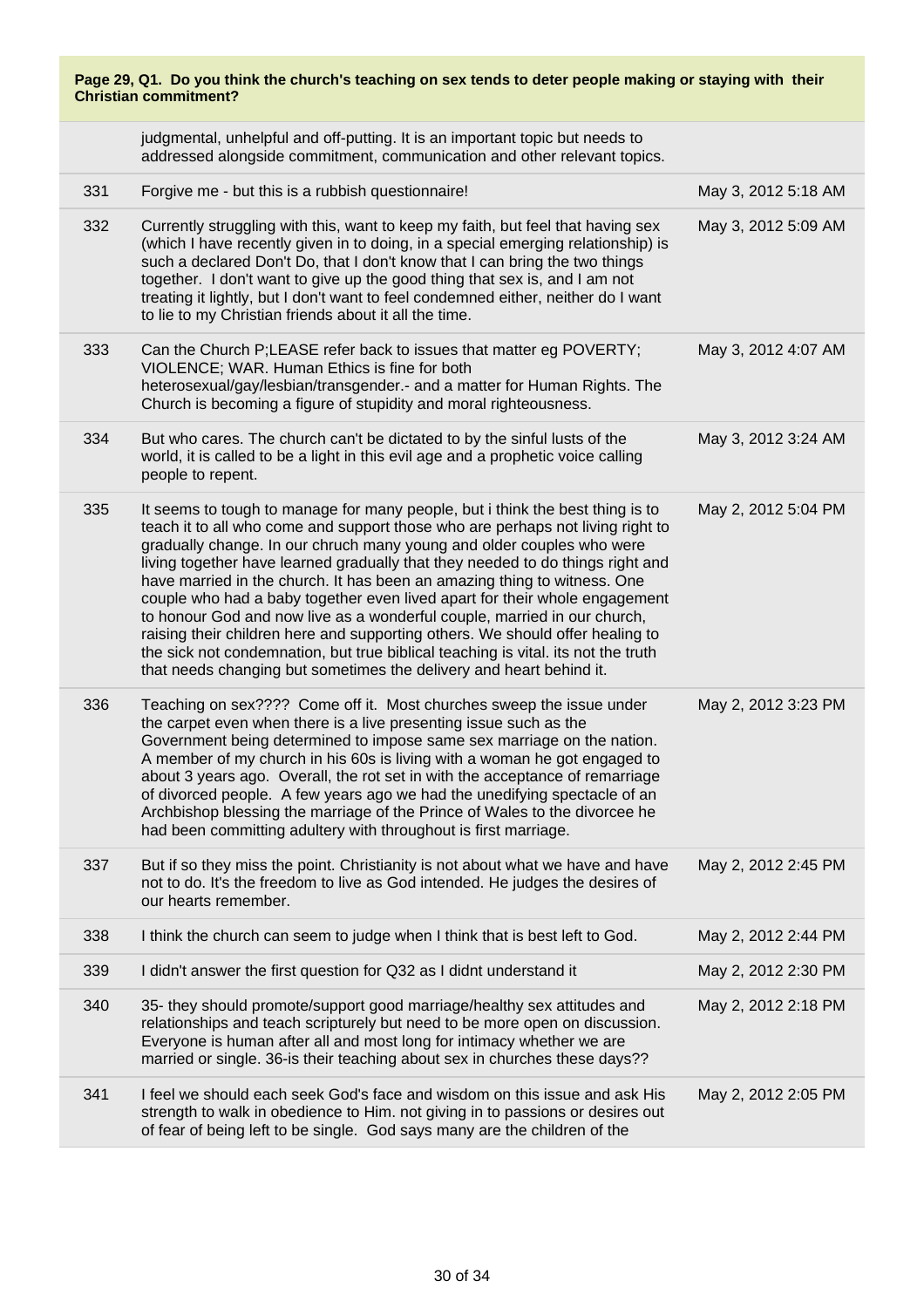| Page 29, Q1. Do you think the church's teaching on sex tends to deter people making or staying with their<br><b>Christian commitment?</b> |                                                                                                                                                                                                                                                                                                                                                                                                                                                                                                                                                                                    |                      |
|-------------------------------------------------------------------------------------------------------------------------------------------|------------------------------------------------------------------------------------------------------------------------------------------------------------------------------------------------------------------------------------------------------------------------------------------------------------------------------------------------------------------------------------------------------------------------------------------------------------------------------------------------------------------------------------------------------------------------------------|----------------------|
|                                                                                                                                           | barren woman. I believe I need to pursue God and holiness with a single<br>heart and let Him add to my life all that He wants in it.                                                                                                                                                                                                                                                                                                                                                                                                                                               |                      |
| 342                                                                                                                                       | Without the Spirit living within one I think it is impossibly hard teaching and<br>even with the Spirit, it is very easy to stray on the odd occasion                                                                                                                                                                                                                                                                                                                                                                                                                              | May 2, 2012 1:58 PM  |
| 343                                                                                                                                       | I don't know, but I believe that not having sex before marriage is very healthy<br>for people which is what God wants for us. I think if we focus on why sex out<br>of marriage might hurt people, and might not be good from them emotionally<br>and potentially physically, then this is better than saying 'no sex before<br>marriage' which appears to be negative and may be perceived as spoiling<br>people's fun. I think we need to focus on teaching why sex before marriage is<br>not good, and being really honest about this, rather than just stating don't do<br>it. | May 2, 2012 1:55 PM  |
| 344                                                                                                                                       | I think the church should be against sex outside of and before marriage, but<br>remember that it is not an unforgiveable sin, as Christ still loves everyone, no<br>matter how they live their lives.                                                                                                                                                                                                                                                                                                                                                                              | May 2, 2012 1:54 PM  |
| 345                                                                                                                                       | I think people will do as they please and not listen to married clergy who are<br>having sex in their 20's. I am sure they would preach differently if they were<br>single and 50.                                                                                                                                                                                                                                                                                                                                                                                                 | May 2, 2012 1:47 PM  |
| 346                                                                                                                                       | It makes things appear a lot more difficult than they need to be                                                                                                                                                                                                                                                                                                                                                                                                                                                                                                                   | May 2, 2012 1:32 PM  |
| 347                                                                                                                                       | I think many people want to make their own choices about who to date. I<br>think many christians want to date people who share their faith, but there are<br>also alot of attractive non-christians and this can be difficult if you meet<br>someone you like and believe could be right for you.                                                                                                                                                                                                                                                                                  | May 2, 2012 1:29 PM  |
| 348                                                                                                                                       | It is especially difficult for same-sex relations                                                                                                                                                                                                                                                                                                                                                                                                                                                                                                                                  | May 2, 2012 1:20 PM  |
| 349                                                                                                                                       | I know too many Christian couples who waited to have sex after they were<br>married only to have failed marriages years later. To me the obsession on<br>sex is crazy, shouldn't the focus be on defining what a loving relationship<br>actually looks like and how to live it? There is so much dangerous naiveity<br>about sex among young Christians. The irony is sex becomes almost<br>idolised or viewed as the reward you collect for waiting till the altar. It's a<br>distorted view of sex.                                                                              | May 2, 2012 1:17 PM  |
| 350                                                                                                                                       | I BELIEVE IF YOU TEACH THE POSITIVES THEN THERE IS POWER<br>TO OVERCOME SO OFTEN WE FOCUS ON WHAT WE CAN, T DO. FIX<br><b>EYES ON JESUS</b>                                                                                                                                                                                                                                                                                                                                                                                                                                        | May 2, 2012 1:04 PM  |
| 351                                                                                                                                       | It's unscriptural to have sex before marriage, because two become one<br>spiritually, and it has a lasting effect with multipal sexual partner's which is<br>detrimental spiritually and mentally.                                                                                                                                                                                                                                                                                                                                                                                 | May 2, 2012 1:02 PM  |
| 352                                                                                                                                       | Churches should teach clearly what the Bible says which is yes, sex is<br>intended between only a male married to a female, but offer hope and a<br>helping hand to individuals who have not lived up to that ideal.                                                                                                                                                                                                                                                                                                                                                               | May 2, 2012 11:47 AM |
| 353                                                                                                                                       | Many people think it is ok if you love each other and are engaged                                                                                                                                                                                                                                                                                                                                                                                                                                                                                                                  | May 2, 2012 11:34 AM |
| 354                                                                                                                                       | I don't believe that the Church's teaching in this area should be legalistic.<br>However, a strong confession of the gospel and the form of Christ like life<br>being formed in us will lead to a celebration of the virtue of chastity and a                                                                                                                                                                                                                                                                                                                                      | May 2, 2012 11:26 AM |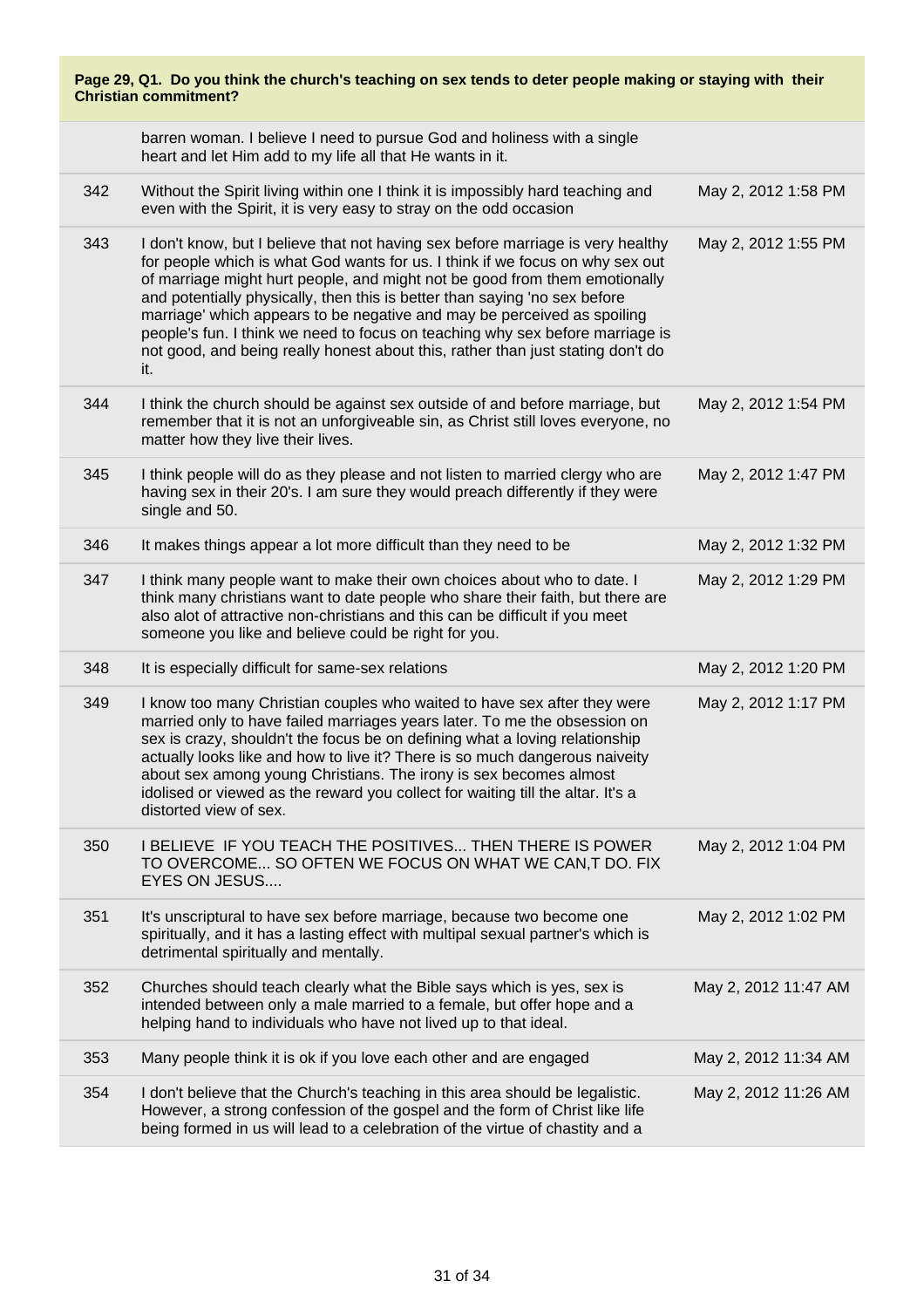strong rejection of forms of sexual practice that are contrary to this.

| 355 | 1) We rarely talk about it 2) When we do we don't talk about a vision for good<br>sex in a good relationship we're just told it's bad 3) Very few celibate people<br>teach on this. Generally get taught by couples who got married when they<br>were about 12. What do they know about sexual frustration? Hormones?<br>etc?                                                                | May 2, 2012 11:12 AM |
|-----|----------------------------------------------------------------------------------------------------------------------------------------------------------------------------------------------------------------------------------------------------------------------------------------------------------------------------------------------------------------------------------------------|----------------------|
| 356 | I don't think the church teaches very healthily or openly at all about sex. It<br>should start!                                                                                                                                                                                                                                                                                              | May 2, 2012 10:51 AM |
| 357 | It's a minefield. How do we know? For people to give up faith because of<br>teaching about sex they don't like - what price their commitment to anything?<br>But the perceptions of the church's "anti" stance does make people not<br>bother with what's basic and important vis-a-vis salvation.                                                                                           | May 2, 2012 10:29 AM |
| 358 | Sex is the point of impact -- the point at which people have to decide for<br>Christ or for the world. Deal with it.                                                                                                                                                                                                                                                                         | May 2, 2012 10:21 AM |
| 359 | If sex is more important to you than a 'so called' commitment then I would<br>have to question the commitment in the first place, Sure we may struggle in<br>this area and fall but to turn away from Christ because of it  were you<br>really saved in the first place.                                                                                                                     | May 2, 2012 10:08 AM |
| 360 | The church shouldn't be lukewarm about this or Christians will think it's ok to<br>slip from time to time without giving it too much thought; of course we all slip<br>and sin in various ways, but the church should be secure in its position and<br>speak against it. it surely affects the way people approach church, many of<br>whom admitted that it's not 21st century to forbid it. | May 2, 2012 10:07 AM |
| 361 | I have gay/lesbian Christian frriends where they have sturggled with staying<br>with their Christian commitments because of my churches preaching what<br>the Bible says. Praise God!                                                                                                                                                                                                        | May 2, 2012 9:35 AM  |
| 362 | Some of your options aren't specific enough, e.g. on the previous page,<br>important relative to what? I didn't know whether I should put 1 or 10.                                                                                                                                                                                                                                           | May 2, 2012 9:34 AM  |
| 363 | I have known person(s) who who still dfollow faith and think sex outside of<br>marriage is ok.                                                                                                                                                                                                                                                                                               | May 2, 2012 9:32 AM  |
| 364 | I think the church's teaching on the subject is based on religious rules rather<br>than Love                                                                                                                                                                                                                                                                                                 | May 2, 2012 9:15 AM  |
| 365 | It does have an effect on those who consider themselves to be homosexual<br>but I don't think it has much of an effect on heterosexual people.                                                                                                                                                                                                                                               | May 2, 2012 9:14 AM  |
| 366 | yer it can do its if you condem its about loving the person, Gods reasons for<br>sex in marriage are great                                                                                                                                                                                                                                                                                   | May 2, 2012 9:07 AM  |
| 367 | Most of my Christian friends are married. Of those who went to church with<br>me as a student and are still single, they now don't go to church.                                                                                                                                                                                                                                             | May 2, 2012 8:46 AM  |
| 368 | I don't think the church should ever compromise on teaching what's Biblical,<br>even if it's hard, unpopular or contrary to what the wider society says.                                                                                                                                                                                                                                     | May 2, 2012 8:37 AM  |
| 369 | Sex is not the only issue where it's possible to make the Christian life look<br>more appealing by watering down what Jesus says, but it's always                                                                                                                                                                                                                                            | May 2, 2012 8:22 AM  |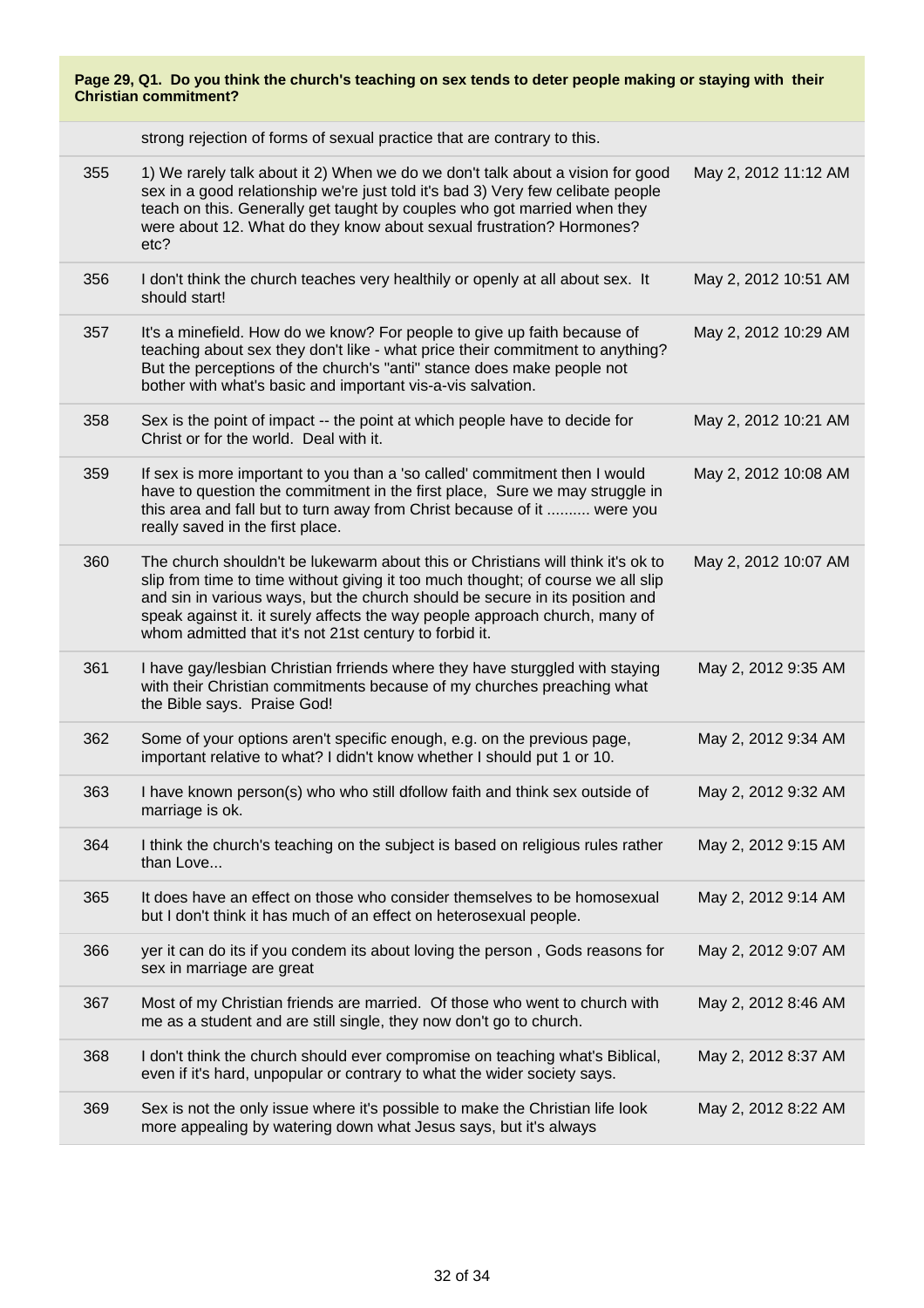counterproductive in the long term to do so.

|     | 370 | Even if it makes life difficult for some, we have to stick to God's word.                                                                                                                                                                                                                                                                                                                                                                                                                  | May 2, 2012 8:15 AM |
|-----|-----|--------------------------------------------------------------------------------------------------------------------------------------------------------------------------------------------------------------------------------------------------------------------------------------------------------------------------------------------------------------------------------------------------------------------------------------------------------------------------------------------|---------------------|
| 371 |     | This question needs re-wording, it is not clear what you are asking!                                                                                                                                                                                                                                                                                                                                                                                                                       | May 2, 2012 8:02 AM |
|     | 372 | The church has been screwed up about sex since the 1st and 2nd centuries<br>AD. See David Instone Brewer.                                                                                                                                                                                                                                                                                                                                                                                  | May 2, 2012 7:52 AM |
|     | 373 | I think that it is a big issue for young christians in relationships and it is really<br>improtant that they have a strong support within their church to help them in<br>this area. The Bible is quite clear about sex being for marriage. How can<br>Man start changing this to suit his needs?                                                                                                                                                                                          | May 2, 2012 7:25 AM |
|     | 374 | I feel that the church should be teachingt more about no sex before marriage<br>an to explain why this is so but also to offter advise and support to help those<br>who struggle                                                                                                                                                                                                                                                                                                           | May 2, 2012 7:02 AM |
|     | 375 | I think it should be part of teaching when someone becomes a Christian, at<br>any age. The bible teaches it, so should we.                                                                                                                                                                                                                                                                                                                                                                 | May 2, 2012 6:58 AM |
|     | 376 | talk with with leadership view was if going out and in a committed<br>relationship it was ok. it a lot harder if you been married male or female, not<br>to have sex                                                                                                                                                                                                                                                                                                                       | May 2, 2012 6:57 AM |
|     | 377 | The church tends to soft pedal on fornication because it doesn't want to<br>antagonise the majority of hetrosexuals who erroneously believe that their<br>sex out side marriage is a minor thing compared with sodomy and<br>homosexual sex. (God has no leage table of sexual sin.)                                                                                                                                                                                                       | May 2, 2012 6:56 AM |
|     | 378 | Wouldn't want to make assumptions over last part of question                                                                                                                                                                                                                                                                                                                                                                                                                               | May 2, 2012 6:45 AM |
|     | 379 | I couldn't tick any of question 35. I think the Church should explain why sex<br>outside of marriage isn't the best option from us. But always seems to be<br>from a point of condemnation rather than education. People have left the<br>church because fellow christians have condemned their relationship hard<br>balance between having standards in what you believe in, and helping<br>people.                                                                                       | May 2, 2012 6:34 AM |
|     | 380 | Don't make me laugh, most of the churches don't teach it!!!                                                                                                                                                                                                                                                                                                                                                                                                                                | May 2, 2012 6:00 AM |
| 381 |     | Often people can find temptation difficult to resist not realizing God offers us<br>His best to settle for anything less is foolish                                                                                                                                                                                                                                                                                                                                                        | May 2, 2012 5:59 AM |
|     | 382 | christians should act with discipline and self control. How can 2 people get<br>out of same bed and go to church on a sunday morning?                                                                                                                                                                                                                                                                                                                                                      | May 2, 2012 5:49 AM |
|     | 383 | I dont think the church teaches enough about sex before marriage. most<br>people think its an outdates rule. as a young person, i led a study on sex<br>before marriage, what the bible says. i am convinced it is because of this that<br>i am still celibate. most people, as far as i have discovered, have no idea<br>what God says about sex before marriage and juts think its an outdated rule<br>that the church dreamed up to prevent unwanted pregnancy before<br>contraception. | May 2, 2012 5:48 AM |
|     | 384 | I think many people feel they can't become Christians because they don't<br>want to give up extramarital sex. This should not prevent the church from                                                                                                                                                                                                                                                                                                                                      | May 2, 2012 5:37 AM |